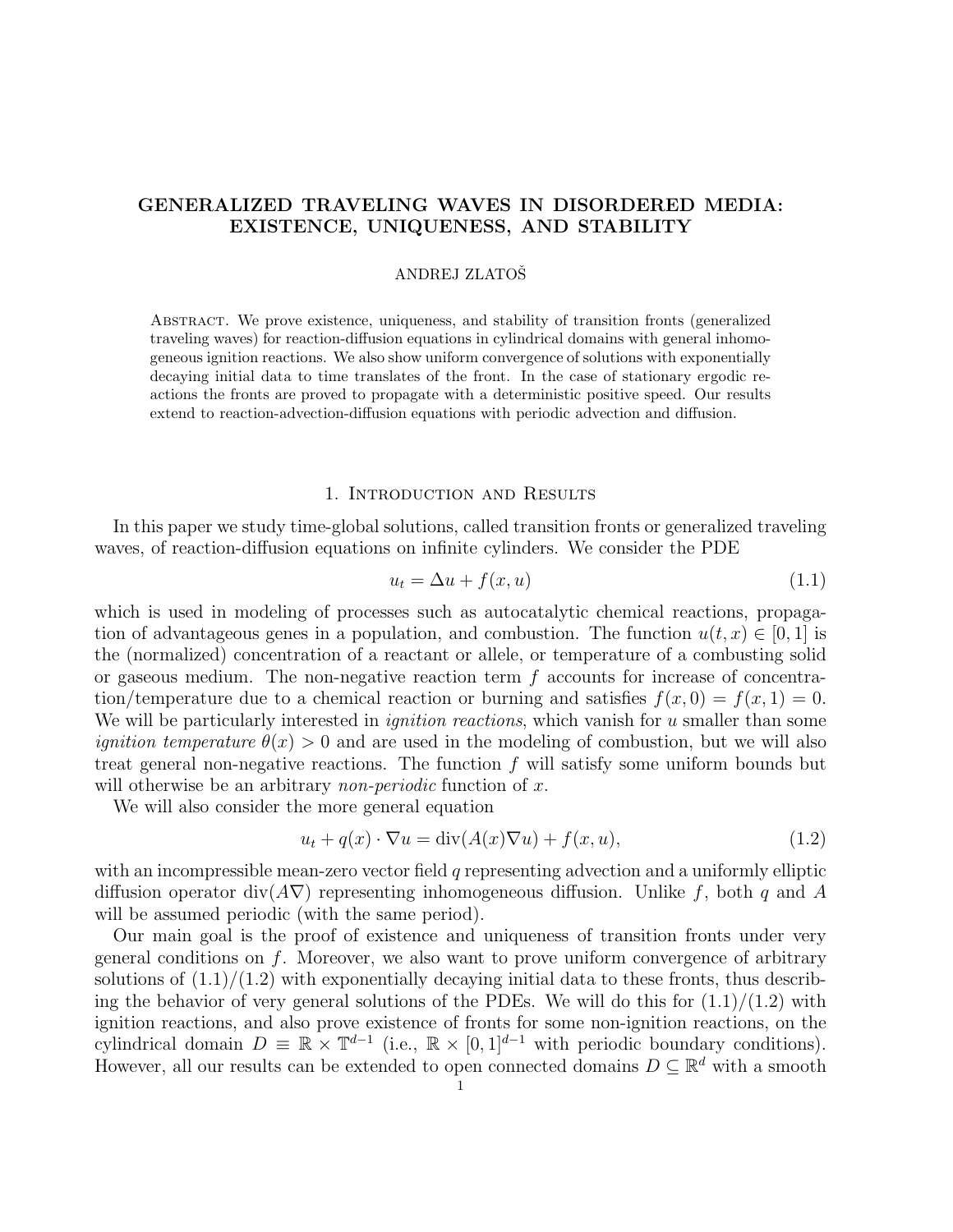boundary which are periodic in the first variable and bounded in the others, with either periodic or Neumann boundary conditions on  $\partial D$  (the latter being  $\nu \cdot \nabla u = 0$  for (1.1) or  $\nu \cdot A \nabla u = 0$  and  $q \cdot \nu = 0$  for (1.2), with  $\nu$  the outward unit normal to  $\partial D$ ). These include cylinders with periodically ondulating boundaries and a periodic array of holes.

Such domains, unbounded in arbitrarily many variables, have been considered in [1] where transition fronts for *periodic*  $f$  (as well as  $q$  and  $A$ ) have been studied. We restrict ourselves here to domains unbounded in only one variable because this is essentially the only case when transition fronts for ignition reactions can be unique even in homogeneous media (one moving right and one moving left). Moreover, we will show elsewhere [23] that there are examples of ignition reactions on  $D = \mathbb{R}^2$  where no transition fronts exist! Nevertheless, some questions about solutions of  $(1.1)/(1.2)$  on domains unbounded in several variables can also be treated by our methods [23].

The following is the definition of a transition front from [2], adapted to our domain D.

**Definition 1.1.** A *transition front (moving to the right)* is a solution  $w : \mathbb{R} \times D \to [0, 1]$  of (1.1) or (1.2) that is global in time and satisfies for each  $t \in \mathbb{R}$ ,

$$
\lim_{x_1 \to -\infty} w(t, x) = 1 \quad \text{and} \quad \lim_{x_1 \to +\infty} w(t, x) = 0 \tag{1.3}
$$

uniformly in  $(x_2, \ldots, x_d) \in \mathbb{T}^{d-1}$ . In addition, the front must have a *bounded width* (uniformly in time). That is, if  $I_{\varepsilon}(t) \subset \mathbb{R}$  is the smallest interval such that  $w(t, x) \in [0, \varepsilon] \cup [1 - \varepsilon, 1]$ for  $x \in D \setminus (I_{\varepsilon}(t) \times \mathbb{T}^{d-1})$ , then  $L_{w,\varepsilon} \equiv \sup_{t \in \mathbb{R}} |I_{\varepsilon}(t)| < \infty$  for each  $\varepsilon > 0$ . The domain  $I_{\varepsilon_0}(t) \times \mathbb{T}^{d-1}$  for some small  $\varepsilon_0 > 0$  will be referred to as the *reaction zone*.

We define a *transition front moving to the left* as above but with (1.3) replaced by

$$
\lim_{x_1 \to -\infty} w(t, x) = 0 \quad \text{and} \quad \lim_{x_1 \to +\infty} w(t, x) = 1.
$$

*Remark.* In cylindrical domains fronts moving both right and left can exist. Since the transformation  $x_1 \mapsto -x_1$  interchanges the two directions, we will mostly consider only fronts moving to the right.

The simplest case of transition fronts are *traveling fronts* whose shape is time-independent. Their study goes back to the works of Kolmogorov, Petrovskii, Piskunov [11] and Fisher [8] in 1937. They considered  $(1.1)$  in one spatial dimension  $D = \mathbb{R}$  and with x-independent *KPP reaction*  $f(u)$  (such that  $0 < f(u) \leq f'(0)u$  for  $u \in (0,1)$ ). In this case traveling fronts of the form  $w(t, x) = W(x - ct)$  exist precisely when the *front speed*  $c \geq c^*$ , with the minimal speed being  $c^* = 2\sqrt{f'(0)}$ . The *front profile* W is time independent and satisfies the ODE  $W_{xx} + cW_x + f(W) = 0$  with  $W(\infty) = 0$  and  $W(-\infty) = 1$ . The situation is the same for general *positive reactions* (such that  $f(u) > 0$  for  $u \in (0,1)$ ) but the formula for  $c^* > 0$  is more complicated. In contrast, the front and its speed  $c^* > 0$  are unique for *ignition reactions* (such that  $f(u) = 0$  for  $u \in [0, \theta]$  and  $f(u) > 0$  for  $u \in (\theta, 1)$ , with  $\theta > 0$ ).

The ansatz  $w(t, x) = W(x - cte_1)$  also works in more dimensions when q, A, f are independent of  $x_1$ , and the answers are the same as above. In particular, the case of mean-zero shear flows q and x-independent  $A, f$  has been treated by Berestycki, Larrouturou, Lions [5], and Berestycki and Nirenberg [6]. On the other hand, for periodic  $q, A, f$  (with the same period  $p$ ), the front profile can only be expected to be time-periodic in a moving frame in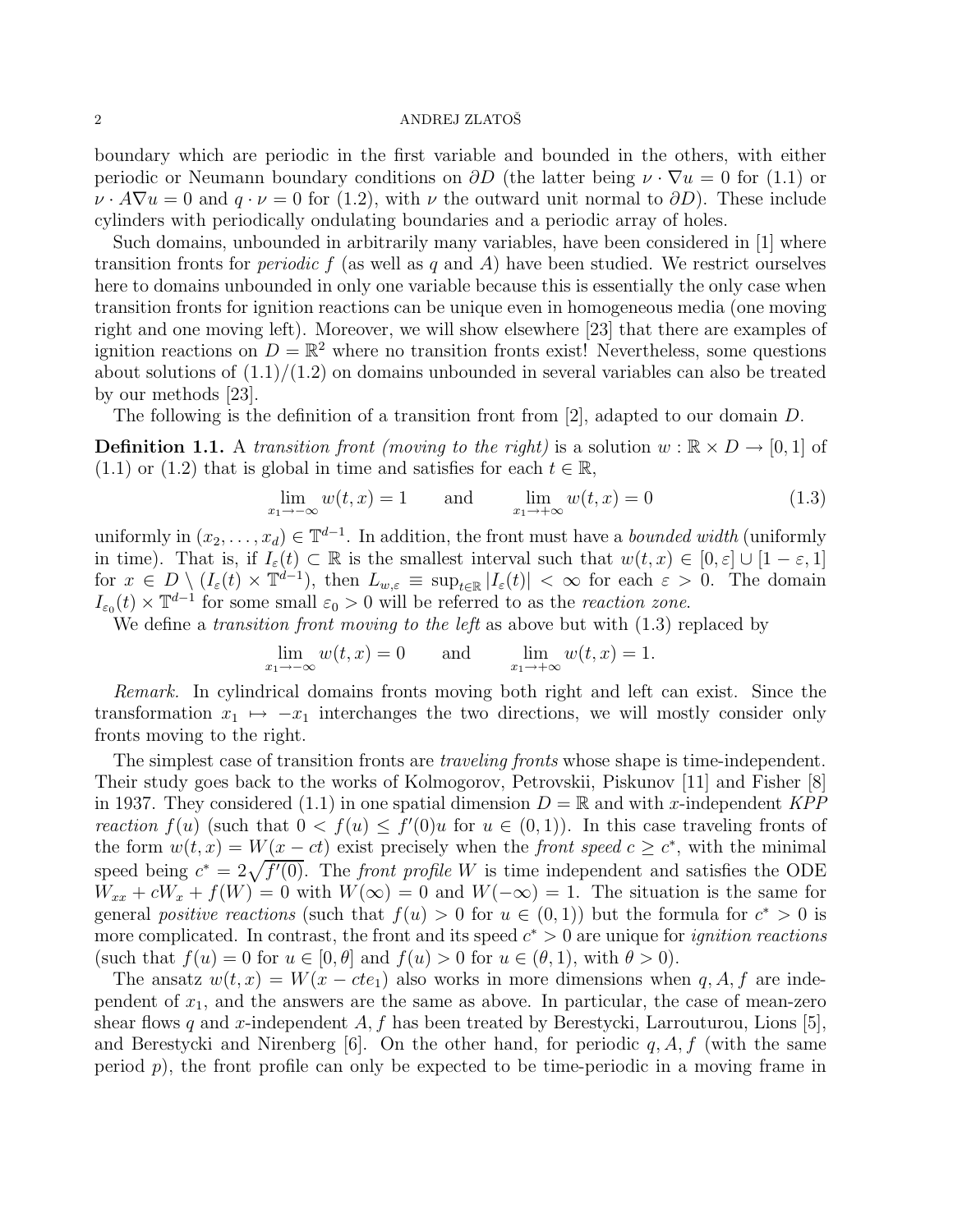the sense  $w(t + p/c, x + pe_1) = w(t, x)$  for some speed  $c > 0$ . Such *pulsating fronts* are of the form  $w(t, x) = W(x_1 - ct, x)$  with the profile W decreasing in the first variable, periodic in the second, and satisfying  $\lim_{s\to-\infty}W(s,x) = 1$  and  $\lim_{s\to+\infty}W(s,x) = 0$  uniformly in  $x \in D$ . Existence and uniqueness of pulsating fronts (with mean-zero q) was proved by Xin [20] for x-independent ignition reactions in  $\mathbb{R}^d$ , and by Berestycki and Hamel [1] for x-periodic ignition reactions (such that if  $\tilde{\theta} \equiv \inf_x \theta(x)$ , with  $\theta(x) \equiv \inf\{u > 0 \mid f(x, u) > 0\}$ the *ignition temperature*, then  $\tilde{\theta} > 0$  and  $\sup_{x \in D} f(x, u) > 0$  for each  $u \in (\tilde{\theta}, 1)$  in general periodic domains. [1] also treats x-periodic positive reactions (as above but with  $\hat{\theta} = 0$ ) and again proves existence of fronts with precisely the speeds  $c \geq c^*$  for some  $c^* > 0$ .

The situation is different for disordered media, when no such ansatz exists and one has to work directly with the original PDE. Constant or periodic front profiles cannot be expected and fronts need not have a well defined speed. The definition of a transition front above has been given by Berestycki and Hamel [2] in a more general setting and on arbitrary domains. An alternative definition has been given by Shen [18], who studied fronts in time-random one-dimensional media and established some sufficient conditions on their existence. This formalizes an earlier definition by Matano which essentially requires the profile of the front to be a continuous function of the medium near the reaction zone.

Due to the above difficulties, existence and uniqueness of transition fronts in general disordered media has so far only been proved for (1.1) in one dimension, for some ignition reactions with x-independent ignition temperatures. Namely, Nolen and Ryzhik [15] and independently Mellet, Roquejoffre, Sire [14] have proved that such fronts exist on  $D = \mathbb{R}$ when the reaction satisfies  $b_0 f_0(u) \le f(x, u) \le b_1 f_0(u)$  and  $f'_0(1) < 0$ . Here  $0 < b_0 \le b_1 < \infty$ and  $f_0$  is of ignition type with  $f_0(u) > 0$  if and only if  $u \in (\theta, 1)$ ,  $\theta > 0$ . Moreover, Mellet, Nolen, Roquejoffre, Ryzhik [13] proved that if  $f(x, u) = b(x) f_0(u)$  with  $b(x) \in [b_0, b_1]$ , then the (right-moving) front is unique and exponentially stable with respect to exponentially in space decaying perturbations. In addition, Vakulenko and Volpert [19] proved existence of fronts for (1.1) in 1D with f some small perturbation of an x-independent *bistable reaction*  $f_0(u)$  (such that  $f'_0(0), f'_0(1) < 0, f_0(u) < 0$  for  $u \in (0, \theta)$ , and  $f_0(u) > 0$  for  $u \in (\theta, 1)$ ). We also mention here results for x-independent bistable reactions in some special domains  $$ non-existence of moving fronts (while stationary fronts exist) in quickly widening cylinders by Chapuisat and Grenier [7], and later also Berestycki, Hamel, Matano [3], and existence of fronts in  $\mathbb{R}^d$  with compact star-shaped obstacles [3].

The usage of 1-dimensional techniques plays an important role in [13, 14, 15], as does the requirement of an x-independent ignition temperature  $\theta$ . We present here a new method that can handle *more general reactions*, works *in several dimensions*, and *in the presence of (periodic)* q *and* A. In particular, we prove existence of a unique transition front when f lies between two arbitrary x-independent ignition reactions with different ignition temperatures. We also prove existence of fronts in the more general case when the upper bound is a positive reaction, only requiring a bound on its derivative at zero (these fronts are not unique in general, as is the case for homogeneous media). We note that the requirement of a bound of this type is necessary to guarantee existence and cannot be improved except possibly by a constant (see Remark 1 after Theorem 1.3).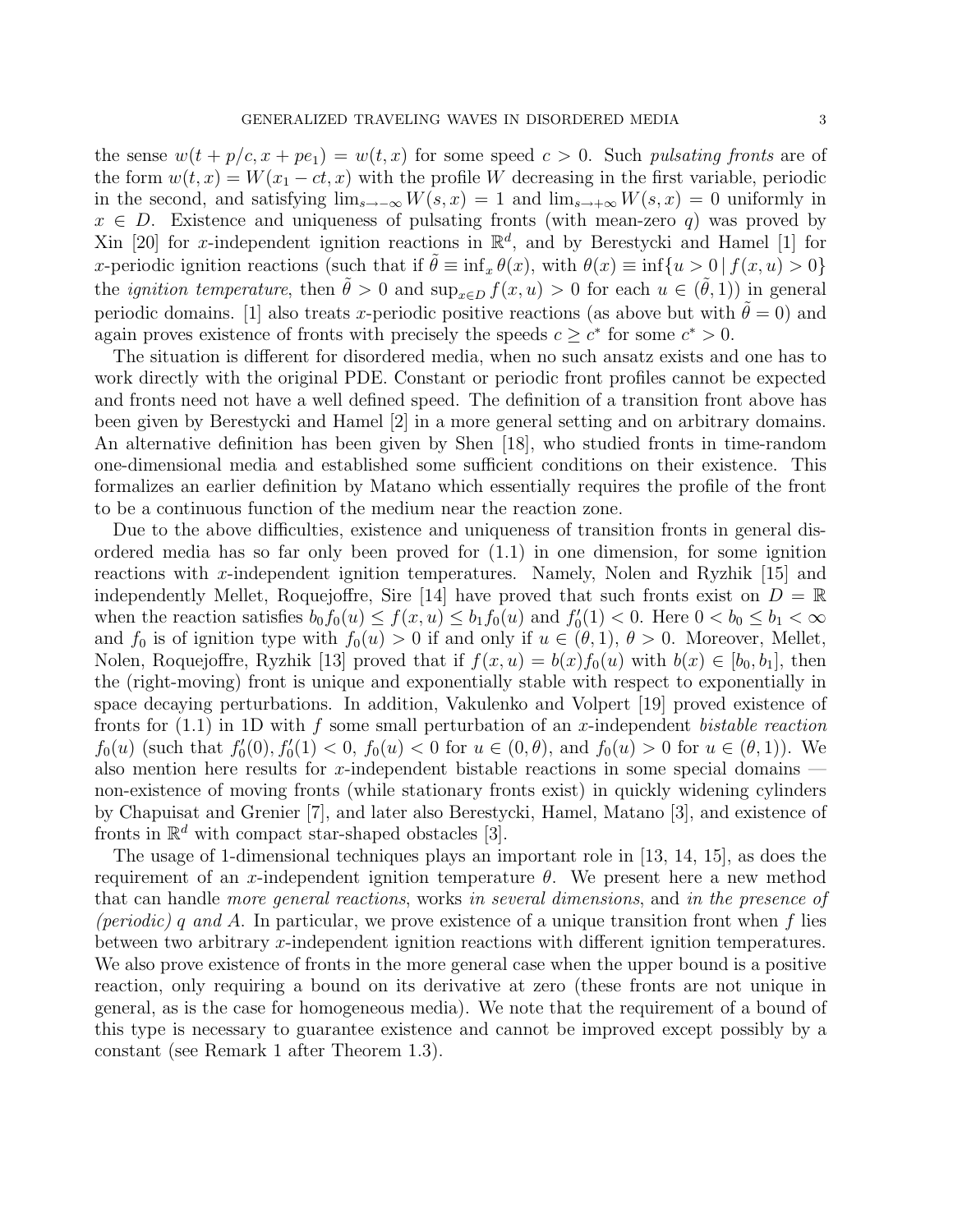Let us now state our main results. We will start with the special case  $(1.1)$ . We will assume the following hypotheses on  $f$ .

*(H1): The reaction* f *is uniformly Lipschitz with constant*  $K \geq 1$  *and lies between two* x*-independent reactions, one of ignition type and the other positive or ignition. More specifically, there are Lipshitz functions*  $f_0, f_1$ *, decreasing on*  $[1 - \varepsilon, 1]$  *for some*  $\varepsilon > 0$ *, such that*  $f_0(u) \le f(x, u) \le f_1(u)$  for  $(x, u) \in D \times [0, 1]$ *. In addition,*  $f_0(0) = f_0(1) = f_1(0) = f_1(1) = 0$ , *there is*  $\theta \in (0,1)$  *such that*  $f_0(u) = 0$  *for*  $u \in [0,\theta]$  *and*  $f_0(u) > 0$  *for*  $u \in (\theta,1)$ *, and there is*  $\theta' \in [0, 1)$  such that  $f_1(u) = 0$  for  $u \in [0, \theta']$  and  $f_1(u) > 0$  for  $u \in (\theta', 1)$ .

Assume that  $c_0 > 0$  is the speed of the unique (right-moving) traveling front for (1.1) with f replaced by the x-independent reaction  $f_0$  (this front is of the form  $w(t, x) = W(x_1 - c_0 t)$ ). We then obtain existence of a transition front for f provided  $f_1'(0) < c_0^2/4$ . Note that this condition is automatically satisfied when  $f'_{1}(0) = 0$  (e.g., if  $f_{1}$  is ignition). For instance, a front exists in the case  $f(x, u) = b(x) f_1(u)$  with  $f'_1(0) = 0$  and b Lipschitz and uniformly bounded away from 0 and  $\infty$ . Moreover, if  $f_1$  is ignition, then we also prove uniqueness of the (right-moving) front and that this unique front is a global attractor of general exponentially decaying initial data.

Our reaction f can have an x-dependent ignition temperature  $\theta(x) \in [\theta', \theta]$  and we do not require  $\sup_{x\in D} f(x, u) > 0$  for each  $u \in (\inf_{x\in D} \theta(x), 1)$ . Nevertheless, we will need to impose a similar but weaker natural hypothesis (which is automatically satisfied when  $\theta' = \theta$ ) that if  $f(x, u)$  is large enough (rather than just positive) for some  $(x, u)$  and  $v \in (u, 1)$ , then  $f(\cdot, v)$ cannot become uniformly arbitrarily small on some large neighborhood of  $x \in D$ .

**Definition 1.2.** Given any  $\zeta > 0$ , define

$$
\alpha_f(x) \equiv \inf \left( \{ u \in (0,1) \, | \, f(x,u) \ge \zeta u \} \cup \{1\} \right). \tag{1.4}
$$

Assume  $g \in C([0,1])$  with  $g(0) = g(1) = 0$  and  $g(u) > 0$  for  $u \in (0,1)$ . If for all  $x \in D$  and all  $u \in [\alpha_f(x), 1]$  we have  $\sup_{\|\tilde{x}_1 - x_1\| \le \|g\|_{\infty}^{-1}} f(\tilde{x}, u) \ge g(u)$ , then we say that  $f \subset \mathcal{S}$ -majorizes g.

*Remarks.* 1. If  $\zeta > f'_{1}(0)$ , then  $\alpha_{f}(x) = \min(\{u \in (0,1) | f(x,u) = \zeta u\} \cup \{1\}) > \theta'.$ 

2. We could replace  $||g||_{\infty}^{-1}$  by some large M, but then the notation would have to include it, thus being too cumbersome. Of course, we will consider  $f \zeta$ -majorizing some small g (with a large  $||g||_{\infty}^{-1}$ , so this simplification can be made without loss.

The figure below gives an example of such an f at a fixed x (satisfying  $f(x, u) > 0$  for  $u \in [\alpha_f(x), 1]$ , while the definition requires non-vanishing of f only at such u and *some* u-dependent point  $\tilde{x}$  whose distance from x is uniformly bounded).

Here is our main result for (1.1).

Theorem 1.3. *Let* f *satisfy the hypotheses (H1). Assume that* f ζ*-majorizes* g *for some*  $\zeta < c_0^2/4$  and some g as in Definition 1.2.

(*i)* If  $f_1'(0) < c_0^2/4$ , then there exists a transition front w for (1.1) moving to the right with  $w_t > 0$  (and another moving to the left).

*(ii)* If  $f_1$  *is an ignition reaction (i.e.,*  $\theta' > 0$ *) and*  $f$  *is non-increasing in*  $u$  *on*  $[\theta'', 1]$  *for some*  $\theta'' < 1$ , then there is a unique (up to time shifts) transition front  $w_+$  for (1.1) moving *to the right (and another* w<sup>−</sup> *moving to the left).*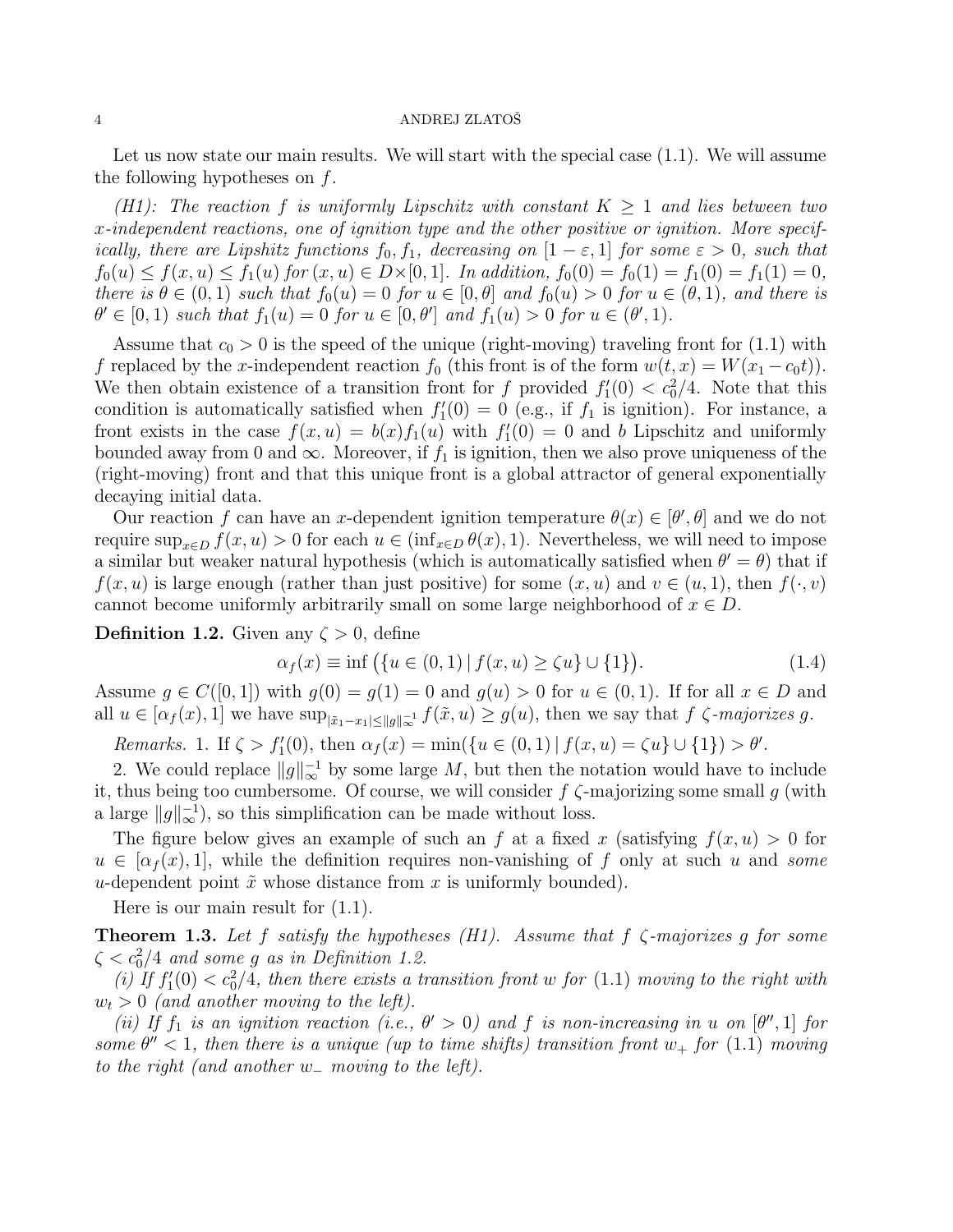

FIGURE 1. Example of a reaction (at a fixed  $x \in D$ ) satisfying our hypotheses.

*(iii) In the setting of (ii) we have convergence of solutions with exponentially decaying initial data to time shifts of*  $w_{\pm}$  *in the sense of Definition 1.4 below. Moreover, this convergence is uniform in*  $f, a, u \text{ -}$  *the*  $s_{\varepsilon}$  *in the definition only depends on*  $f_0, f_1, \zeta, g, K, \theta'', Y, \mu, \nu, \varepsilon$  and *the*  $L_{\nu}$  *on*  $f_0, \nu$ *.* 

**Definition 1.4.** Let  $w_{\pm}$  be some right- and left- moving transition fronts for (1.1) (or (1.2)) on D. We say that *solutions with exponentially decaying initial data converge to time shifts of*  $w_{\pm}$  if the following hold for any  $Y, \mu, \nu > 0$  and  $a \in \mathbb{R}$ .

(a) If u solves  $(1.1)$  (or  $(1.2)$ ) with initial datum

$$
(\theta + \nu)\chi_{(-\infty, a]}(x_1) \le u_0(x) \le e^{-\mu(x_1 - a - Y)},
$$

then there is  $\tau_u$  such that for every  $\varepsilon > 0$  there is  $s_{\varepsilon} > 0$  such that for each  $t \geq s_{\varepsilon}$ ,

$$
||u(t, x) - w_{+}(t + \tau_{u}, x)||_{L_{x}^{\infty}} < \varepsilon
$$
\n(1.5)

(and similarly for solutions exponentially decaying as  $x_1 \rightarrow -\infty$  and for  $w_$ ).

(b) There is  $L_{\nu} < \infty$  such that if  $L \ge L_{\nu}$  and u solves (1.1) (or (1.2)) with initial datum  $u(r_1-a+L+Y)$ 

$$
(\theta + \nu)\chi_{[a-L,a+L]}(x_1) \le u_0(x) \le \min\{e^{-\mu(x_1 - a - L - Y)}, e^{\mu(x_1 - a + L + Y)}\},\,
$$

then there are  $\tau_{u,\pm}$  such that for every  $\varepsilon > 0$  there is  $s_{\varepsilon} > 0$  such that for each  $t \geq s_{\varepsilon}$ ,

$$
||u(t,x) - w_{+}(t + \tau_{u,+},x) - w_{-}(t + \tau_{u,-},x) + 1||_{L_{x}^{\infty}} < \varepsilon.
$$
\n(1.6)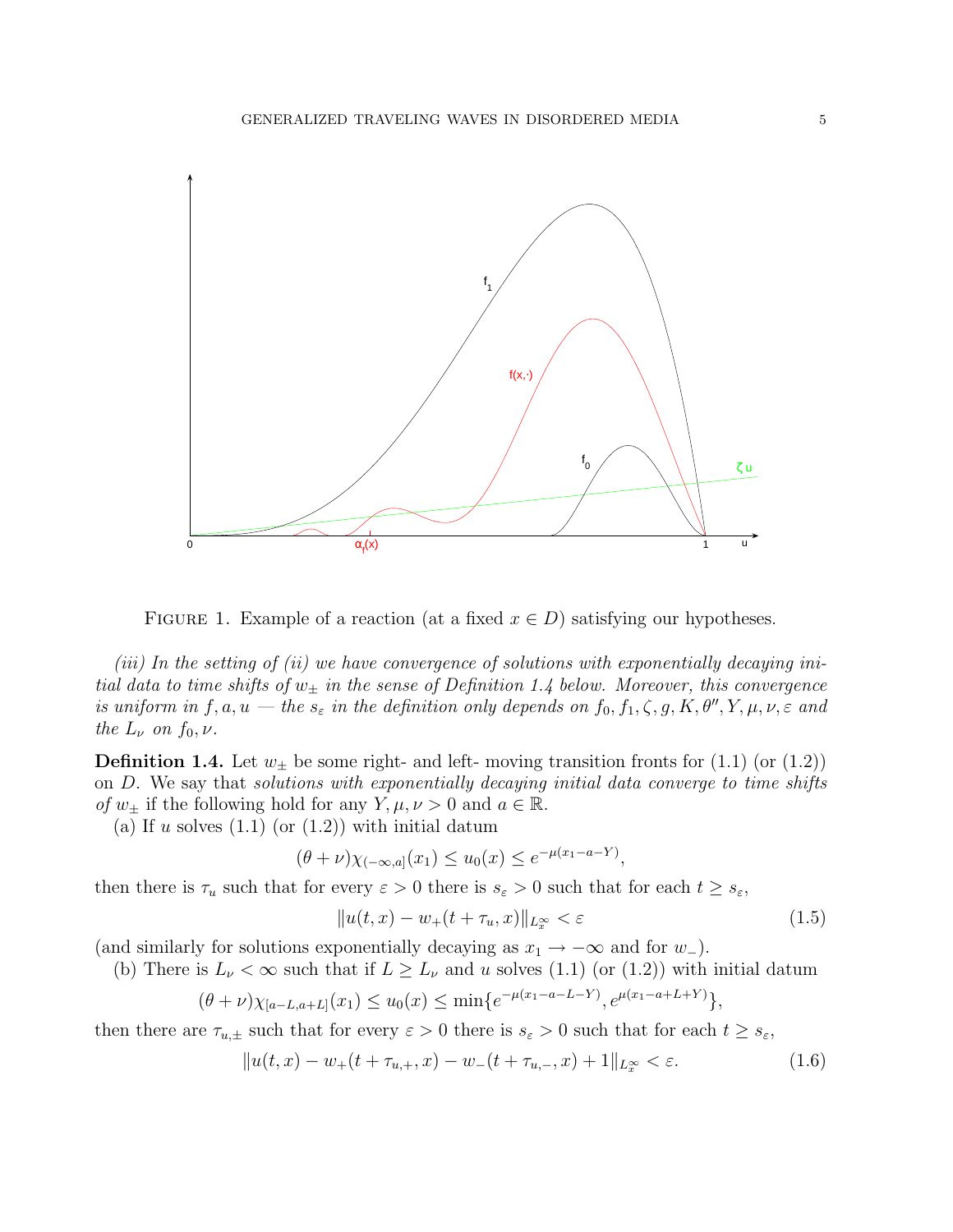As mentioned before, transition fronts need not exist in general (and are typically not unique) when the domain  $D$  is unbounded in more than one variable, even for ignition reactions. We next make several remarks which illuminate the necessity of the assumptions in Theorem 1.3 on cylindrical domains D, and thus show that our result is *qualitatively sharp*.

*Remarks.* 1. The main condition here is  $f_1'(0) < c_0^2/4$ . Some condition of this type is necessary for existence of fronts, as can be seen from a result of Nolen, Roquejoffre, Ryzhik, and the author in [16]. It shows that there are examples with  $D = \mathbb{R}$  and  $f'_1(0)$  arbitrarily close to  $c_0^2$  where no transition fronts exist! In these examples, in fact, each global in time solution  $0 < u < 1$  is a spatially extended pulse with  $||u(t, x)||_{L^{\infty}_{\infty}} \to 0$  as  $t \to -\infty$ .

2. The condition  $f_1'(0) < c_0^2/4$  is equivalent to  $2\sqrt{f_1'(0)} < c_0$ , meaning that minimal-speed fronts for KPP reactions  $f(u)$  with  $f'(0) = f'_1(0)$  are slower than the front for  $f_0(u)$ . It then follows that the graph of  $f_1'(0)u$  must intersect that of  $f_0(u)$  at some  $u > 0$  because the minimal front speed is monotone with respect to the reaction. Thus we cannot treat the case when  $f_1$  is a KPP reaction, which is not surprising in the light of the previous remark.

3. Some condition of non-vanishing of f after it has become large (such as in Definition 1.2) is also needed, otherwise no transition front connecting 0 and 1 might exist. An example of such a situation can be obtained by taking  $f(x, u) = f(u)$  with  $f(u + \frac{1}{2})$  $(\frac{1}{2}) \ge f(u)$  for  $u \in [0, \frac{1}{2}]$  $\frac{1}{2}$ ] (so  $f(\frac{1}{2})$  $\frac{1}{2}$  = 0) and strict inequality somewhere. It can be then showed that if there is a front connecting 0 and  $a \in [0,1]$ , then  $a \leq \frac{1}{2}$  $\frac{1}{2}$ .

4. As mentioned earlier, in the general positive reaction case (i) transition fronts are not unique even in homogeneous media.

5. We also note that some decay assumption on  $u_0$  in (iii) needs to be made. Indeed, it is not hard to show that if  $f(x, u) = f_0(u)$  and  $u_0$  decays slowly enough, then u will "overtake" all time shifts of  $w_+$ .

6.  $L_{\nu} < \infty$  in Definition 1.4(b) is such that solutions of (1.1) with  $f_0$  in place of f and  $u_0(x) \geq (\theta + \nu) \chi_{[-L_\nu,L_\nu]}$  are guaranteed to spread, that is,  $u(t,x) \to 1$  locally uniformly in  $x \in D$  as  $t \to \infty$ . This can be taken to be the  $L_{\nu}$  from Lemma 5.1.

Theorem 1.3 extends to the more general case of  $(1.2)$  with periodic q and A which satisfy the following hypotheses.

*(H2): The flow*  $q \in C^{n}(D)$  *(for some*  $\eta > 0$ *) is incompressible*  $\nabla \cdot q \equiv 0$ *, p-periodic in*  $x_1$ *,* and with mean-zero first coordinate  $\int_{\mathcal{C}} q_1(x) dx = 0$  (where  $\mathcal{C} = [0, p] \times \mathbb{T}^{d-1}$ ). The matrix  $A \in C^{1,\eta}(D)$  *is symmetric, p-periodic, and with*  $\underline{A}I \leq A(x) \leq \overline{A}I$  *for some*  $0 < \underline{A} \leq \overline{A} < \infty$ *and all*  $x \in D$ *.* 

Again let  $c_0 > 0$  be the speed of the unique (right-moving) pulsating front for (1.2) with f replaced by  $f_0$  [1]. We also let  $\zeta_0 > 0$  be such that the minimal pulsating front speed for (1.2) with f replaced by  $\zeta_0 u(1-u)$  is  $c_0$  [4]. Equivalently,  $\zeta_0$  is the unique positive number such that the right hand side of (2.9) below with  $\zeta$  replaced by  $\zeta_0$  equals  $c_0$ . For the left-moving front we have a possibly different speed  $c_0^- > 0$ , and we define  $\zeta_0^- > 0$  accordingly, with  $e_1, q_1$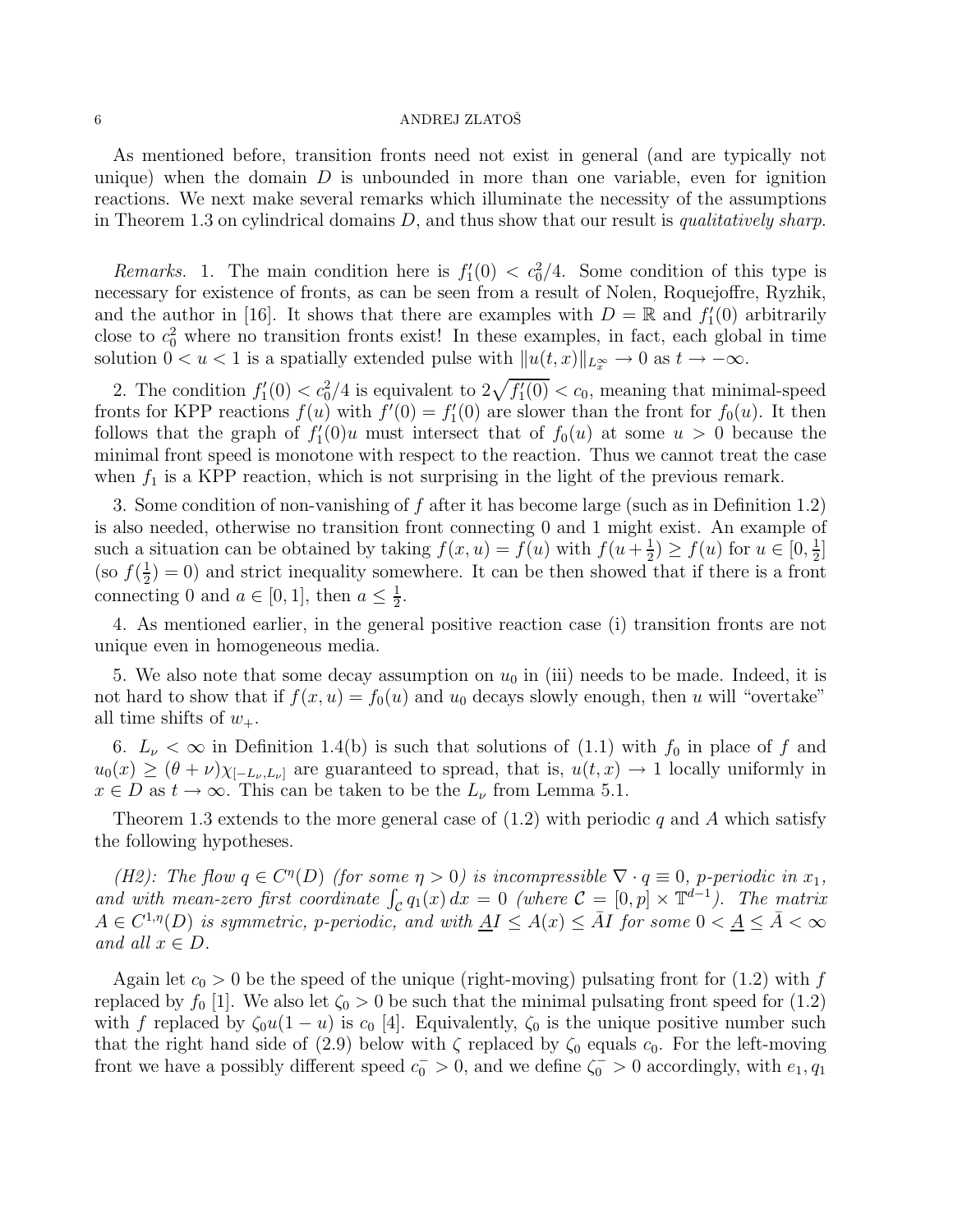replaced by  $-e_1$ ,  $-q_1$  in (2.10). The condition  $f_1'(0) < c_0^2/4$  is now replaced by  $f_1'(0) < \zeta_0$  and our main result for (1.2) is as follows.

Theorem 1.5. *Let* q, A, f *satisfy the hypotheses (H1), (H2). Assume that* f ζ*-majorizes* g *for some*  $\zeta < \zeta_0$  *and some* g *as in Definition 1.2.* 

(*i*) If  $f_1'(0) < \zeta_0$ , then there exists a transition front w for (1.2) moving to the right with  $w_t > 0$  (and another moving to the left when  $\zeta_0$  is replaced by  $\zeta_0^-$  in the hypotheses).

*(ii)* If  $f_1$  *is an ignition reaction (i.e.,*  $\theta' > 0$ ) and f *is non-increasing in* u on  $[\theta'', 1]$  for *some*  $\theta'' < 1$ , then there is a unique (up to time shifts) transition front  $w_+$  for (1.2) moving *to the right (and another* w<sup>−</sup> *moving to the left).*

*(iii) In the setting of (ii) we have convergence of solutions with exponentially decaying initial data to time shifts of*  $w_{\pm}$  *in the sense of Definition 1.4. Moreover, this convergence is uniform in*  $f, a, u$  – the  $s_{\varepsilon}$  *in the definition depends only on*  $q, A, f_0, f_1, \zeta, g, K, \theta'', Y, \mu, \nu, \varepsilon$ *and the*  $L_{\nu}$  *on*  $q$ ,  $A$ ,  $f_0$ ,  $\nu$ .

*Remarks.* 1. Although the front speed is not well defined in general disordered media, it is easy to see from our proof that the reaction zone of  $w_{\pm}$  moves with speed  $\geq c_0$  resp.  $\geq c_0^-$ . We also prove an f-independent bound on the width of  $w_{\pm}$  (see the remark after the proof of Lemma 3.1 and the last paragraph of Section 3). In addition,  $w_+$  decays at an exponential rate  $\geq \lambda_{\zeta}$  as  $x_1 \to \infty$  (and similarly  $w_-\$ as  $x_1 \to -\infty$ ) determined from (2.9) (see (3.1)). In fact,  $\lambda_{\zeta}$  can be replaced here by any  $\lambda$  such that the fraction in (2.9) is smaller than  $c_0$ .

2. The proof of Theorem 1.5 can, in fact, be made independent of previous results on transition fronts. In particular, we can prove that a unique pulsating front with a unique speed  $c_0$  exists for (1.2) with the x-independent reaction  $f_0$  (which we need in order to state Theorem 1.5). This is done at the end of the proof of Lemma 5.1. The only result we will need is convexity of the function  $\kappa(\lambda)$  in (2.10) and  $\kappa'(0) = 0$ , from [1, Proposition 5.7(iii)].

We next note that (at least for fixed periodic  $A, q$ ) the ignition fronts in (ii) satisfy the earlier mentioned definition of Matano where the shape of the front depends continuously on the reaction  $f$  in the neighborhood of the reaction zone. This follows from the uniform in time convergence of general solutions to the front in (iii). We provide an application of this principle to periodic and random media.

Corollary 1.6. *Assume the hypotheses of Theorem 1.5(ii) and that* f *is also* p*-periodic in*  $x_1$ . Then there is  $c_{\pm} > 0$  such that the unique transition front  $w_{\pm}$  from that theorem satisfies  $w_{\pm}(t+p/c_{\pm}, x \pm pe_1) = w_{\pm}(t, x)$  *(i.e.,*  $w_{\pm}$  *is time-periodic in the frame moving right/left at the speed*  $c_{\pm}$ *, which is thus the speed of*  $w_{\pm}$ *).* 

*Remark.* Existence, uniqueness, and periodicity of the transition front in this setting also follows from results in [1, 2], but only within the class of transition fronts which have a constant mean speed (i.e., there is  $c \geq 0$  such that for  $\tilde{X}_w$  as below,  $\sup_{(t,s)} \left| |\tilde{X}_w(t) - \tilde{X}_w(s)|$  $c|t-s| < \infty$ , with the extra assumption  $\sup_{x \in D} f(x, u) > 0$  for each  $u \in (\inf_{x \in D} \theta(x), 1)$ , and with somewhat stronger regularity assumptions on  $q, A, f$  (the last two in [1]). Hence, our result of existence, uniqueness, and periodicity of pulsating fronts in periodic media with ignition reactions is new in this generality.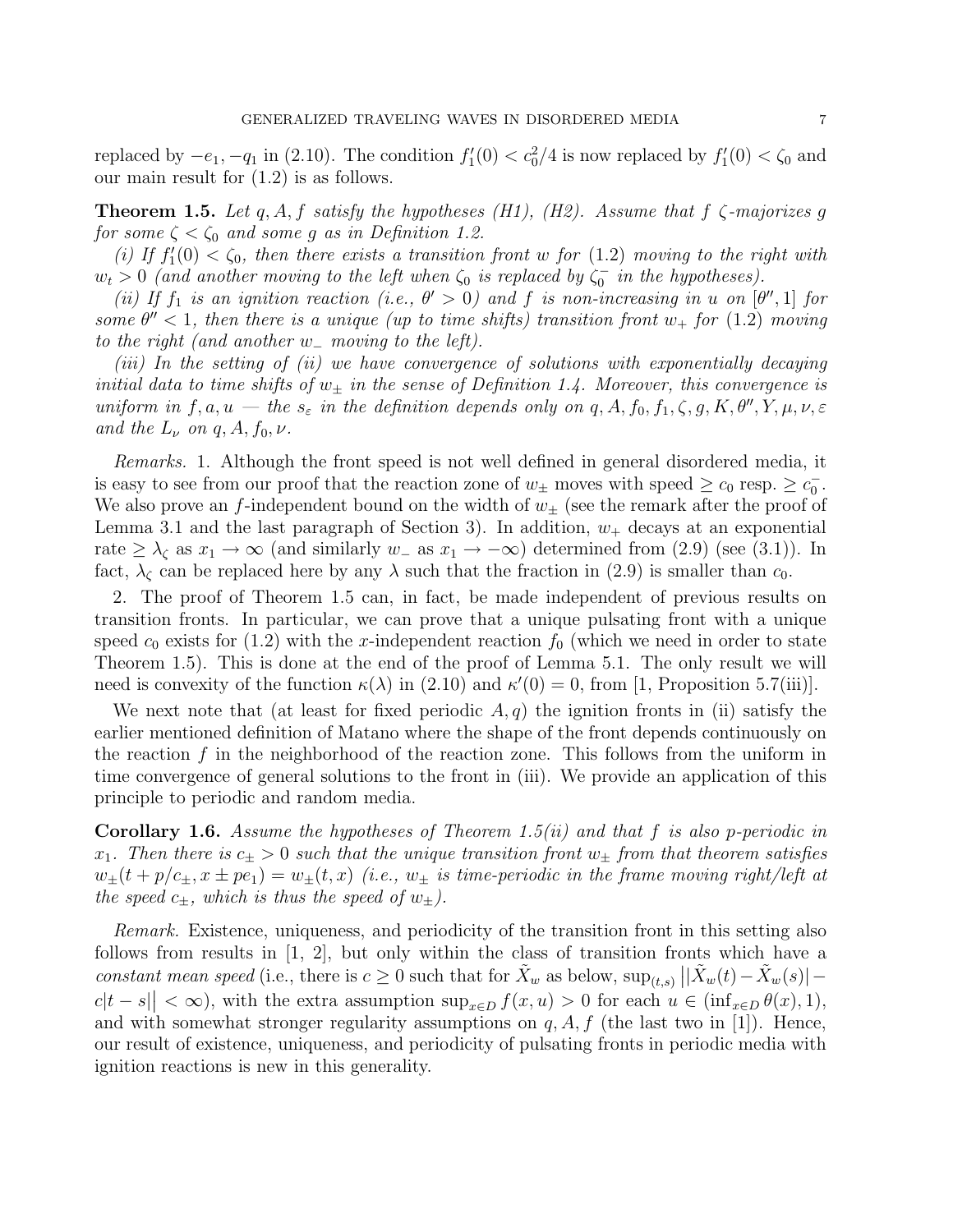*Proof.* Consider only  $w_+$ . Let  $u, u'$  be solutions of (1.2) with initial data  $u_0(x), u_0(x+p)$ , where  $u_0$  is as in the first part of (iii). Then  $u, u'$  are p-translates of each other (in  $x_1$ ), so the same is true about  $w_+(t + \tau_u, x)$  and  $w_+(t + \tau_{u'}, x)$ . The result follows with  $c_+ \equiv p/(\tau_u - \tau_{u'})$ .  $\Box$ 

Although fronts in disordered media do not have constant (mean) speeds in general, our results can be used to show that there is a deterministic asymptotic speed of fronts for  $(1.1)/(1.2)$  when f is random (stationary and ergodic with respect to translations in  $x_1$ ). The *asymptotic front speed* of a transition front w is defined as

$$
c \equiv \lim_{|t| \to \infty} \frac{|\tilde{X}_w(t)|}{|t|},\tag{1.7}
$$

provided the limit exists. Here  $\tilde{X}_w(t)$  is the first coordinate of some point in the reaction zone of the front, for instance, one could take  $\tilde{X}_w(t)$  such that  $w(t,x) = \frac{1}{2}$  for some  $x =$  $(\tilde{X}_w(t), x_2, \ldots, x_d)$ . Such  $\tilde{X}_w(t)$  may not be unique but the requirement of a bounded width of the front  $w$  shows that the limit in  $(1.7)$  is independent of the choice.

**Corollary 1.7.** *Consider a probability space*  $(\Omega, \mathcal{F}, \mathbb{P})$  *and assume that a measurable function*  $f: \Omega \to L^{\infty}_{loc}(D\times [0,1])$  *satisfies the hypotheses of Theorem 1.5(ii) (with*  $\omega$ -independent q, A) *uniformly in*  $\omega \in \Omega$ . In addition, assume that f is stationary and ergodic. That is, there *is a group*  $\{\pi_k\}_{k\in\mathbb{Z}}$  *of measure preserving transformations acting ergodically on*  $\Omega$  *such that*  $f(\pi_k \omega; x, u) = f(\omega; x - kpe_1, u)$ . Then there are constants  $c_{\pm} > 0$  such that the  $\omega$ -dependent *transition front*  $w_{\pm,\omega}$  *from that theorem has asymptotic speed*  $c_{\pm}$  *for almost all*  $\omega \in \Omega$ *.* 

*Remarks.* 1. Theorem 1.5(iii) then shows that solutions with (large enough) exponentially decaying initial data almost surely spread with asymptotic speed  $c_{+}$  to the right and  $c_{-}$  to the left.

2. Corollary 1.7 was proved in [15] for (1.1) in the one-dimensional setting  $D = \mathbb{R}$  and with the random reaction function  $f(\omega; x, u) = b(x, \omega) f_0(u)$ , where b is bounded below and above by positive constants and  $f_0$  is of ignition type.

*Proof.* Consider only  $w_+$  and the case of p-periodic q, A. Let  $v(x)$  be the function from Lemma 2.1 below with  $\theta$  chosen as at the beginning of Section 3. Let  $u_m$  solve (1.2) with initial condition  $u_m(0, x) = v(x - mpe_1)$  (so that  $(u_m)_t > 0$ ). For integers  $n \ge m$  define

$$
\tau_{m,n}(\omega) \equiv \inf \left\{ t \ge 0 \, \big| \, u_m(t,x) \ge v(x-npe_1) \text{ for all } x \in D \right\}.
$$

Then the proof of Theorem 1.5 (more precisely, (3.6) and (3.9) below) shows that  $\tau_{m,n}(\omega) \in$  $[C_0(n-m), C_1(n-m)]$  for some  $0 < C_0 < C_1 < \infty$  and all  $\omega$ . Moreover,  $\tau_{m,n}$  is measurable because  $f: \Omega \to L^{\infty}_{loc}(D \times [0,1])$  is measurable and  $\tau_{m,n}: L^{\infty}_{loc}(D \times [0,1]) \to \mathbb{R}$  is a lower semi-continuous function of the reaction due to continuity of solutions of (1.2) with respect to  $f \in L^{\infty}_{loc}(D \times [0,1])$  and the properties of v.

The comparison principle shows that  $\tau_{m,n}(\omega) \leq \tau_{m,k}(\omega) + \tau_{k,n}(\omega)$  when  $m \leq k \leq n$ . We also have  $\tau_{m+k,n+k}(\pi_k \omega) = \tau_{m,n}(\omega)$  for  $k \in \mathbb{Z}$ . Since the group  $\{\pi_k\}_{k \in \mathbb{Z}}$  acts ergodically on  $\Omega$ , the subadditive ergodic theorem [10, 12] shows that there is  $\tau_+ \in [C_0, C_1]$  such that

$$
\tau_{+} = \lim_{n \to \infty} \frac{\tau_{0,n}(\omega)}{n} = \lim_{n \to \infty} \frac{\tau_{-n,0}(\omega)}{n}
$$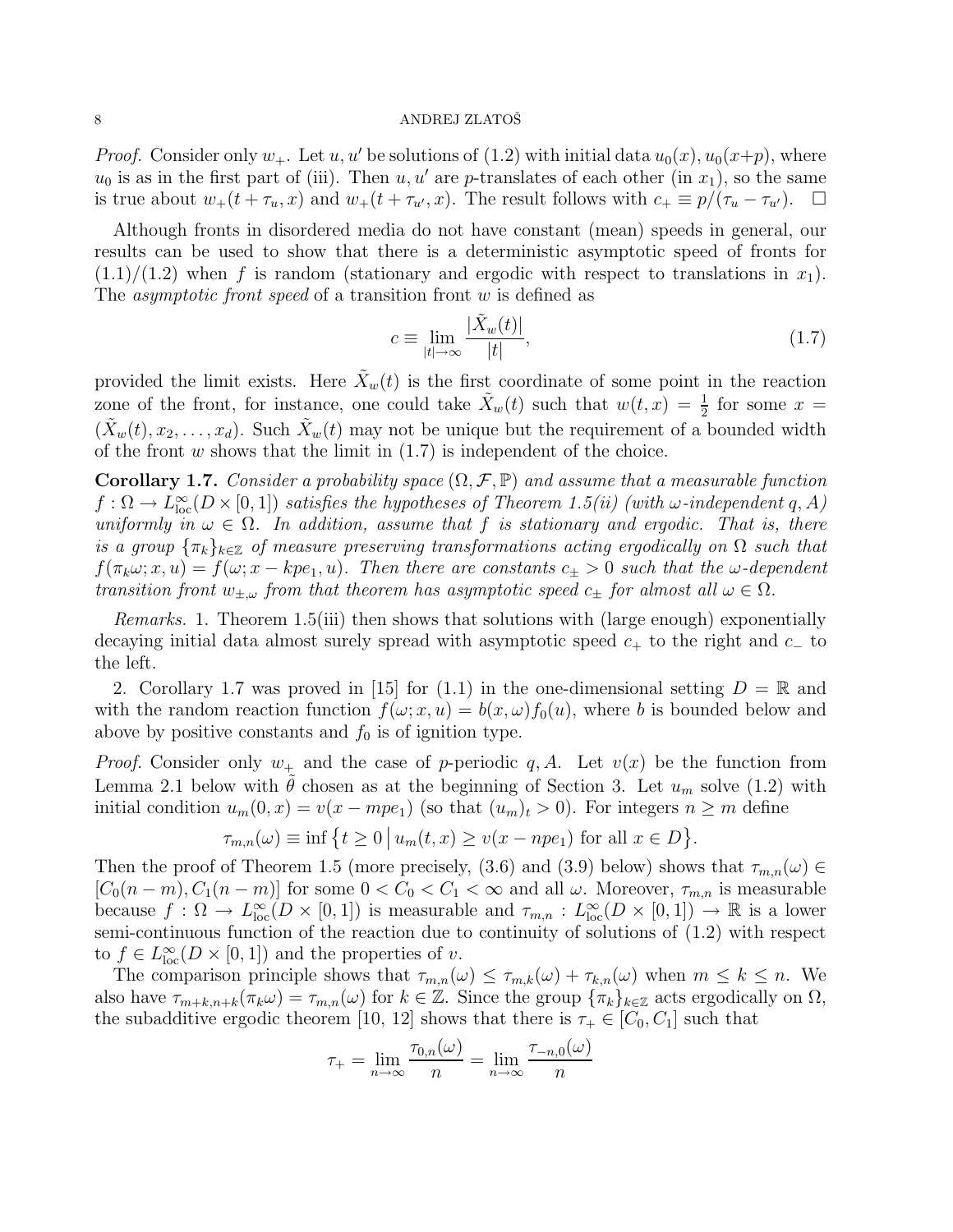for almost all  $\omega$ . Uniform convergence (in  $\omega$ ) of the solution  $u_0$  to the front  $w_{+\omega}$  and the proof of Theorem 1.5 (more precisely, (3.1) below) then show that  $c_+ = p/\tau_+$  is the asymptotic speed of  $w_{+,\omega}$  for almost all  $\omega$ .

Let us finish this introduction with a brief description of the proof of Theorem 1.5. In Section 2 we construct the front as a limit of a (sub)sequence of special solutions  $u_n$  of (1.2), increasing in time and initially (at a sequence of times  $\tau_n \to -\infty$ ) supported increasingly farther to the left. The sequence  $\tau_n$  is chosen so that the reaction zone for  $u_n$  arrives at the origin at  $t = 0$ . The main issue is to show that the  $u_n$  have a *uniformly (in n)* bounded width in the sense of Definition 1.1. This will boil down to showing that the leftmost point  $Y_n(t)$ such that to the right of it  $u_n$  decays no slower than at a fixed exponential rate, cannot escape too far to the right from the leftmost point  $X_n(t)$  such that to the right of it  $u_n(t, x) < \alpha_f(x)$ . When going from left to right, the former point can be thought of as the beginning of the region where  $u_n$  is 'small' (for obvious reasons), while the latter as the end of the region where  $u_n$  is 'large enough' (because the end of the region where  $u_n$  is close to 1 will be within a uniform distance from  $X_n(t)$ , thanks to f  $\zeta$ -majorizing g and thus  $u_n$  growing close to 1 within a uniformly bounded time after it becomes at least  $\alpha_f(x)$  — see Lemma 2.6(i)). The uniform boundedness of  $Y_n(t) - X_n(t)$  will be proved in Lemma 2.5 using the crucial hypothesis  $f_1'(0) < \zeta_0$ , which guarantees that the reaction is so small when  $u_n(t, x) < \alpha_f(x)$ that it can make  $Y_n(t)$  propagate to the right only with a speed strictly smaller than  $c_0$  when  $Y_n(t) - X_n(t)$  is large. At the same time  $X_n(t)$  always propagates to the right with speed at least  $c_0$  because that is the case for the region where  $u_n$  is close to 1 (see Lemma 2.6(i)). Thus  $Y_n(t) - X_n(t)$  cannot grow unbounded, as desired.

We note that this argument requires  $q$  and  $A$  to be periodic because the upper bound on the speed of propagation of  $Y_n(t)$  is the speed of propagation of an exponentially decreasing super-solution (at small u) of (1.2), which is a solution if  $f(x, u)$  is replaced by  $\zeta u$ . We were able to construct this solution when the latter PDE is x-periodic by solving the *cell problem*  $(2.10)$  below but not for general non-periodic q, A. Similarly, the lower bound  $c_0$  on the speed of propagation of  $X_n(t)$  is the minimal front speed for the x-periodic PDE with  $f(x, u)$ replaced by  $f_0(u)$ . It is possible that if one could show that these bounds depend on some local norms of  $q, A$  but not on  $q, A$  themselves, and primarily not on the period p, then one could obtain a front for non-periodic q, A as a limit of fronts for a sequence of periodic  $q_k$ ,  $A_k$ with growing periods. We leave this as an open problem.

In Section 3 we show that if w is any transition front, then for each  $u_n$  one obtains  $L_x^{\infty}$ . convergence of  $u_n$  to a time-shift of w as  $t \to \infty$ , and the rate of this convergence is *uniform in* n. This will show that any two fronts must be time shifts of each other. The argument starts with proving local stability of  $u_n$  via construction of sub- and super-solutions near  $u_n$ , which will trap w between small perturbations of two time-shifts of  $u_n$ . One then uses the strong maximum principle to obtain convergence of a fixed time shift of w to  $u_n$ . We note that a similar strategy was employed in the proof of uniqueness of 1-dimensional ignition fronts [13]. However, our argument applies in a more general setting, and its second part is different from as well as considerably simpler and shorter than that in [13]. This is in part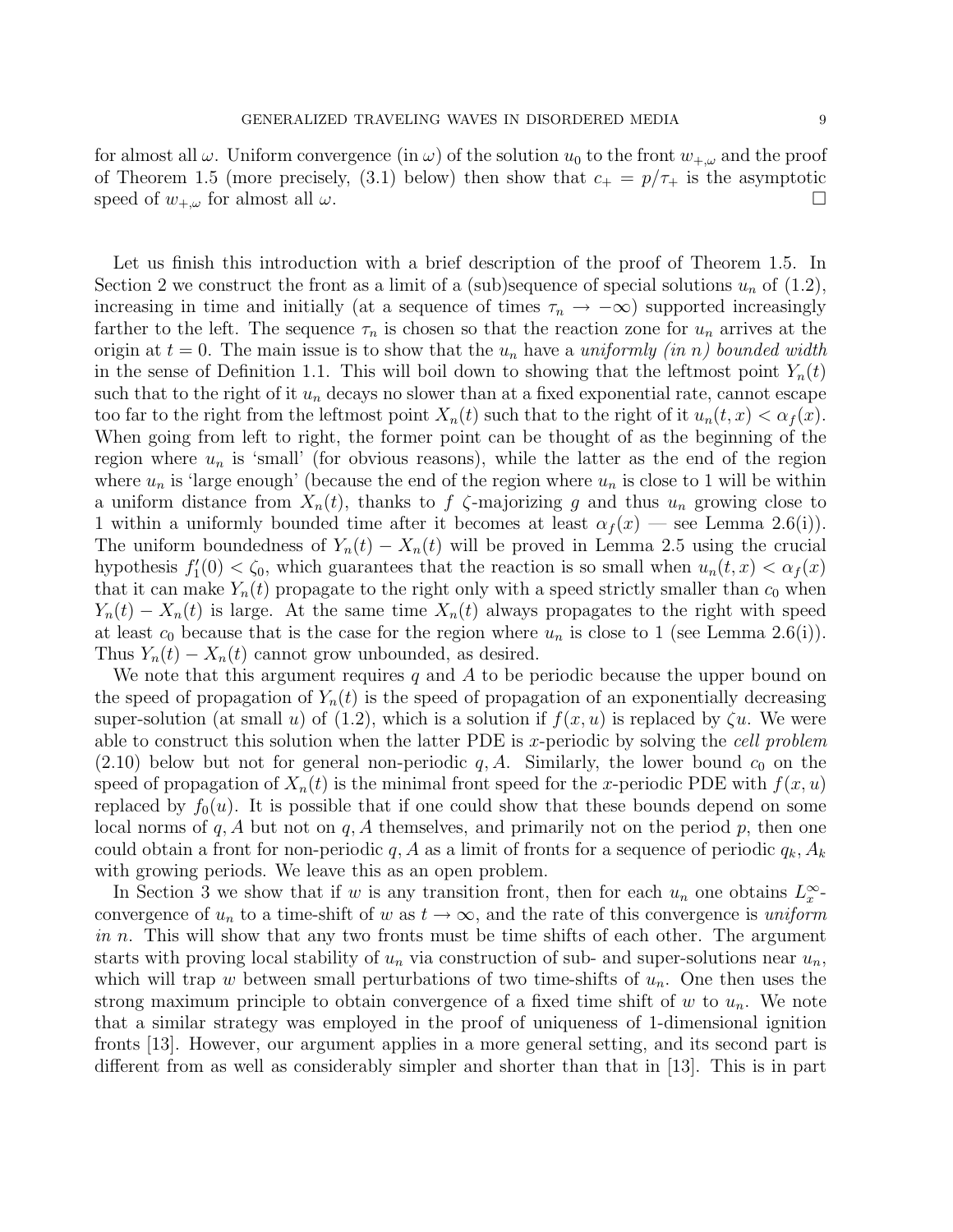thanks to the use of the ideas from Section 2 described above, and in part because unlike [13], we do not establish a rate of the convergence of  $u_n$  to a time shift of w.

We recycle this argument in Section 4 to show  $L_x^{\infty}$ -convergence of  $u_n$  to a time shift of any solution u as in Theorem 1.5(iii), again at a *uniform rate (in u)*. Since  $u_n$  also converges uniformly to a time shift of  $w$ , the same will be true for  $u$ .

Of course, this all also proves the special case, Theorem 1.3. Finally, in Appendix A we show how to make our proof independent of previous results by using our arguments to obtain a slight improvement of Lemma 2.6(ii) below, which is from [21].

The author thanks Jean-Michel Roquejoffre for useful discussions. Partial support by NSF grants DMS-1113017 and DMS-1056327 and an Alfred P. Sloan Research Fellowship is also acknowledged.

### 2. Existence of Fronts for General Reactions

In this section we will prove Theorem  $1.5(i)$  by finding a front moving to the right. Let us assume that the period of q, A in  $x_1$  is  $p = 1$  and thus the unit cell of periodicity is  $C = \mathbb{T}^d$  (the general case is treated identically). We will assume without loss that  $\zeta > f'_1(0)$ and that there is  $\sigma \in (0, \zeta - f_1'(0))$  such that f  $\zeta'$ -majorizes g for each  $\zeta' > \zeta - \sigma$ . This can be done because if  $\zeta' > \zeta$ , then f also  $\zeta'$ -majorizes g, so we only need to change  $\zeta$  to  $(\max\{\zeta, f'_{1}(0)\} + \zeta_{0})/2$  and pick  $\sigma \equiv (\zeta_{0} - \max\{\zeta, f'_{1}(0)\})/4$ . The first assumption implies that inf can be replaced by min and  $\geq$  by = in (1.4), and  $\alpha_f(x)$  is uniformly bounded away from 0 and 1 (see (2.8)). The second guarantees that if a subsequence of reactions  $f_n$  which satisfy  $(H1)$  converges locally uniformly to f (each such sequence has a locally uniformly convergent subsequence) and each  $f_n \zeta'$ -majorizes g for each  $\zeta' > \zeta - \sigma$ , then this f not only satisfies (H1) but also  $\zeta'$ -majorizes g for each  $\zeta' > \zeta - \sigma$ . This claim would not be true with  $\geq$  in place of  $>$ . We note that all constants in this section will depend on q, A,  $f_0$ ,  $f_1$ ,  $\zeta$ , g, K (also on  $\zeta_0$ ,  $\sigma$ ,  $c_0$  which already only depend on q, A,  $f_0$ ,  $\zeta$ ) *but not on* f.

As in the one-dimensional case [14, 15, 18], we will look for the front as a limit of solutions with initial data specified at increasingly negative times and supported further and further to the left. These solutions will be monotonically increasing in time. We will therefore need

**Lemma 2.1.** For each  $\tilde{\theta} \in (\theta, 1)$  there exists a function v supported in  $(-\infty, 0) \times \mathbb{T}^{d-1} \subseteq D$  $with v(x) \in [0, \tilde{\theta} \text{ for all } x \in D \text{ and } v(x) = \tilde{\theta} \text{ for all small enough } x_1 \text{ such that }$ 

$$
-\operatorname{div}(A(x)\nabla v) + q(x) \cdot \nabla v \le f_0(v) \tag{2.1}
$$

*in the sense of distributions.*

*Proof.* Take a nondecreasing function  $\rho \in C(\mathbb{R}) \cup C^2(\mathbb{R}^+)$  with  $\rho(v) = 0$  for  $v \leq 0$ ,  $\rho(v) = v$ for  $v \in [0, \frac{\theta + \tilde{\theta}}{2}]$  $\frac{1+\tilde{\theta}}{2}$ ,  $\rho''(v) \leq 0$  for  $v \in \left[\frac{\theta+\tilde{\theta}}{2}\right]$  $\frac{1+\tilde{\theta}}{2}$ , 1], and  $\rho(v) = \tilde{\theta}$  for  $v \ge 1$ .

Let  $\tilde{v} < 0$  be a  $C^2$  solution of  $-\text{div}(A\nabla \tilde{v}) + q \cdot \nabla \tilde{v} = q_1 - \text{div}(Ae_1)$  on  $\mathbb{T}^d$ , periodically continued to D (here  $e_1 = (1, 0, \ldots, 0)$  and  $q_1 = q \cdot e_1$ ). Such  $\tilde{v}$  exists because the integral of the right hand side is zero, and because the left hand side annihilates constants. Then we let  $v_{\varepsilon}(x) \equiv \varepsilon(\tilde{v}(x) - x_1)$  and  $v(x) \equiv \rho(v_{\varepsilon}(x))$  for  $\varepsilon > 0$ , so that v is supported in  $(-\infty, 0) \times \mathbb{T}^{d-1}$ . We have  $-\text{div}(A\nabla v_{\varepsilon})+q\cdot\nabla v_{\varepsilon}=0$  and so for some distribution  $T\geq 0$  supported on the set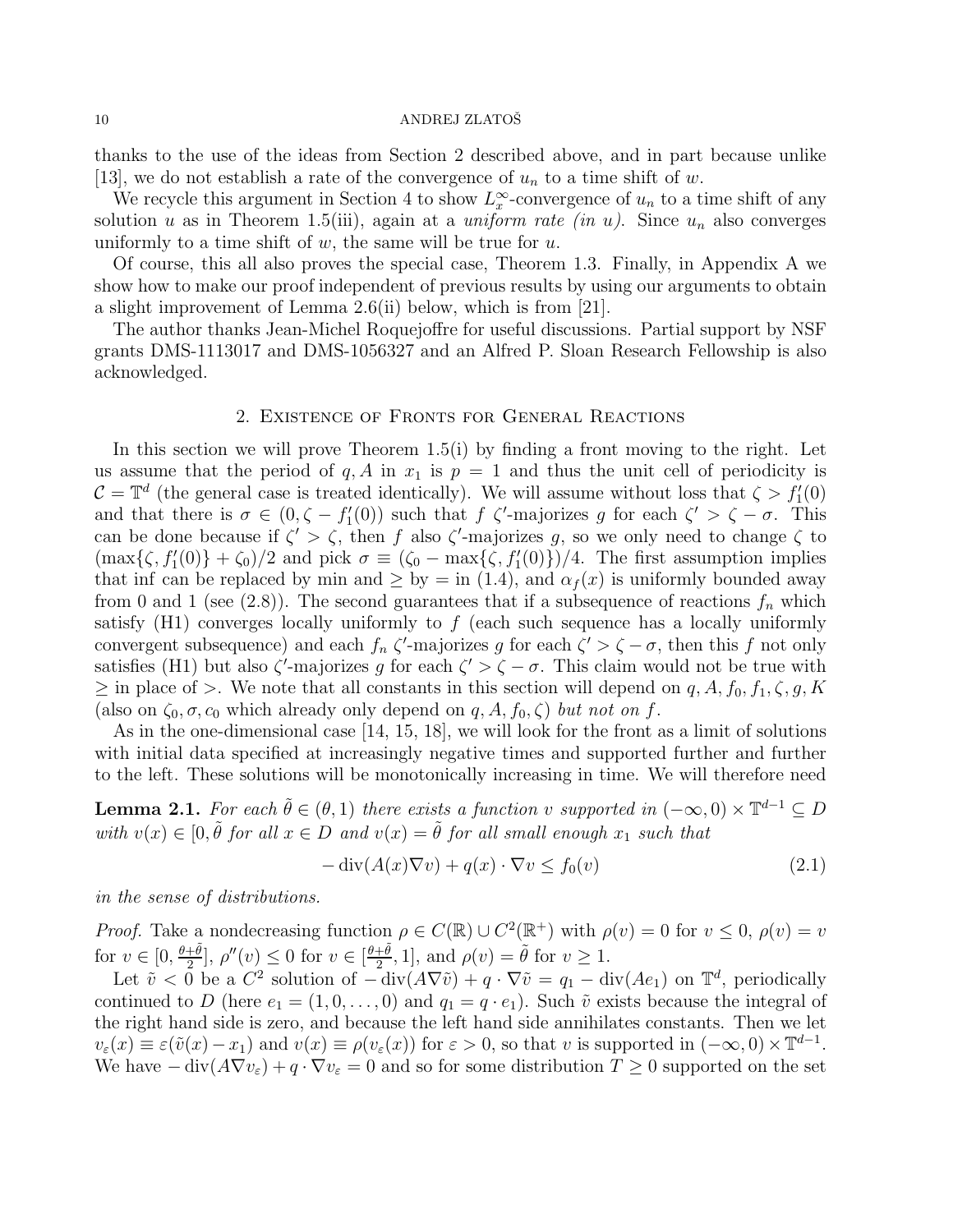$$
D_{\varepsilon} \equiv \{ x \in D \mid v_{\varepsilon}(x) = 0 \},
$$
  
- div $(A \nabla v) + q \cdot \nabla v = -\varepsilon^2 \chi_{D \setminus D_{\varepsilon}} \rho''(v_{\varepsilon}) (\nabla \tilde{v} - e_1) \cdot A(\nabla \tilde{v} - e_1) - T.$ 

If  $\rho''(v_\varepsilon(x)) < 0$ , then  $v(x) = \rho(v_\varepsilon(x)) \in \left[\frac{\theta + \tilde{\theta}}{2}\right]$  $\frac{1}{2}$ ,  $\tilde{\theta}$ . Since  $f_0$  is uniformly positive on this interval and A is a positive matrix, (2.1) follows provided  $\varepsilon > 0$  is small enough.

We now fix  $\tilde{\theta} < 1$  to be close to 1 so that  $\tilde{\theta} > \theta_0$  from (2.8) below (in particular,  $\tilde{\theta} > \theta$ ) and consider the corresponding v along with the functions  $v_n(x) \equiv v(x + ne_1)$ . For all  $n \in \mathbb{N}$ let  $u_n$  solve (1.2) for  $t > \tau_n$  with initial condition  $u_n(\tau_n, x) = v_n(x)$ , where  $\tau_n \to -\infty$  will be chosen shortly. We then have

**Lemma 2.2.** *The functions*  $u_n$  *satisfy for all*  $t > \tau_n$  *and*  $x \in D$ 

$$
(u_n)_t(t,x) > 0 \tag{2.2}
$$

*as well as*

$$
\lim_{t \to \infty} u_n(t, x) = 1 \tag{2.3}
$$

*locally uniformly in*  $x \in D$ .

*Proof.* The time derivative  $\dot{u}_n \equiv (u_n)_t$  satisfies  $\dot{u}_n(\tau_n, x) \geq 0$  due to (2.1) and periodicity of q, A, and it is not identically 0. Since  $\dot{u}_n$  satisfies  $(\dot{u}_n)_t + q \cdot \nabla \dot{u}_n = \text{div}(A \nabla \dot{u}_n) + \frac{\partial f}{\partial u}(x, u_n) \dot{u}_n$ and  $\frac{\partial f}{\partial u}$  is bounded, the strong maximum principle shows (2.2).

This means that for each n the function  $\tilde{u}(x) \equiv \lim_{t \to \infty} u_n(t, x)$  is well defined and satisfies  $\tilde{u}(x) \in (0,1]$  and

$$
-\operatorname{div}(A\nabla \tilde{u}) + q \cdot \nabla \tilde{u} = f(x, \tilde{u}).
$$

Lemma 2.3(ii) below now shows that  $\tilde{u}$  is a constant, which is then 1 due to  $\|\tilde{u}\|_{\infty} \geq \theta > \theta$ . Parabolic regularity then shows the limit to be locally uniform in D.

We now choose  $\tau_n < 0$  to be the unique time such that

$$
u_n(0,0) = \theta. \tag{2.4}
$$

Note that  $\tau_n \to -\infty$  (see the remark after Lemma 2.4).

Despite its apparent simplicity, we were not able to locate the following Liouville-type result in the literature.

**Lemma 2.3.** *(i) Let* q, A *be as in (H2) but without the assumptions of periodicity and*  $q_1$ *being mean-zero. If the function* u *is bounded on* D *and satisfies*

$$
-\operatorname{div}(A(x)\nabla u) + q(x) \cdot \nabla u = 0,\tag{2.5}
$$

*then* u *is constant.*

*(ii) Let* q, A *be as in (H2) but without the assumption of periodicity, and let* r *be a bounded non-negative measurable function on* D*. If* u *is bounded and non-negative on* D *and satisfies*

$$
-\operatorname{div}(A(x)\nabla u) + q(x) \cdot \nabla u = r(x)u,\tag{2.6}
$$

*then* u *is constant.*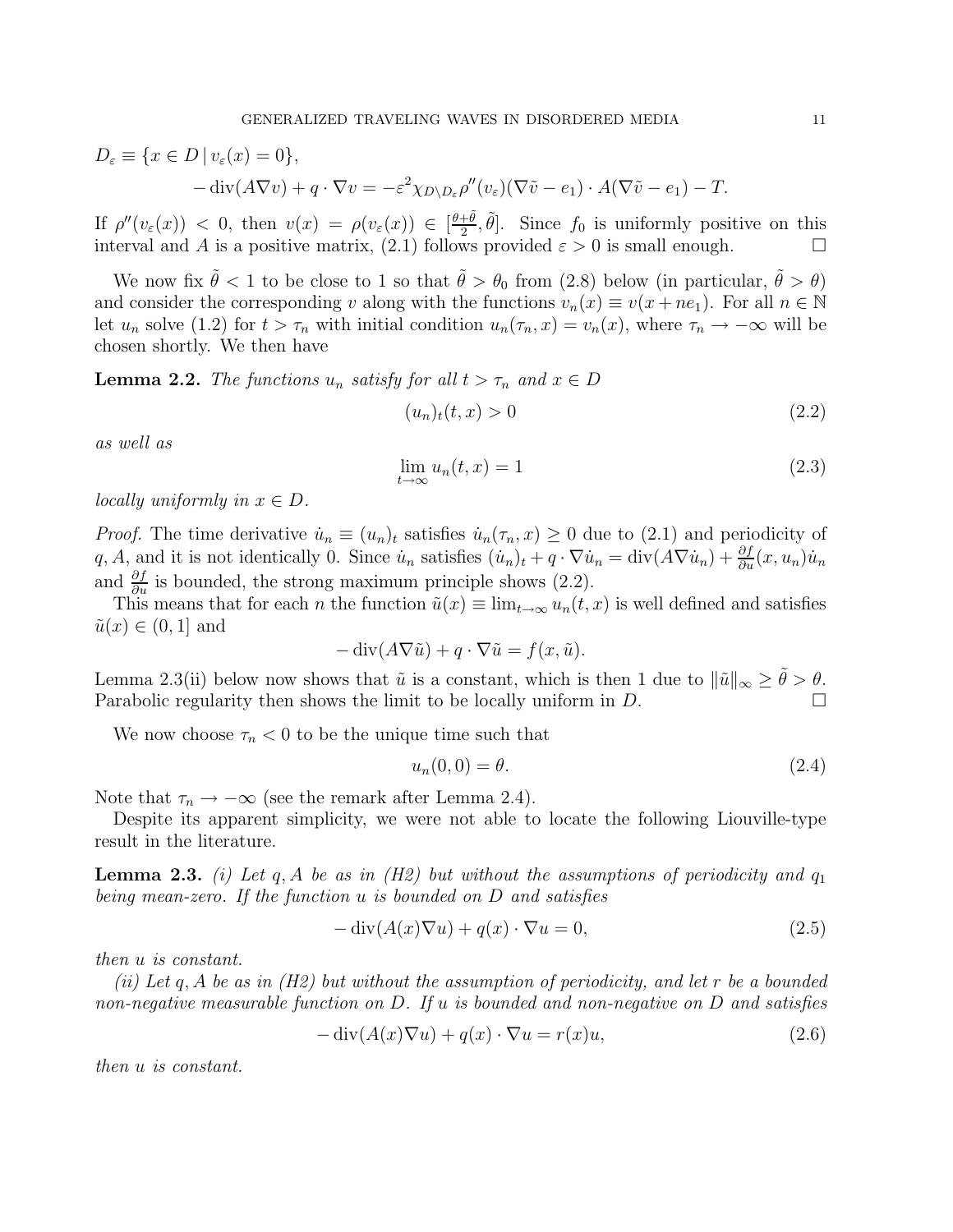*Remark.* Note that if q is incompressible on D, then its mean  $\bar{q} \equiv \int_{\mathbb{T}^{d-1}} q(x_1, x') dx'$  is independent of  $x_1$ . Thus  $\int_{[0,p]\times\mathbb{T}^{d-1}} q_1(x) dx = 0$  is satisfied in (ii) for either all  $p > 0$  or none.

*Proof.* Let u satisfy (2.5) or (2.6). Then  $\tilde{u}(x_1) \equiv \min_{x' \in \mathbb{T}^{d-1}} u(x_1, x')$  cannot have a local minimum by the maximum principle unless it is constant. In either case the limits

$$
\lim_{x_1 \to -\infty} \tilde{u}(x_1) = l_1 \quad \text{and} \quad \lim_{x_1 \to \infty} \tilde{u}(x_1) = l_2
$$

exist. Harnack inequality for the domains  $(y, y + 1) \times \mathbb{T}^{d-1} \subset (y - 1, y + 2) \times \mathbb{T}^{d-1}$  with  $y \to \pm \infty$  (see, e.g., [9, p. 199]) now shows that uniformly in  $x' = (x_2, \ldots, x_d)$ ,

$$
\lim_{x_1 \to -\infty} u(x) = l_1 \quad \text{and} \quad \lim_{x_1 \to \infty} u(x) = l_2.
$$

Parabolic regularity shows that  $\lim_{x_1 \to \pm \infty} \nabla u(x) = 0$  uniformly in x'.

If  $\bar{q}_1 = 0$ , integrate (2.6) over D to get

$$
0 = \int_D \text{div}(A\nabla u) = \int_D \text{div}(qu) - \int_D ru = (l_2 - l_1)\bar{q}_1 - \int_D ru = -\int_D ru.
$$

Thus  $ru \equiv 0$  and (2.6) becomes (2.5). We multiply (2.5) by u and integrate over D to get

$$
-\int_D \nabla u \cdot A \nabla u = \int_D u \operatorname{div}(A \nabla u) = \frac{1}{2} \int_D \operatorname{div}(qu^2) = \frac{1}{2} (l_2^2 - l_1^2) \bar{q}_1 = 0. \tag{2.7}
$$

Thus u must be constant, proving (ii) and the case  $\bar{q}_1 = 0$  in (i).

If  $\bar{q}_1 \neq 0$  in (i), integrate (2.5) over D to get

$$
0 = \int_D \operatorname{div}(A\nabla u) = \int_D \operatorname{div}(qu) = (l_2 - l_1)\overline{q}_1.
$$

Thus  $l_2 = l_1$  and (2.7) finishes the proof of this case.

We will now recover the transition front  $w$  as a limit of the  $u_n$  along a subsequence as  $n \to \infty$ . Such a limit always exists by parabolic regularity and satisfies  $w(0,0) = \theta$  due to  $(2.4)$ , but the main issue is to show that it is indeed a transition front for  $(1.2)$ . The following four lemmas will ensure this fact.

Let us take  $\zeta$  from the statement of Theorem 1.5 and let  $\theta_i$   $(j = 0, 1)$  be the smallest positive number such that  $f_j(\theta_j) = \zeta \theta_j$ . Since  $\zeta > f'_1(0)$ , we have  $0 < \theta_1 \le \theta_0 < 1$ ,  $\theta < \theta_0$ , and for each  $x \in D$ ,

$$
\alpha_f(x) \in [\theta_1, \theta_0].\tag{2.8}
$$

We now let

$$
c_{\zeta} \equiv \min_{\lambda > 0} \frac{\zeta + \kappa(\lambda)}{\lambda} \tag{2.9}
$$

with  $\kappa(\lambda)$  and  $\gamma(x;\lambda) > 0$  the principal eigenvalue and eigenfunction for

$$
\operatorname{div}(A\nabla\gamma) - (q + 2\lambda Ae_1) \cdot \nabla\gamma + (\lambda^2 e_1^T Ae_1 - \lambda \operatorname{div}(Ae_1) + \lambda q_1)\gamma = \kappa(\lambda)\gamma \tag{2.10}
$$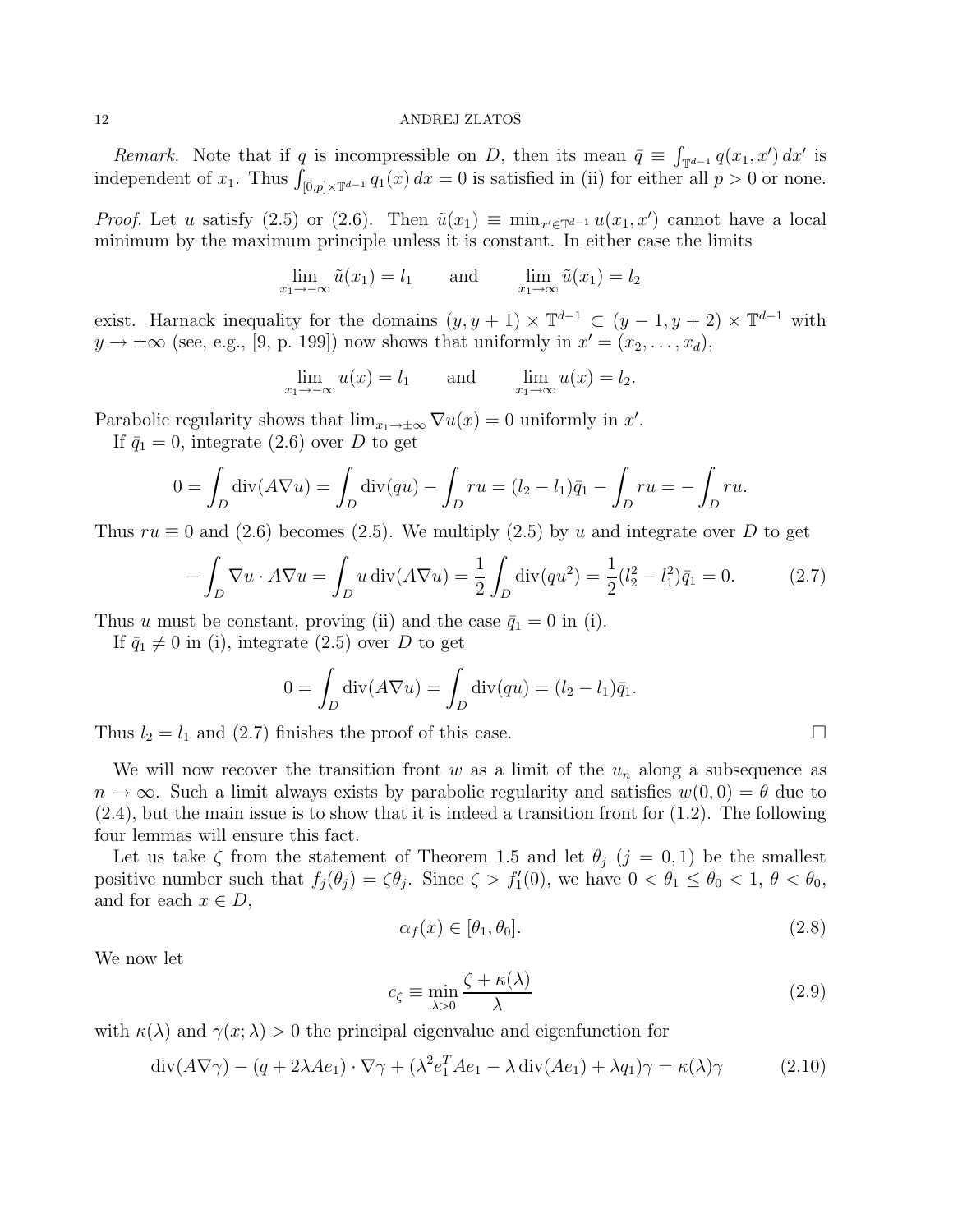on  $\mathbb{T}^d$ , normalized by  $\sup_{x \in \mathbb{T}^d} \gamma(x; \lambda) = 1$  (for  $(1.1)$  we have  $\gamma(x; \lambda) \equiv 1$  and  $\kappa(\lambda) = \lambda^2$ ). We note that the minimum is achieved at some  $\lambda_{\zeta} > 0$  because  $\kappa$  is a continuous function of  $\lambda$ and the fraction in (2.9) diverges to  $\infty$  as  $\lambda \to 0$ ,  $\infty$ . The latter follows from  $\zeta > 0$  and

$$
\kappa(\lambda) \ge \underline{A}\lambda^2,
$$

which is obtained after dividing (2.10) by  $\gamma$  and integrating over  $\mathbb{T}^d$ :

$$
\kappa(\lambda) = \int_{\mathbb{T}^d} (\nabla \log \gamma - \lambda e_1) \cdot A(\nabla \log \gamma - \lambda e_1) \geq \underline{A} \int_{\mathbb{T}^d} |\nabla \log \gamma|^2 + \lambda^2 \geq \underline{A} \lambda^2.
$$

We note that  $c_{\zeta} < c_0$  because  $\zeta < \zeta_0$  and  $\zeta_0$  was defined so that the right hand side of (2.9) with  $\zeta_0$  in place of  $\zeta$  equals  $c_0$ .

We continue  $\gamma(x; \lambda_c)$  periodically on D, and define

$$
\Psi(s,x) \equiv \left[\inf_D \gamma(x;\lambda_\zeta)\right]^{-1} e^{-\lambda_\zeta s} \gamma(x;\lambda_\zeta) > 0
$$

(for (1.1) this is  $\Psi(s, x) = e^{-\lambda_{\zeta}s}$ ). Notice that  $\Psi(0, x) \geq 1$ , and  $\psi(t, x) \equiv \Psi(x_1 - c_{\zeta}t, x)$  is an (exponentially growing as  $x_1 \to -\infty$ ) pulsating front with speed  $c_{\zeta}$  for (1.2) with f replaced by  $\zeta u$ . In fact, [4] shows that  $c_{\zeta}$  is also the minimal speed of a true pulsating front for (1.2) with any x-independent KPP reaction  $\tilde{f}$  satisfying  $\tilde{f}'(0) = \zeta$ . This is why  $c_{\zeta} < c_0$  will be a crucial component of our argument (and, in fact, any  $\lambda$  such that the fraction in (2.9) is smaller than  $c_0$  would do in place of  $\lambda_c$ ).

We now let for each  $n \in \mathbb{N}$  and  $t \geq \tau_n$ ,

$$
X_n(t) \equiv \sup\{x_1 \mid u_n(t,x) \ge \alpha_f(x) \text{ for some } x = (x_1, x')\}
$$

and

$$
Y_n(t) \equiv \inf \{ y \mid u_n(t, x) \le \Psi(x_1 - y, x) \text{ for all } x \in D \}.
$$

Both these functions are non-decreasing because  $u_n$  is increasing and  $\Psi$  decreasing in their respective first variables. Continuity of  $u_n(t, x)$ , lower semi-continuity of  $\alpha_f(x)$ , and compactness of  $\mathbb{T}^{d-1}$  imply that  $X_n$  is continuous from the right.

**Lemma 2.4.** Let  $\xi \equiv \sup_{u \in (0,1)} f_1(u)/u \geq \zeta$  and  $c_{\xi} \equiv (\xi + \kappa(\lambda_{\zeta}))/\lambda_{\zeta}$ . Then for any n and  $t \geq \tau \geq \tau_n$  *we have* 

$$
Y_n(t) - Y_n(\tau) \le c_\xi(t - \tau). \tag{2.11}
$$

*Remark.* Taking  $\tau = \tau_n$  and  $t = 0$ , this and (2.4) give  $\tau_n \to -\infty$ .

*Proof.* This is immediate from the definition of  $Y_n(\tau)$  and the fact that the function  $\phi(t, x) \equiv$  $\Psi(x_1 - Y_n(\tau) - c_{\xi}(t-\tau), x)$  is a supersolution of (1.2) for  $t > \tau$  (it solves (1.2) with  $\xi u$  in place of f).

This and  $Y_n(\tau_n) < \infty$  show that  $Y_n(t) < \infty$  (then also  $X_n(t) < \infty$  by  $(2.8)$ ) and that  $Y_n$ is continuous because it is non-decreasing. The following is a crucial step in our proof of existence of fronts.

**Lemma 2.5.** *There is*  $C_1 < \infty$  *such that for all*  $n \in \mathbb{N}$  *and all*  $t \geq \tau_n$ *,* 

$$
|Y_n(t) - X_n(t)| \le C_1. \tag{2.12}
$$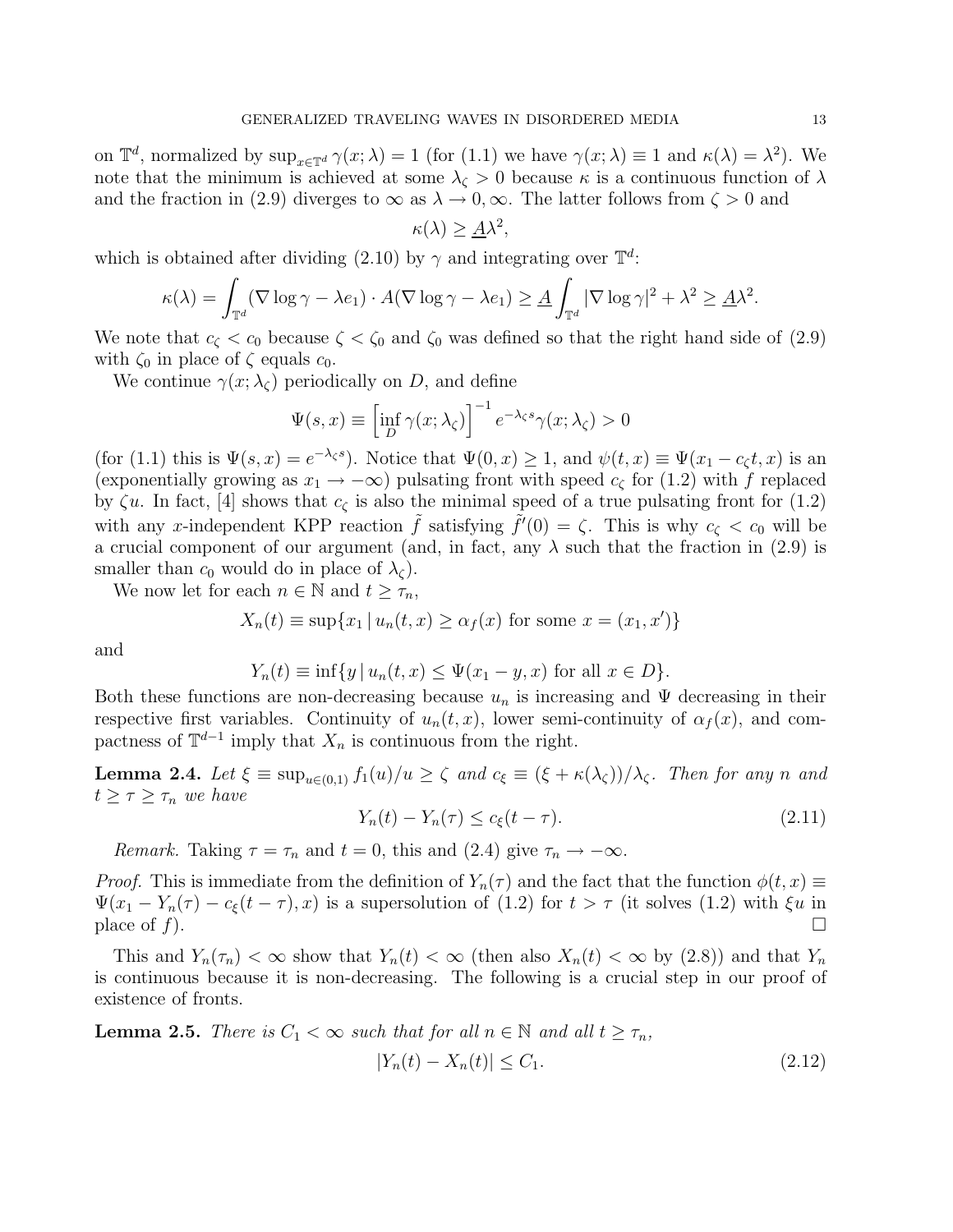*Proof.* The bound  $X_n(t) - Y_n(t) \leq C_1$  for a large enough  $C_1$  is obvious from the definitions of  $X_n, Y_n$ , and (2.8), so let us show  $Y_n(t) - X_n(t) \leq C_1$ . We let  $C_1$  (to be chosen later) be larger than  $C_0 \equiv \max\{Y_n(\tau_n) - X_n(\tau_n), 1\}$ , the latter independent of n and finite due to  $v_n$ being supported in a half-strip,  $\theta > \theta_0$ , and (2.8). Let us assume that  $Y_n(t_1) - X_n(t_1) > C_1$ for some n and  $t_1 \geq \tau_n$ , and let  $t_0 \equiv \max\{t < t_1 | Y_n(t) - X_n(t) \leq C_0\} \geq \tau_n$ . The maximum exists and  $Y_n(t_0) - X_n(t_0) = C_0$  because  $Y_n$  is continuous and  $X_n$  non-decreasing.

Let  $\tilde{Y}_n(t) \equiv Y_n(t_0) + c_\zeta(t-t_0)$  and if  $X_n(t) \ge \tilde{Y}_n(t)$  for some  $t \in [t_0, t_1]$ , let  $t_2$  be the first such time (recall that  $X_n$  is continuous from the right). Then  $\psi(t,x) \equiv \Psi(x_1 - \tilde{Y}_n(t),x)$  is a solution and  $u_n(t, x)$  a subsolution in  $\tilde{D} \equiv \{(t, x) \in (t_0, t_2) \times D \mid x_1 > \tilde{Y}_n(t)\}$  of  $(1.2)$  with  $\zeta u$  in place of f. Moreover,  $\psi(t_0, x) \ge u_n(t_0, x)$  for  $x_1 > \tilde{Y}_n(t_0)$  and  $\psi(t, x) \ge u_n(t, x)$  for  $t \in [t_0, t_2]$ and  $x_1 = \tilde{Y}_n(t)$  (because  $\Psi(0, x) \ge 1$ ). Thus  $\psi(t, x) \ge u_n(t, x)$  in  $\tilde{D}$  by the comparison principle, meaning that  $Y_n(t) \leq \tilde{Y}_n(t)$  for  $t \in [t_0, t_2]$ . But then  $Y_n(t_2) - X_n(t_2) \leq 0 < C_0$ , a contradiction with the choice of  $t_0$ . Hence such time  $t_2 \in [t_0, t_1]$  does not exist and the above argument gives  $Y_n(t) \leq \tilde{Y}_n(t)$  for  $t \in [t_0, t_1]$ .

That is,  $Y_n$  increases with average speed at most  $c_{\zeta}$  on  $[t_0, t_1]$ . On the other hand, the next lemma shows that  $X_n$  increases with average speed at least  $c_0 - \varepsilon$  (for any  $\varepsilon > 0$ ) after an initial time delay  $t_{\varepsilon}$  (in the sense of (2.13) below with  $\tau = t_0$ ). Since  $c_{\zeta} < c_0$ , we can pick  $\varepsilon \equiv (c_0 - c_{\zeta})/2 > 0$  and obtain

$$
Y_n(t) - X_n(t) \le Y_n(t_0) + c_\zeta(t - t_0) - X_n(t_0) - (c_0 - \varepsilon)(t - t_0 - t_\varepsilon) = C_0 + (c_0 - \varepsilon)t_\varepsilon - (c_0 - \varepsilon - c_\zeta)(t - t_0)
$$

for  $t \in [t_0, t_1]$ . If we now let  $C_1 \equiv C_0 + c_0 t_{\varepsilon}$ , then it follows that  $Y_n(t_1) - X_n(t_1) < C_1$ , a contradiction. Thus  $Y_n(t) - X_n(t) \leq C_1$  for a large enough  $C_1$  and all n and  $t \geq \tau_n$ .

Recall that  $c_0^- > 0$  is the speed of the unique left-moving front for (1.2) with reaction  $f_0$ .

**Lemma 2.6.** *(i)* For every  $\varepsilon > 0$  there is  $t_{\varepsilon} < \infty$  such that if  $u : [0, \infty) \times D \to [0, 1]$  solves  $(1.2)$  *with*  $u_t \geq 0$  *and*  $u(0, \tilde{x}) \geq \alpha_f(\tilde{x})$  *for some*  $\tilde{x} \in D$ *, then for each*  $t \geq 0$  *we have* 

$$
\inf \left\{ u(t+t_{\varepsilon}, x) \, \big| \, x_1 - \tilde{x}_1 \in \left[ - (c_0^- - \varepsilon)t, (c_0 - \varepsilon)t \right] \right\} \ge 1 - \varepsilon.
$$

(*ii*) There is  $L' > 0$  such that for every  $\varepsilon > 0$  there is  $t'_{\varepsilon} < \infty$  satisfying the following. If  $u: [0, \infty) \times D \to [0, 1]$  solves (1.2) and inf  $\{u(0, x) | |x_1 - \tilde{x}_1| \le L'\} \ge (1 + \theta)/2$  for some  $\tilde{x} \in D$ , then for each  $t \geq 0$  we have

$$
\inf \left\{ u(t+t'_{\varepsilon},x) \, \big| \, x_1 - \tilde{x}_1 \in \left[ - (c_0^- - \varepsilon)t, (c_0 - \varepsilon)t \right] \right\} \ge 1 - \varepsilon.
$$

*Remarks.* 1. Part (i) also shows that for  $t \geq \tau \geq \tau_n$ ,

$$
X_n(t) - X_n(\tau) \ge (c_0 - \varepsilon)(t - \tau - t_\varepsilon). \tag{2.13}
$$

2. Of course, the constants  $t_{\varepsilon}, t'_{\varepsilon}$  are independent of f.

*Proof.* (ii) This is an immediate consequence of Proposition 3.4 in [21] which proves the same result for  $f(x, u) = f_0(u)$ . In Appendix A we will provide an alternative proof of this result (in fact, with  $c_0 - \varepsilon$ ,  $c_0^- - \varepsilon$  replaced by  $c_0, c_0^-$ ), thus making our proof independent of [21].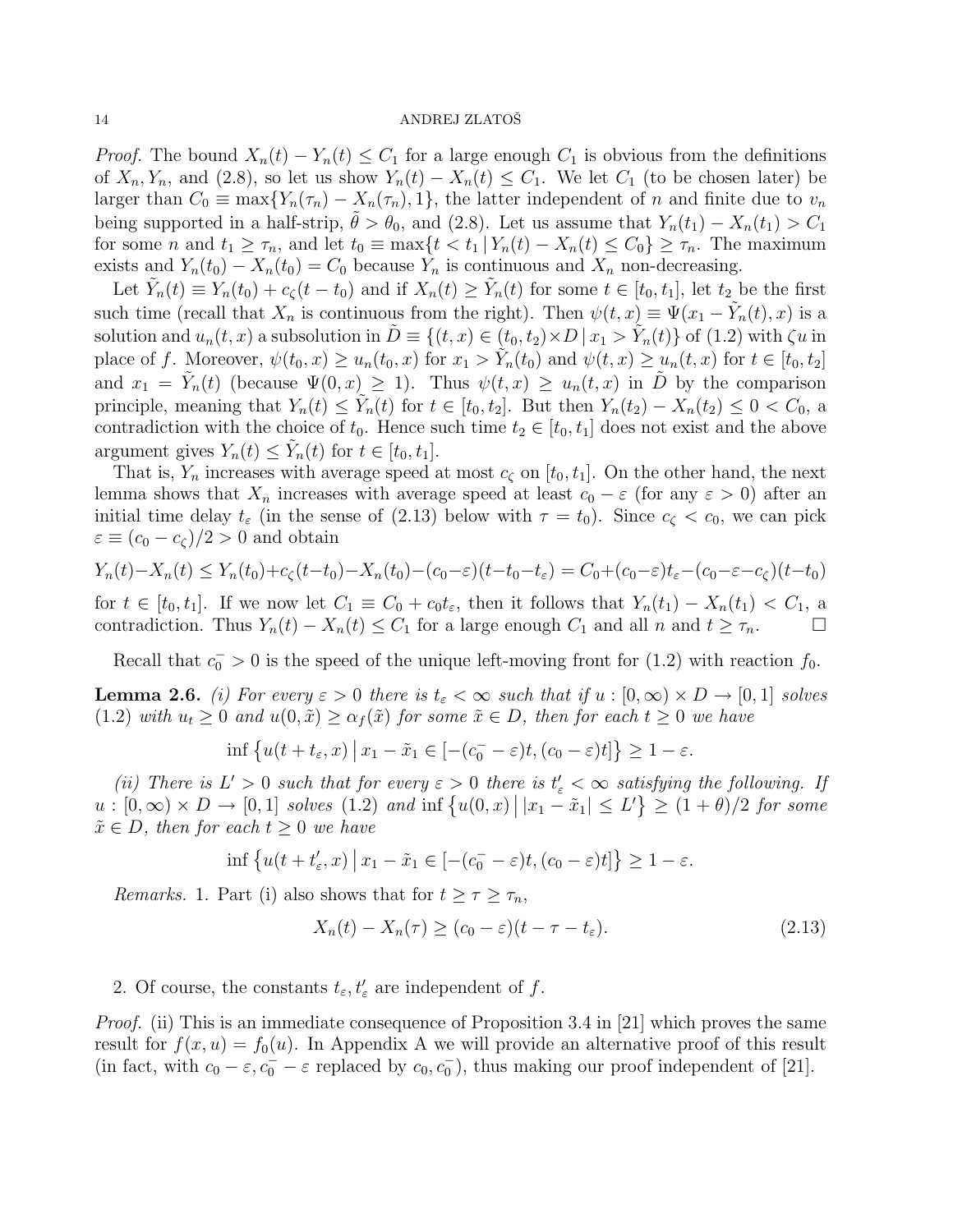(i) Consider  $\sigma$  from the beginning of this section and let

$$
\alpha'_f(x) \equiv \inf \{ u \in (0,1] \, | \, f(x,u) \ge (\zeta - \sigma/2)u \}.
$$

Then  $\alpha'_f(x) \leq \alpha_f(\tilde{x}) - \sigma \theta_1/4K$  for  $x \in B_{\sigma \theta_1/4K}(\tilde{x})$  since by the definition of  $\alpha_f(\tilde{x})$  and  $(2.8)$ ,

$$
f\left(x, \alpha_f(\tilde{x}) - \frac{\sigma \theta_1}{4K}\right) \ge \zeta \alpha_f(\tilde{x}) - \frac{\sigma \theta_1}{2} \ge \left(\zeta - \frac{\sigma}{2}\right) \alpha_f(\tilde{x}) \ge \left(\zeta - \frac{\sigma}{2}\right) \left(\alpha_f(\tilde{x}) - \frac{\sigma \theta_1}{4K}\right)
$$

for those x. (Also,  $\zeta - \sigma/2 > f'_1(0)$  shows that  $\alpha'_f(x)$  is the minimum of the set in its definition, as well as uniformly bounded away from 0.) So  $u(0, \tilde{x}) \ge \alpha_f(\tilde{x})$ ,  $u_t \ge 0$ , and parabolic regularity show that there is  $\delta > 0$  (independent of  $f, \tilde{x}$ ) such that

$$
u(1,x) \ge \alpha_f'(x) \qquad \text{for all } x \in B_\delta(\tilde{x}). \tag{2.14}
$$

Assume that (i) is false. Taking  $L'$  from (ii) and using (ii), this means that for each  $n \in \mathbb{N}$ , there is a solution  $w_n$  of (1.2) with some reaction  $f_n$  satisfying all the hypotheses (in particular,  $f_n \zeta'$ -majorizes g for each  $\zeta' > \zeta - \sigma$ , such that  $w_n(0, \tilde{x}^n) \ge \alpha_{f_n}(\tilde{x}^n)$ ,  $(w_n)_t \ge 0$ , and  $w_n(n, x^n) < (1 + \theta)/2$  for some  $x^n$  with  $|x_1^n - \tilde{x}_1^n| \leq L'$ . After possible translation in  $x_1$  it is sufficient to consider  $\tilde{x}^n \in \mathbb{T}^d$ , so we can assume  $\tilde{x}^n \to \tilde{x}$  (otherwise we choose a subsequence). Then (2.14) gives  $w_n(1, \tilde{x}) \ge \alpha'_{f_n}(\tilde{x})$  for large n.

By parabolic regularity, the functions  $w_n$  are uniformly bounded in  $C^{1,\eta;2,\eta}([1,\infty) \times D)$ for some  $\eta > 0$ . Thus there is a subsequence (which we again denote  $w_n$ ) converging in  $C^{1,2}_{loc}([1,\infty) \times D)$  to a solution  $\tilde{w} \geq 0$  of  $(1,2)$  on  $(1,\infty) \times D$  with some reaction f (local uniform limit of  $f_n$ , satisfying  $\tilde{w}_t \geq 0$ . But then  $w(x) \equiv \lim_{t \to \infty} \tilde{w}(t, x)$  exists and satisfies

$$
q \cdot \nabla w = \text{div}(A \nabla w) + f(x, w).
$$

Lemma 2.3 and boundedness of  $f(x, u)/u$  show that w is a constant and  $f(x, w(x)) \equiv 0$ . This constant is then 1 because  $w(\tilde{x}) \ge \liminf_n \alpha'_{f_n}(\tilde{x}) \ge \alpha'_{f}(\tilde{x})$  and  $f(\zeta - \sigma/2)$ -majorizes g (being local uniform limit of  $f_n$ ). But  $w_n(n, x^n) < (1 + \theta)/2$  and  $(w_n)_t \ge 0$  show for all  $t \ge 1$ ,

$$
||1 - \tilde{w}(t, \cdot)||_{L^{\infty}([\tilde{x}_1 - L', \tilde{x}_1 + L'])} \ge \frac{1 - \theta}{2} > 0.
$$

Parabolic regularity again shows that this contradicts  $w \equiv 1$ , thus finishing the proof.  $\Box$ 

For  $\varepsilon > 0$  we define

$$
Z_{n,\varepsilon}^{-}(t) \equiv \sup \{ y \mid u_n(t,x) \ge 1 - \varepsilon \text{ when } x_1 \le y \},
$$
  

$$
Z_{n,\varepsilon}^{+}(t) \equiv \inf \{ y \mid u_n(t,x) \le \varepsilon \text{ when } x_1 \ge y \}.
$$

Clearly both are finite. The following will ensure a bounded width of the constructed transition front.

**Lemma 2.7.** For any  $\varepsilon \in (0, \min\{c_0, c_0^-\})$  let  $\tilde{t}_{\varepsilon} \equiv t_{\varepsilon} + C_1(\min\{c_0, c_0^-\} - \varepsilon)^{-1}$  with  $t_{\varepsilon}$  from *Lemma 2.6(i) and*  $C_1$  *from Lemma 2.5. Then there is*  $L_{\varepsilon} < \infty$  *such that for all n and*  $t \geq \tau_n + t_{\varepsilon}$ ,

$$
Z_{n,\varepsilon}^+(t) - Z_{n,\varepsilon}^-(t) \le L_{\varepsilon}.
$$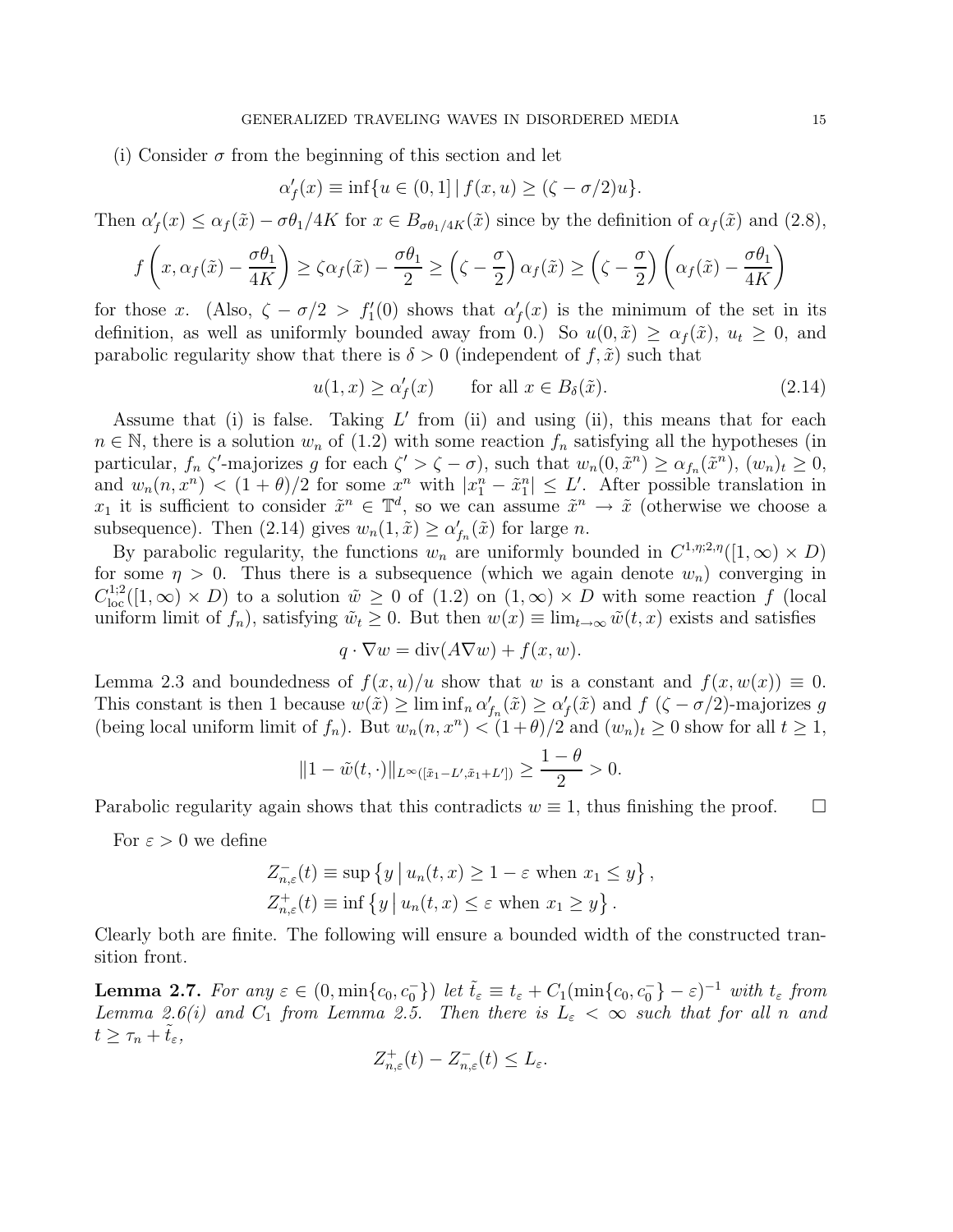*Proof.* Notice that Lemma 2.5 and continuity of  $Y_n$  show that if  $X_n$  has jumps, they cannot be larger than  $2C_1$ . This and  $(u_n)_t > 0$  mean that for each  $t \geq \tau_n + t_\varepsilon$  and any closed subinterval I of  $(-\infty, X_n(t-\tilde{t}_{\varepsilon})]$  of length  $2C_1$  there is  $x_1 \in I$  and  $x' \in \mathbb{T}^{d-1}$  with  $u_n(t-\tilde{t}_{\varepsilon}, x_1, x') \geq$  $\alpha_f(x_1, x')$ . Then Lemma 2.6(i) shows that  $u_n(t, x) \geq 1 - \varepsilon$  whenever  $x_1 \leq X_n(t - \tilde{t}_{\varepsilon}) + C_1$ . On the other hand, Lemmas 2.4 and 2.5 show that  $u_n(t, x) \leq \varepsilon$  whenever

$$
x_1 \ge X_n(t - \tilde{t}_{\varepsilon}) + C_1 + c_{\xi}\tilde{t}_{\varepsilon} + l_{\varepsilon},
$$

where  $l_{\varepsilon}$  is such that  $\Psi(l_{\varepsilon}, x) \leq \varepsilon$  for all  $x \in D$ . Thus  $L_{\varepsilon} \equiv c_{\xi} \tilde{t}_{\varepsilon} + l_{\varepsilon}$  works.

Having Lemma 2.7, the proof of Theorem 1.5 is now standard. Parabolic regularity shows that the functions  $u_n$  are uniformly bounded in  $C^{1,\eta;2,\eta}([\tau_n+1,\infty) \times D)$ , so we can find a subsequence converging in  $C^{1,2}_{loc}(\mathbb{R} \times D)$  to a function w on  $\mathbb{R} \times D$  which then is also a solution of (1.2). Moreover, (2.4) gives  $w(0,0) = \theta$ , which together with Lemma 2.7, (2.11), and  $(2.12)$  ensures  $(1.3)$  as well as a bounded width of w. Thus w is a transition front in the sense of Definition 1.1. The claim  $w_t > 0$  is immediate from (2.2) and the strong maximum principle for  $w_t$ . The exponential decay in Remark 1 follows from Lemma 2.5.

### 3. Uniqueness of Fronts for Ignition Reactions

We will now prove Theorem 1.5(ii), again assuming that the period of q in  $x_1$  is  $p = 1$ . Since now  $f'_{1}(0) = 0$ , we have automatically  $\zeta > f'_{1}(0)$ , and we again assume that  $f \zeta'$ -majorizes g for each  $\zeta' > \zeta - \sigma$ . All constants in this section will depend on q, A,  $f_0, f_1, \zeta, g, K, \theta''$  but *not on* f. Without loss we only need to consider fronts moving to the right, which we will denote by  $w$ .

We can assume  $\theta'' \ge \theta_0$  (otherwise we change  $\theta''$  to  $\theta_0$ ) and let

$$
\varepsilon_0 \equiv \frac{1}{2} \min \{ \theta', 1 - \theta'' \}
$$
 and  $\tilde{\theta} \equiv 1 - \frac{\varepsilon_0}{2}$ ,

thus fixing v from Lemma 2.1.

We let w be an arbitrary front for  $(1.2)$  (in particular, we do not assume  $w_t > 0$ ) and u the solution of  $(1.2)$  with the fixed initial condition v. Our strategy is as follows. First we will show that w has to decrease exponentially as  $x \to \infty$  in the same way as  $u_n$  in the last section. Then we will use this to show that u has to converge to some time shift of w in  $L^{\infty}$ as  $t \to \infty$  (thus any two fronts for f must approach each other up to a time shift as  $t \to \infty$ ). Finally, we will show that the rate of this convergence is uniform for all  $f$  and all fronts  $w$ with uniformly bounded width. This gives a uniform convergence of solutions  $u_n$  with initial data  $v_n(x) \equiv v(x+n)$  to time shifts of any front w, and the uniqueness of the front follows. Let w be an arbitrary transition front for  $(1.2)$ . Consider  $\Psi$  from the last section and let

$$
X_w(t) \equiv \sup\{x_1 \mid w(t, x) \ge \alpha_f(x) \text{ for some } x = (x_1, x')\},
$$
  
\n
$$
Y_w(t) \equiv \inf\{y \mid w(t, x) \le \Psi(x_1 - y, x) \text{ for all } x \in D\},
$$
  
\n
$$
Z_{w,\varepsilon}^-(t) \equiv \sup\{y \mid w(t, x) \ge 1 - \varepsilon \text{ when } x_1 \le y\},
$$
  
\n
$$
Z_{w,\varepsilon}^+(t) \equiv \inf\{y \mid w(t, x) \le \varepsilon \text{ when } x_1 \ge y\},
$$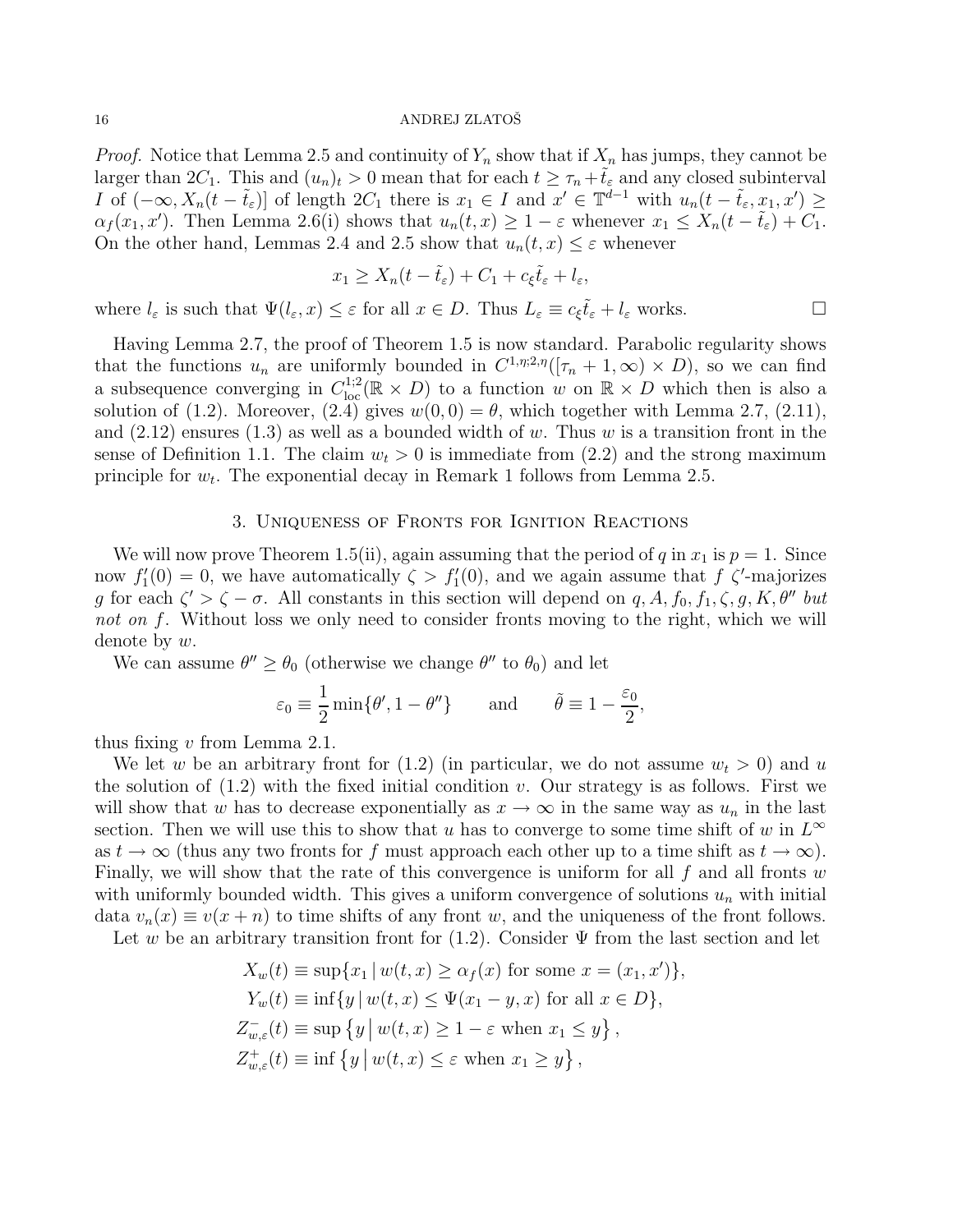as well as

$$
L_{w,\varepsilon} \equiv \sup_{t \in \mathbb{R}} \{ Z_{w,\varepsilon}^+(t) - Z_{w,\varepsilon}^-(t) \}, \qquad Z_w(t) \equiv Z_{w,\varepsilon_0}^-(t), \qquad \text{and} \qquad L_w \equiv L_{w,\varepsilon_0}.
$$

All of these, except possibly  $Y_w(t)$ , are finite because w is a transition front, and we have  $X_w(t) \in [Z_{w,\varepsilon}^-(t), Z_{w,\varepsilon}^+(t)]$  for  $\varepsilon \leq \varepsilon_0 \leq \min\{\theta_1, 1-\theta_0\}$ . The next lemma shows  $Y_w(t) < \infty$ .

**Lemma 3.1.** *There is*  $\tilde{C}_2 < \infty$  *(depending on*  $L_w$  *if*  $w_t \not\ge 0$ ) such that for all t we have

$$
|Y_w(t) - Z_w(t)| \le \tilde{C}_2. \tag{3.1}
$$

*Proof.* Again  $Z_w(t) - Y_w(t) \leq \tilde{C}_2$  (with a uniform bound) is immediate so we are left with proving  $Y_w(t) - Z_w(t) \leq \tilde{C}_2$ . We fix any  $\varepsilon \in (0, \varepsilon_0)$  and for  $t \in \mathbb{R}$  define

$$
\alpha_{f,\varepsilon}(x) \equiv \inf \{ u \in (\varepsilon, 1] \mid f(x, u) \ge \zeta(u - \varepsilon) \} \uparrow \alpha_f(x) \quad \text{as } \varepsilon \to 0,
$$
  
\n
$$
X_{w,\varepsilon}(t) \equiv \sup \{ x_1 \mid w(t, x) \ge \alpha_{f,\varepsilon}(x) \text{ for some } x = (x_1, x') \} \downarrow X_w(t) \quad \text{as } \varepsilon \to 0,
$$
  
\n
$$
Y_{w,\varepsilon}(t) \equiv \inf \{ y \mid w(t, x) \le \Psi(x_1 - y, x) + \varepsilon \text{ for all } x \in D \} \uparrow Y_w(t) \quad \text{as } \varepsilon \to 0.
$$

The convergences hold because  $\theta' > 0$ , w and f are continuous, and  $\mathbb{T}^{d-1}$  is compact. Note that  $\alpha_{f,\varepsilon}(x) \in [\theta', \theta'']$  because  $f(x, \cdot)$  decreases on  $[\theta'', 1]$ . Thus for any t and  $\varepsilon \leq \varepsilon_0$ ,

$$
0 \le X_{w,\varepsilon}(t) - Z_w(t) \le L_w \tag{3.2}
$$

by  $\varepsilon_0 < \theta', 1 - \theta''$ . Hence it is sufficient to show

$$
Y_{w,\varepsilon}(t) - X_{w,\varepsilon}(t) \le C_2' \tag{3.3}
$$

with  $C'_2$  independent of  $\varepsilon$  (then use (3.2) and take  $\varepsilon \to 0$  to obtain  $Y_w(t) - Z_w(t) \leq \tilde{C}_2 \equiv$  $C'_2 + L_w$ ). We will prove (3.3) using the argument from Lemma 2.5. We do not have  $w_t > 0$ here but Lemma 2.6(i) will not be needed. Instead, Lemma 2.6(ii) will suffice thanks to  $(3.2)$ .

Pick any  $t_0 \in \mathbb{R}$  and notice that  $\Psi(0, x) \geq 1$  implies  $Y_{w,\varepsilon}(t_0) \leq Z_{w,\varepsilon}^+(t_0)$ . We also have  $X_{w,\varepsilon}(t_0) \ge Z_w(t_0) \ge Z_{w,\varepsilon}^-(t_0)$  by (3.2), so

$$
Y_{w,\varepsilon}(t_0) - X_{w,\varepsilon}(t_0) \le L_{w,\varepsilon}.
$$

As long as  $X_{w,\varepsilon}(t) \leq Y_{w,\varepsilon}(t)$  for  $t \geq t_0$ , the argument in Lemma 2.5 shows that  $Y_{w,\varepsilon}(t)$ increases with average speed at most  $c_{\zeta}$  (i.e.,  $Y_{w,\varepsilon}(t) \leq Y_{w,\varepsilon}(t_0) + c_{\zeta}(t-t_0)$ ) because  $\psi(t,x) \equiv$  $\Psi(x_1-Y_{w,\varepsilon}(t_0)-c_{\zeta}(t-t_0),x)+\varepsilon$  solves  $(1.2)$  with  $\zeta(u-\varepsilon)$  in place of f. On the other hand, Lemma 2.6(ii) means that  $Z_w(t)$  (and thus also  $X_{w,\varepsilon}(t)$  due to (3.2)) increases with average speed at least  $(c_0 + c_\zeta)/2 > c_\zeta$  after an initial time delay  $t'_{(c_0-c_\zeta)/2}$  (independent of  $t_0$ ). Thus the faster moving  $X_{w,\varepsilon}(t)$  will catch up with  $Y_{w,\varepsilon}(t)$  and we have  $X_{w,\varepsilon}(t_1) \ge Y_{w,\varepsilon}(t_1)$  for some  $t_1 \in [t_0, t_0 + t''_{\varepsilon}]$ . Here  $t''_{\varepsilon}$  is independent of  $t_0$  because the speed difference  $\geq (c_0 - c_{\zeta})/2$  and initial distance  $\leq L_{w,\varepsilon}$  for all  $t_0$ . After the time  $t_1$  the argument of Lemma 2.5 shows again that  $Y_{w,\varepsilon}(t)-X_{w,\varepsilon}(t)$  must stay uniformly bounded above (independently of  $\varepsilon$ ). Indeed,  $Y_{w,\varepsilon}(t)$ is again continuous (using  $\xi \equiv \sup_{u \in (\varepsilon_0, 1)} f_1(u)/(u - \varepsilon_0) \ge \zeta$  in Lemma 2.4) and increases with average speed at most  $c_{\zeta}$  when  $X_{w,\varepsilon}(t) \leq Y_{w,\varepsilon}(t)$ . On the other hand, starting from any time  $\tau \in \mathbb{R}$ ,  $X_{w,\varepsilon}(t)$  increases with average speed at least  $(c_0 + c_{\zeta})/2$  after an initial time delay  $t'_{(c_0-c_\zeta)/2}$  (independent of  $\varepsilon$ ) due to (3.2) and Lemma 2.6(ii). This proves the existence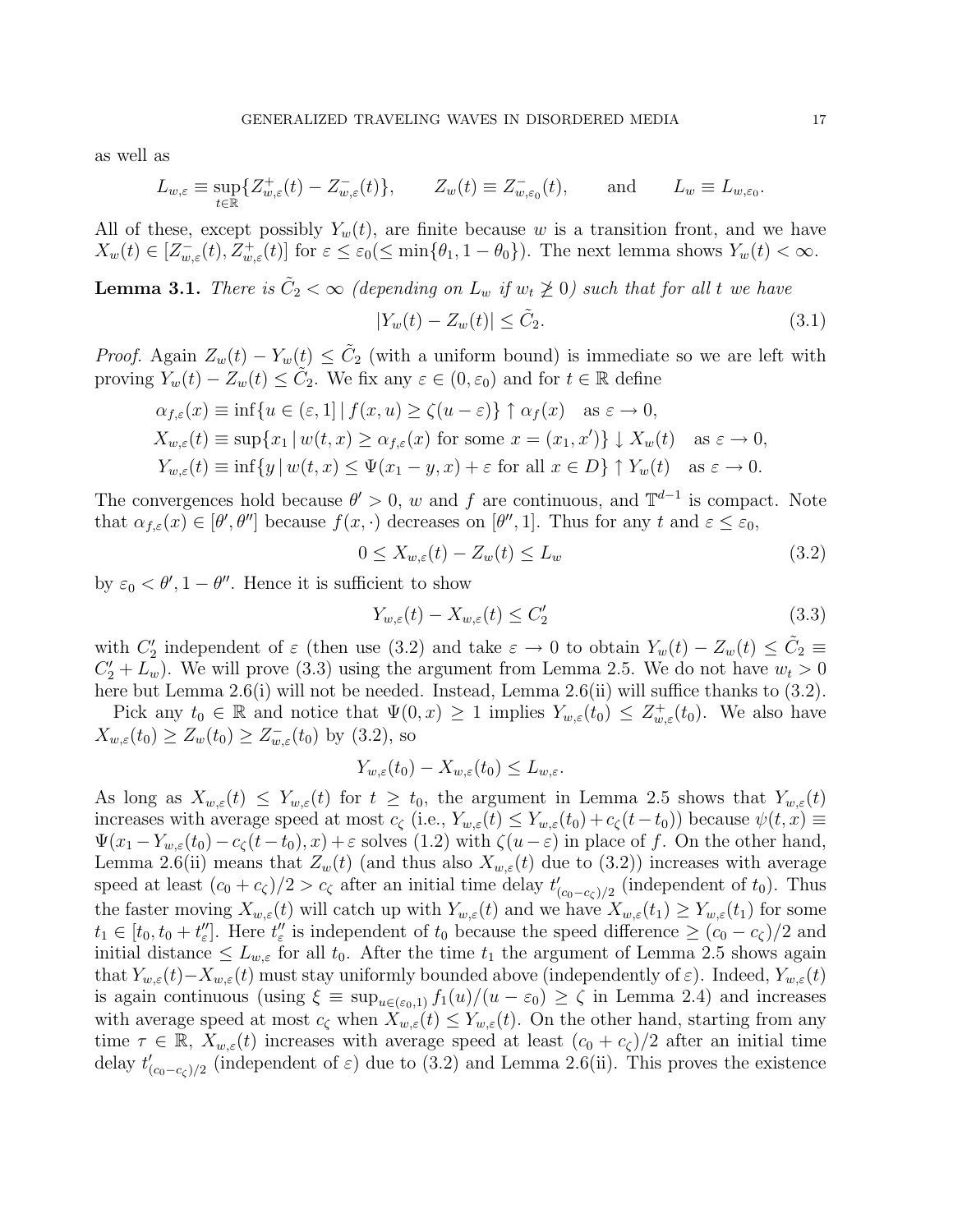of  $C'_{2}$  (depending on  $L_{w}$  but independent of  $\varepsilon$ ) such that (3.3) holds for all  $t \geq t_{0} + t''_{\varepsilon}$ . Since  $t_0$  has been arbitrary, (3.3) holds for all t and all  $\varepsilon \in (0, \varepsilon_0)$ , and taking  $\varepsilon \to 0$  gives (3.1).

In particular,  $Y_w(t)$  is finite, and as in Lemma 2.4 we obtain for  $t \geq \tau$ ,

$$
Y_w(t) - Y_w(\tau) \le c_{\xi}(t - \tau). \tag{3.4}
$$

Finally, note that if  $w_t \geq 0$ , then Lemma 2.6(i) applies to w. As a result, the proof of (3.3) for small enough  $\varepsilon$  is identical to that of (2.12) (using that  $f(\zeta - \sigma/2)$ -majorizes g). Hence we do not need (3.2) to show that  $X_{w,\varepsilon}(t)$  increases with average speed larger than  $(c_0 + c_\zeta)/2$ , and  $C'_2$  becomes  $L_w$ -independent. Then  $\varepsilon \to 0$  gives  $Y_w(t) - X_w(t) \le C'_2$  and thus

$$
|Y_w(t) - X_w(t)| \le C'_2 \tag{3.5}
$$

This and  $L_w$ -independent upper bounds on  $X_w(t - t_{\epsilon_0}) - Z_w(t)$  (from Lemma 2.6(i)) and on  $X_w(t) - X_w(t - t_{\varepsilon_0})$  (from (3.5) and (3.4)) show that  $C_2$  in (3.1) is also  $L_w$ -independent.  $\square$ 

*Remark.* Notice that this result, together with the definition of  $Y_w$  and (3.8) below, shows that  $L_{w,\varepsilon}$  depends only on  $L_w$  and  $\varepsilon$ .

Let u be the solution of  $(1.2)$  with initial condition  $v(x)$  from Lemma 2.1 (with fixed  $\theta \equiv 1 - \varepsilon_0$ . Let us define

$$
X_u(t) \equiv \sup\{x_1 \mid u(t,x) \ge \alpha_f(x) \text{ for some } x = (x_1, x')\},
$$
  
\n
$$
Y_u(t) \equiv \inf\{y \mid u(t,x) \le \Psi(x_1 - y, x) \text{ for all } x \in D\},
$$
  
\n
$$
Z_{u,\varepsilon}^-(t) \equiv \sup\{y \mid u(t,x) \ge 1 - \varepsilon \text{ when } x_1 \le y\},
$$
  
\n
$$
Z_{u,\varepsilon}^+(t) \equiv \inf\{y \mid u(t,x) \le \varepsilon \text{ when } x_1 \ge y\},
$$

as well as

$$
L_{u,\varepsilon} \equiv \sup_{t \ge t'_{\varepsilon}} \{ Z_{u,\varepsilon}^+(t) - Z_{u,\varepsilon}^-(t) \}, \qquad Z_u(t) \equiv Z_{u,\varepsilon_0}^-(t) \qquad \text{and} \qquad L_u \equiv L_{u,\varepsilon_0},
$$

with  $t'_{\varepsilon}$  from Lemma 2.6(ii). All these are finite as in Section 2 and again

$$
Y_u(t) - Y_u(\tau) \le c_\xi(t - \tau). \tag{3.6}
$$

Lemmas 2.5–2.7 and  $u_t > 0$  again show

$$
|Y_u(t) - Z_u(t)| \le C_2 \tag{3.7}
$$

for some f-independent  $C_2$ . We also have that for each  $\varepsilon > 0$  there are  $C_{\varepsilon}, \tilde{C}_{\varepsilon} < \infty$  (the latter  $L_w$ -dependent if  $w_t \not\geq 0$ ) such that for any  $t \geq \tau$ ,

$$
Z_{w,\varepsilon}^{-}(t) \ge Z_{w}(\tau) + \frac{c_0 + c_{\zeta}}{2}(t - \tau) - \tilde{C}_{\varepsilon},
$$
\n(3.8)

$$
Z_{u,\varepsilon}^-(t) \ge Z_u(\tau) + \frac{c_0 + c_\zeta}{2}(t - \tau) - C_\varepsilon \quad (\tau \ge t_\varepsilon' \text{ if } \varepsilon \le 1 - \tilde{\theta} = \frac{\varepsilon_0}{2}).\tag{3.9}
$$

Here (3.9) holds because Lemma 2.6(ii) shows that

$$
Z_{u,\varepsilon}^-(t) \ge Z_u(\tau - t_\varepsilon') + \frac{c_0 + c_\zeta}{2}(t - \tau)
$$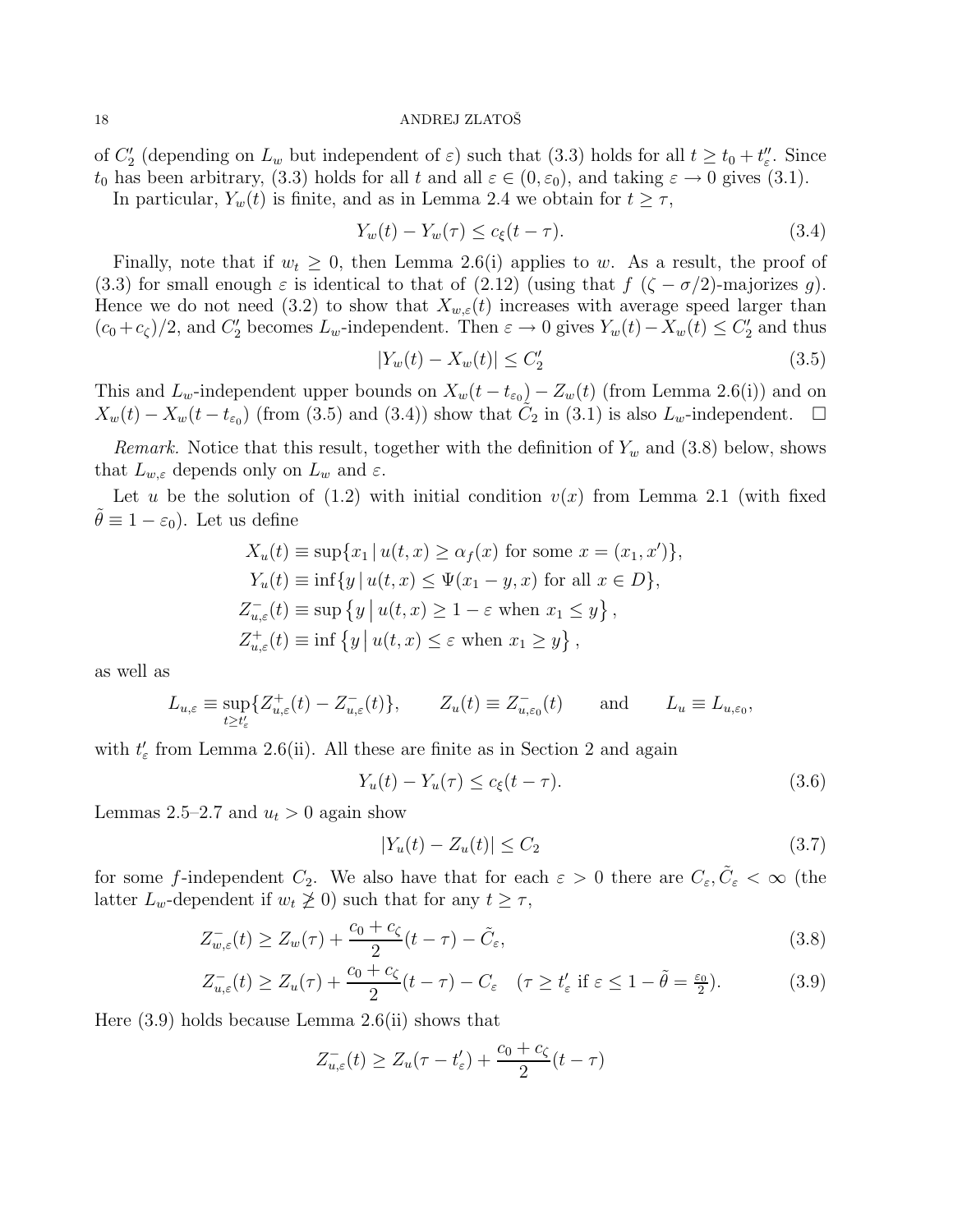and  $Z_u(\tau) - Z_u(\tau - t'_\varepsilon)$  is uniformly bounded in  $\tau$  due to (3.6) and (3.7). The same argument works for w but it uses (3.1) and so  $\tilde{C}_{\varepsilon}$  depends on  $L_w$  via  $\tilde{C}_2$  (unless  $w_t \ge 0$ ).

Before we can show that u converges to some time shift of  $w$ , we need to prove that once u is close to a time shift of  $w$ , it will not depart far from it.

**Lemma 3.2.** For each  $\varepsilon > 0$  there is a  $\delta > 0$  (depending also on  $L_w$  if  $w_t \not\geq 0$ ) such that:  $(i)$  If  $w(t_1, x) \le u(t_0, x) + \delta$  for some  $t_0 \ge 1$ ,  $t_1 \in \mathbb{R}$  and all  $x \in D$ , then  $w(t + t_1 - t_0, x) \le$  $u(t, x) + \varepsilon$  *for all*  $t \geq t_0$  *and*  $x \in D$ *.* 

 $(iii)$  *If*  $w(t_1, x) \ge u(t_0, x) - \delta$  *for some*  $t_0 \ge 1$ ,  $t_1 \in \mathbb{R}$  *and all*  $x \in D$ , *then*  $w(t + t_1 - t_0, x) \ge 0$  $u(t, x) - \varepsilon$  for all  $t \geq t_0$  and  $x \in D$ .

*Proof.* This is proved via a construction of suitable supersolution and subsolution. To do that, let  $\kappa(\lambda_{\zeta}/2) \geq 0$  and  $\gamma(x; \lambda_{\zeta}/2) > 0$  be from  $(2.10)$  with  $\lambda = \lambda_{\zeta}/2$ . If we continue  $\gamma(x; \lambda_C/2)$  periodically on D and let

$$
\Phi(s,x) \equiv \left[\inf_D \gamma(x;\lambda_\zeta) \inf_D \gamma(x;\lambda_\zeta/2)\right]^{-1} e^{-\lambda_\zeta s/2} \gamma(x;\lambda_\zeta/2) > 0,
$$

then (recall that  $\sup_D \gamma(x; \lambda_{\zeta}) = 1$ )

$$
\Phi(s,x) \ge e^{\lambda_{\zeta}s/2} \Psi(s,x) \tag{3.10}
$$

for  $(s, x) \in \mathbb{R} \times D$ . We also have from the convexity of  $\kappa(\lambda)$  [1, Proposition 5.7(iii)] and  $\kappa(0) = 0$  that

$$
\kappa\left(\frac{\lambda_{\zeta}}{2}\right) \le \frac{\kappa(\lambda_{\zeta})}{2} < \frac{c_{\zeta}\lambda_{\zeta}}{2}.
$$

Thus for each  $y \in \mathbb{R}$  the function  $\phi(t, x) \equiv \Phi(x_1 - y - c_{\zeta}t, x)$  satisfies

$$
\phi_t + q \cdot \nabla \phi - \text{div}(A \nabla \phi) = \left[ \frac{c_\zeta \lambda_\zeta}{2} - \kappa \left( \frac{\lambda_\zeta}{2} \right) \right] \phi \ge 0. \tag{3.11}
$$

Next pick  $\omega \leq 1 \leq \Omega$  so that for each f as in the statement of Theorem 1.5 (with fixed  $q, A, f_0, f_1, \zeta, g, K, \theta'$ ,

$$
0 < \omega \le \inf\{u_t(t, x) \mid t \ge 1 \text{ and } x_1 \in [Z_u(t), Z_{u, \varepsilon_0}^+(t)]\},\tag{3.12}
$$

$$
\infty > \Omega \ge \sup\{u_t(t, x) \mid t \ge 1 \text{ and } x \in D\}.\tag{3.13}
$$

The existence of such  $\Omega$  follows from parabolic regularity and boundedness of u. The existence of  $\omega$  is guaranteed by  $u_t > 0$  and is proved as follows. Assume the contrary, that is, there are sequences  $f_n$  and  $(t_n, x^n) \in [1, \infty) \times [Z_u(t_n), Z_{u, \varepsilon_0}^+(t_n)] \times \mathbb{T}^{d-1}$  such that  $u_t(t_n, x^n) \to 0$ . As at the end of Section 2, the functions  $u_n(t, x) \equiv u(t + t_n, x + \lfloor x_1^n \rfloor e_1)$  contain a subsequence which converges in  $C^{1,2}_{loc}$  to a solution  $\tilde{u}$  of  $(1.2)$  on  $(-1,\infty) \times D$  (with the same q, A and some Lipschitz reaction  $f(x, u) \in [f_0(u), f_1(u)]$  which is a locally uniform limit of a subsequence of  $f_n(x + \lfloor x_1^n \rfloor e_1, u)$ . But then  $\tilde{u}_t(0, \tilde{x}) = 0$  for some  $\tilde{x} \in \mathbb{T}^d$ , and so  $\tilde{u}_t \ge 0$  and the strong maximum principle for  $\tilde{u}_t$  show  $\tilde{u}_t \equiv 0$ . Since  $Z_{u,\varepsilon_0}^+(t) - Z_u(t)$  is uniformly bounded (in t and f) due to (3.7), we have  $\limsup_{x_1\to\infty} \tilde{u}(t,x) \leq \varepsilon_0$  and  $\liminf_{x_1\to-\infty} \tilde{u}(t,x) \geq 1-\varepsilon_0$ . This contradicts  $\tilde{u}_t \equiv 0$  because

$$
Z_{\tilde{u}}(t) \equiv \sup\{y \mid \tilde{u}(t, x) \ge 1 - \varepsilon_0 \text{ when } x_1 \le y\}
$$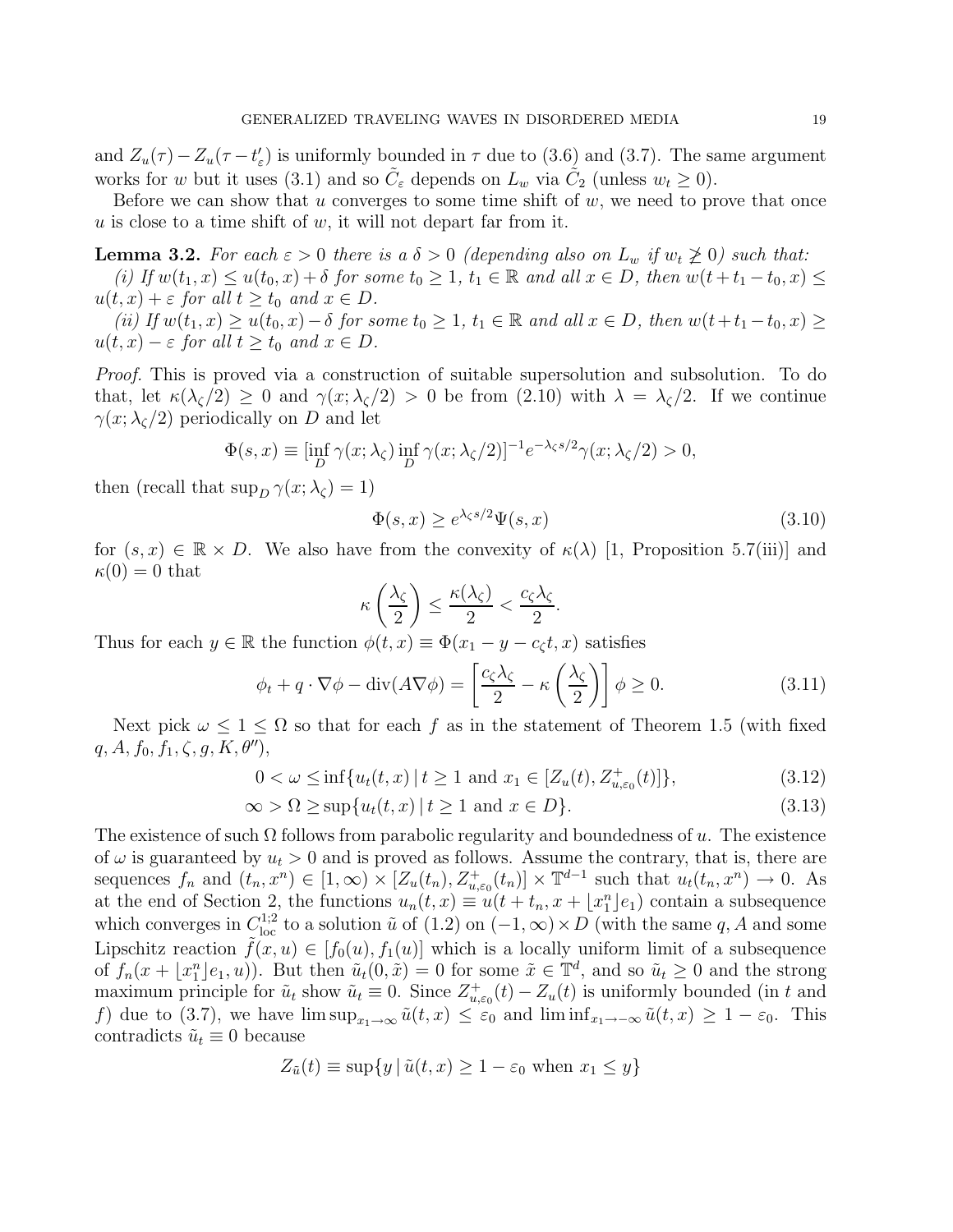again grows with a positive average speed after an initial time delay, by Lemma 2.6(ii).

Finally, assume without loss that  $\varepsilon \leq \varepsilon_0$  and  $t_1 = t_0$  (otherwise we shift w in t by  $t_1 - t_0$ ), and increase K so that

$$
K \ge \frac{\lambda_{\zeta}(c_0 - c_{\zeta})}{4}.\tag{3.14}
$$

(i) Notice that (3.7) and the hypothesis show that (after possibly increasing  $C_2$  by a constant only depending on  $\Psi$  and thus not on  $f, u, w$ )

$$
Z_u(t_0) \ge Z_w(t_0) - C_2. \tag{3.15}
$$

Let

$$
C'_{\varepsilon} \equiv C_2 + \tilde{C}_2 + C_{\varepsilon} + \tilde{C}_{\varepsilon} + 1,
$$
  
\n
$$
b_{\varepsilon} \equiv \frac{\varepsilon \lambda_{\zeta} (c_0 - c_{\zeta}) e^{-\lambda_{\zeta} C'_{\varepsilon}/2} \omega}{4\Omega K \sup_D \Phi(0, x)},
$$
  
\n
$$
\beta(t) \equiv \frac{\varepsilon}{\Omega} \left( 1 - e^{-\lambda_{\zeta}(c_0 - c_{\zeta})(t - t_0)/4} \right),
$$
\n(3.16)

$$
\phi_{+}(t,x) \equiv b_{\varepsilon} \Phi(x_{1} - Y_{w}(t_{0}) - c_{\zeta}(t - t_{0}), x). \tag{3.17}
$$

Then  $b_{\varepsilon} \leq \varepsilon$  by (3.14),  $\omega \leq \Omega$ , and  $\Phi(0, x) \geq 1$ . Also, (3.11) holds for  $\phi_{+}$  and we define

$$
z_{+}(t,x) \equiv \tilde{u}_{+}(t,x) + \phi_{+}(t,x) \equiv u(t + \beta(t),x) + \phi_{+}(t,x)
$$

for  $t \geq t_0$ . Our aim is to show

$$
z_{+}(t,x) \ge w(t,x) \tag{3.18}
$$

for all  $x \in D$  and  $t \geq t_0$ . This estimate might not appear very useful because  $\phi_+$  is unbounded but it will suffice. The reason is that at  $t = t_0$ , the function  $\phi_+$  is large only where both u, w are close to 1 and therefore also to each other. This setup will persist for all  $t \geq t_0$  because  $\phi_+$  travels with speed  $c_{\zeta}$  which is strictly smaller than the speeds of propagation of u and w. Thus, in fact,  $\phi_+$  decays near the reaction zones of u, w as t grows.

Let  $0 < \delta \leq b_{\varepsilon} \inf_D \Phi(2 | \ln b_{\varepsilon}| / \lambda_{\zeta}, x)$ . Then

$$
z_{+}(t_0, x) \ge w(t_0, x) \tag{3.19}
$$

for  $x_1 \leq Y_w(t_0) + 2|\ln b_{\varepsilon}|/\lambda_{\zeta}$  by the hypothesis  $w(t_0, x) \leq u(t_0, x) + \delta$  and our choice of  $\delta$ , and for  $x_1 \ge Y_w(t_0) + 2|\ln b_\varepsilon|/\lambda_\zeta$  by the definition of  $Y_w(t_0)$  and by  $b_\varepsilon\Phi(2|\ln b_\varepsilon|/\lambda_\zeta + y, x) \ge$  $\Psi(2|\ln b_{\varepsilon}|/\lambda_{\zeta}+y,x)$  when  $y\geq 0$  (see (3.10)).

Moreover, we will prove that  $z_+$  is a supersolution of (1.2) for  $t \geq t_0$ , with  $f(x, u) = 0$ when  $u \geq 1$ . Since (3.11) gives

$$
(z_{+})_{t} + q \cdot \nabla z_{+} - \text{div}(A \nabla z_{+}) \ge f(x, z_{+}) + [f(x, \tilde{u}_{+}) - f(x, z_{+}) + \beta'(t)u_{t}(t + \beta(t), x)],
$$

this will be established if we show that the square bracket is non-negative.

This is clearly true for  $x_1 \leq Z_u(t+\beta(t))$  since then  $\tilde{u}_+(t,x) \geq \theta''$  and so  $f(x, \tilde{u}_+) \geq f(x, z_+)$ . Next, (3.9), (3.15), (3.1), and  $\beta(t) \ge 0$  for  $t \ge t_0$  give

$$
Z_{u,\varepsilon}^{-}(t+\beta(t)) - Y_w(t_0) - c_{\zeta}(t-t_0) \ge \frac{c_0 - c_{\zeta}}{2}(t-t_0) - C_{\varepsilon}',\tag{3.20}
$$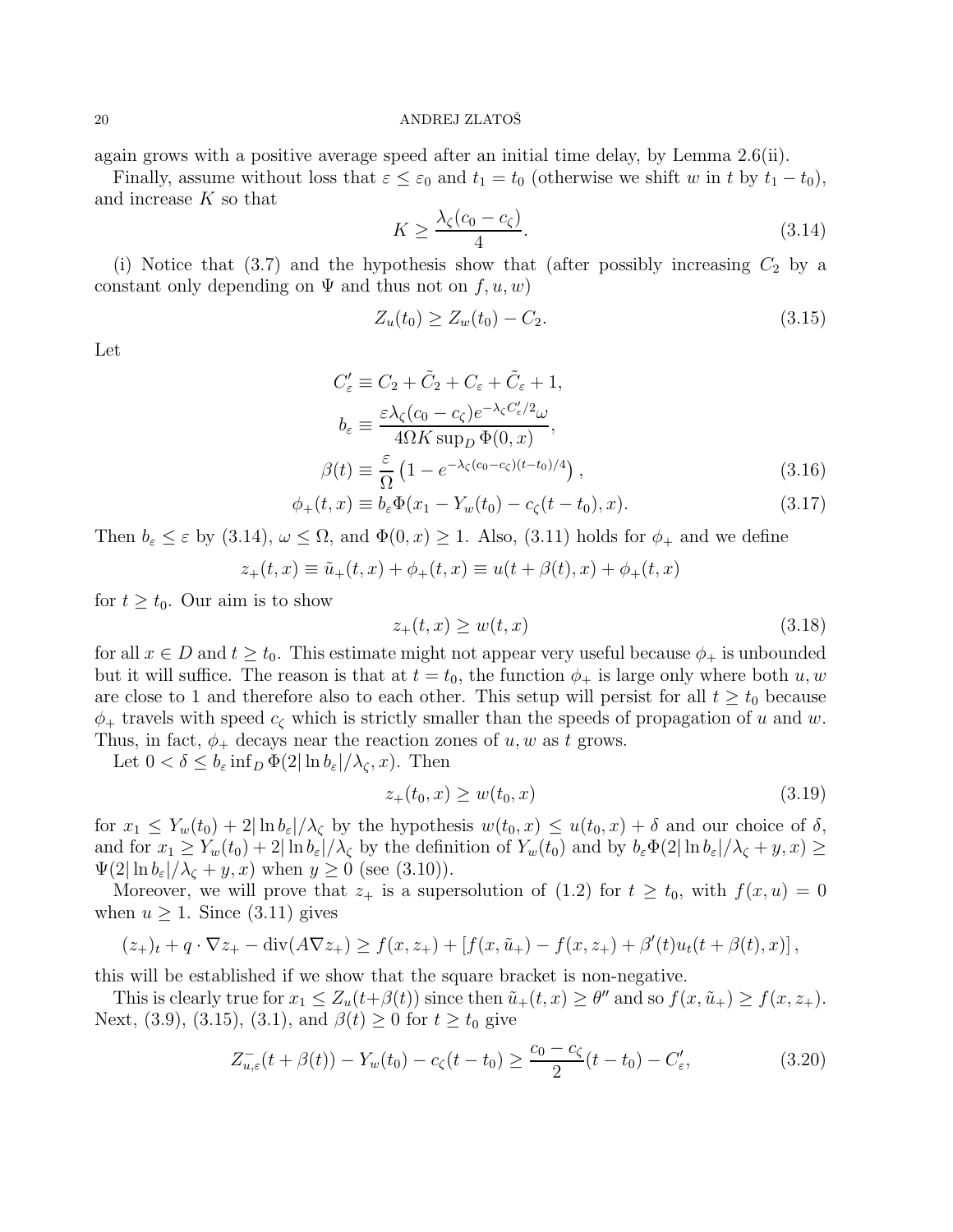so for  $x_1 \ge Z_{u,\varepsilon}^-(t+\beta(t))$  we find using (3.14),

$$
\phi_+(t,x) \le b_\varepsilon e^{-\lambda_\zeta \left[ (c_0 - c_\zeta)(t - t_0)/2 - C'_\varepsilon \right] / 2} \sup_D \Phi(0,x) = \frac{\beta'(t)\omega}{K} \le \varepsilon \frac{\lambda_\zeta(c_0 - c_\zeta)}{4K} \le \varepsilon. \tag{3.21}
$$

This gives for  $x_1 \ge Z_{u,\varepsilon}^-(t + \beta(t)),$ 

$$
|f(x,\tilde{u}_+) - f(x,z_+)| \le K\phi_+ \le \beta'(t)\omega.
$$

Thus the square bracket is again non-negative for  $Z_u(t + \beta(t)) \leq x_1 \leq Z_{u,\varepsilon_0}^+(t + \beta(t))$  due to (3.12) and  $Z_u(t + \beta(t)) \geq Z_{u,\varepsilon}^-(t + \beta(t))$ . The same is true for  $x_1 \geq Z_{u,\varepsilon_0}^+(t + \beta(t))$  because then (3.21) implies  $z_+(t, x) \leq \varepsilon_0 + \varepsilon \leq 2\varepsilon_0 \leq \theta'$ , yielding  $f(x, z_+) = 0$ .

Hence  $z_+$  is a supersolution of (1.2) with (3.19), meaning that (3.18) holds. Thus for  $x_1 \geq Z_{u,\varepsilon}^-(t + \beta(t)),$ 

$$
u(t,x) - w(t,x) \ge z_+(t,x) - w(t,x) - \phi_+(t,x) - \beta(t)\Omega \ge 0 - \varepsilon - \varepsilon = -2\varepsilon
$$

using (3.21) and (3.16), and for  $x_1 \leq Z_{u,\varepsilon}^{-}(t + \beta(t)),$ 

$$
u(t,x) - w(t,x) \ge \tilde{u}_+(t,x) - \beta(t)\Omega - 1 \ge \tilde{u}_+(t,x) - \varepsilon - 1 \ge -2\varepsilon.
$$

This proves (i) with  $2\varepsilon$  in place of  $\varepsilon$ . Note that  $\delta$  also depends on  $C'_{\varepsilon}$  and thus on  $L_w$  when  $w_t \not\geq 0$ .

(ii) Recall that we assume  $\varepsilon \leq \varepsilon_0$ ,  $t_1 = t_0$ , and  $(3.14)$ , and let us also assume  $\varepsilon \leq c_0^{-1}$ . This time (3.1) and the hypothesis give (after increasing  $\tilde{C}_2$  by an  $f, u, w$ -independent constant)

$$
Z_w(t_0) \ge Z_u(t_0) - \tilde{C}_2. \tag{3.22}
$$

Then the proof goes along the same lines as in (i) but using

$$
\begin{aligned} \phi_-(t,x) &\equiv b_\varepsilon \Phi(x_1 - Y_u(t_0) - c_\zeta(t - t_0), x), \\ z_-(t,x) &\equiv \tilde{u}_-(t,x) - \phi_-(t,x) \equiv u(t - \beta(t), x) - \phi_-(t,x). \end{aligned} \tag{3.23}
$$

This time

$$
(z_{-})_{t} + q \cdot \nabla z_{-} - \text{div}(A\nabla z_{-}) \le f(x, z_{-}) - [f(x, z_{-}) - f(x, \tilde{u}_{-}) + \beta'(t)u_{t}(t - \beta(t), x)].
$$
  
with  $f(x, u) = 0$  for  $u \le 0$ , and

$$
z_{-}(t_0, x) \le w(t_0, x) \tag{3.24}
$$

if  $\delta$  is as in (i). We again need to show that the square bracket is non-negative.

For  $x_1 \geq Z^+_{u,\varepsilon_0}(t-\beta(t))$  we have  $\tilde{u}_-(t,x) \leq \varepsilon_0$ , so  $f(x,\tilde{u}_-) = 0$  and the square bracket is non-negative. For  $Z_u(t - \beta(t)) \leq x_1 \leq Z_{u,\varepsilon_0}^+(t - \beta(t))$  the same is true because

$$
Z_{u,\varepsilon}^{-}(t-\beta(t)) - Y_u(t_0) - c_{\zeta}(t-t_0) \ge \frac{c_0 - c_{\zeta}}{2}(t-t_0) - C_{\varepsilon}' \tag{3.25}
$$

(from (3.9), (3.7), and  $\beta(t) \leq \varepsilon \leq c_0^{-1} \leq 2/(c_0 + c_\zeta)$ ) again gives for  $x_1 \geq Z_{u,\varepsilon}^-(t - \beta(t))$ ,

$$
\phi_{-}(t,x) \le b_{\varepsilon} e^{-\lambda_{\zeta}[(c_0 - c_{\zeta})(t - t_0)/2 - C'_{\varepsilon}]/2} \sup_{D} \Phi(0,x) = \frac{\beta'(t)\omega}{K} \le \varepsilon \frac{\lambda_{\zeta}(c_0 - c_{\zeta})}{4K} \le \varepsilon, \qquad (3.26)
$$

$$
|f(x,\tilde{u}_{-}) - f(x,z_{-})| \le K\phi_{-} \le \beta'(t)\omega.
$$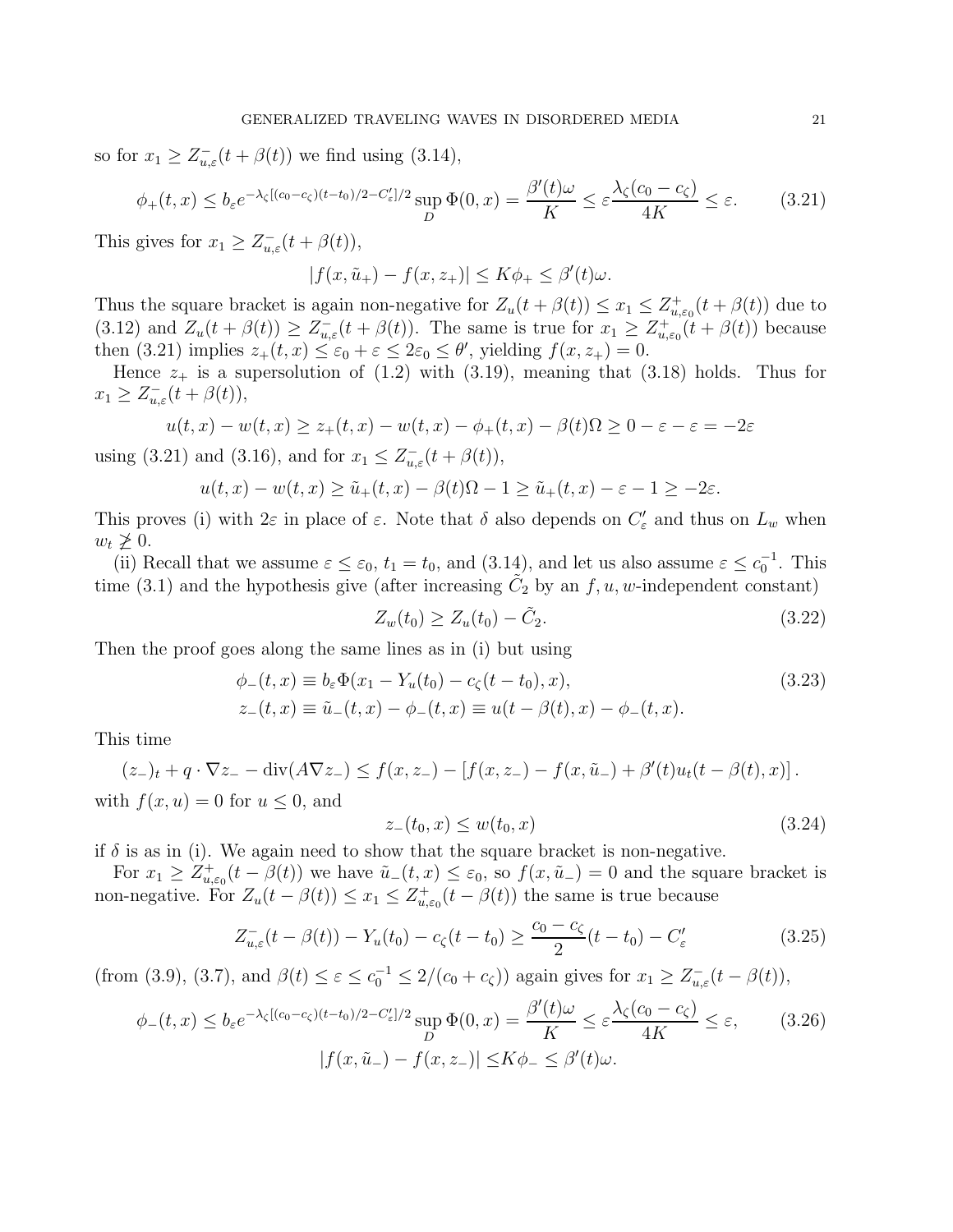For  $x_1 \leq Z_u(t - \beta(t))$  we have  $\tilde{u}_-(t, x) \geq 1 - \varepsilon_0$ , so the bracket is non-negative as long as  $\phi_-(t,x) \leq \varepsilon_0$  (because then  $1-\theta'' \leq z_-(t,x) \leq \tilde{u}_-(t,x)$ ). This means that  $z_-$  is a subsolution of (1.2) where  $\phi_-(t,x) \leq \varepsilon_0$ .

Since (3.8), (3.22), and (3.7) imply

$$
Z_{w,\varepsilon}^-(t) - Y_u(t_0) - c_\zeta(t - t_0) \ge \frac{c_0 - c_\zeta}{2}(t - t_0) - C_\varepsilon',
$$

(3.26) also holds for  $x_1 \geq Z_{w,\varepsilon}^{-}(t)$ . Thus  $z_{-}$  is a subsolution of (1.2) on the set where  $\phi_{-}(t,x) \leq \varepsilon_0$  while on the complement of that set we have  $x_1 \leq Z_{w,\varepsilon}(t)$  and so

$$
w(t,x) \ge 1 - \varepsilon \ge 1 - \varepsilon_0 \ge 1 - \phi_-(t,x) \ge z_-(t,x).
$$

This together with (3.24) gives  $z_-(t, x) \leq w(t, x)$  for  $t \geq t_0$  and  $x \in D$ . The rest of the proof is analogous to (i), with  $Z_{w,\varepsilon}^-(t)$  in place of  $Z_{u,\varepsilon}^-(t+\beta(t))$ .

#### Lemma 3.3. *If*

$$
\tau_w \equiv \inf \{ \tau \mid \liminf_{t \to \infty} \inf_{x \in D} [w(t + \tau, x) - u(t, x)] \ge 0 \},\tag{3.27}
$$

*then*  $-\infty < \tau_w < \infty$ *. Moreover, the infimum is also a minimum and so* 

$$
\liminf_{t \to \infty} \inf_{x \in D} [w(t + \tau_w, x) - u(t, x)] \ge 0.
$$
\n(3.28)

*Proof.* The set in (3.27) is an interval  $(a, \infty)$  for some  $a \leq \infty$  due to  $u_t > 0$ . Inequality (3.8) shows  $\lim_{t\to\infty} Z_w(t) = \infty$ , so  $f_0 > 0$  on  $[1 - \varepsilon_0, 1]$  yields  $w(\tau, x) \geq \tilde{\theta} \chi_{(-\infty,0]}(x_1)$  for some  $\tau < \infty$  and all  $x \in D$ . Thus  $w(\tau, x) \geq u(0, x)$  for all  $x \in D$ , and the comparison principle shows  $w(t + \tau, x) \ge u(t, x)$  for all  $t \ge 0$  and  $x \in D$ . Hence  $\tau_w < \infty$ .

In the opposite direction, notice that (3.9) gives  $\lim_{t\to\infty} Z_{u,\delta}^-(t) = \infty$ . Hence for each  $\delta > 0$ the hypothesis of Lemma 3.2(i) is satisfied with  $t_1 = 0$  and a large  $t_0$ . Then Lemma 3.2(i) and (3.12) prove for all  $t \ge t_0$  that  $\inf_{x \in D} [w(t - t_0, x) - u(t + 2\varepsilon/\omega, x)] \le -\varepsilon$ , provided we choose  $\varepsilon > 0$  small enough and then  $\delta, t_0$  according to Lemma 3.2(i). Thus  $\tau_w > -t_0 - 2\varepsilon/\omega > -\infty$ .

Hence  $\tau_w$  is finite and then the infimum must be a minimum by (3.13).

Lemma 3.4. *We have*

$$
\lim_{t \to \infty} ||w(t + \tau_w, x) - u(t, x)||_{L_x^{\infty}} = 0.
$$
\n(3.29)

*Proof.* We can assume without loss of generality that  $\tau_w = 0$  (otherwise we shift w in t). Then (3.28) reads

$$
\liminf_{t \to \infty} \inf_{x \in D} [w(t, x) - u(t, x)] \ge 0
$$
\n(3.30)

and we are left with proving

$$
\limsup_{t \to \infty} \sup_{x \in D} [w(t, x) - u(t, x)] \le 0.
$$
\n(3.31)

Assume this is not true. Then by Lemma 3.2(i), there is  $\delta_0 > 0$  such that for all  $t \geq 1$ ,

$$
\sup_{x \in D} [w(t, x) - u(t, x)] \ge \delta_0. \tag{3.32}
$$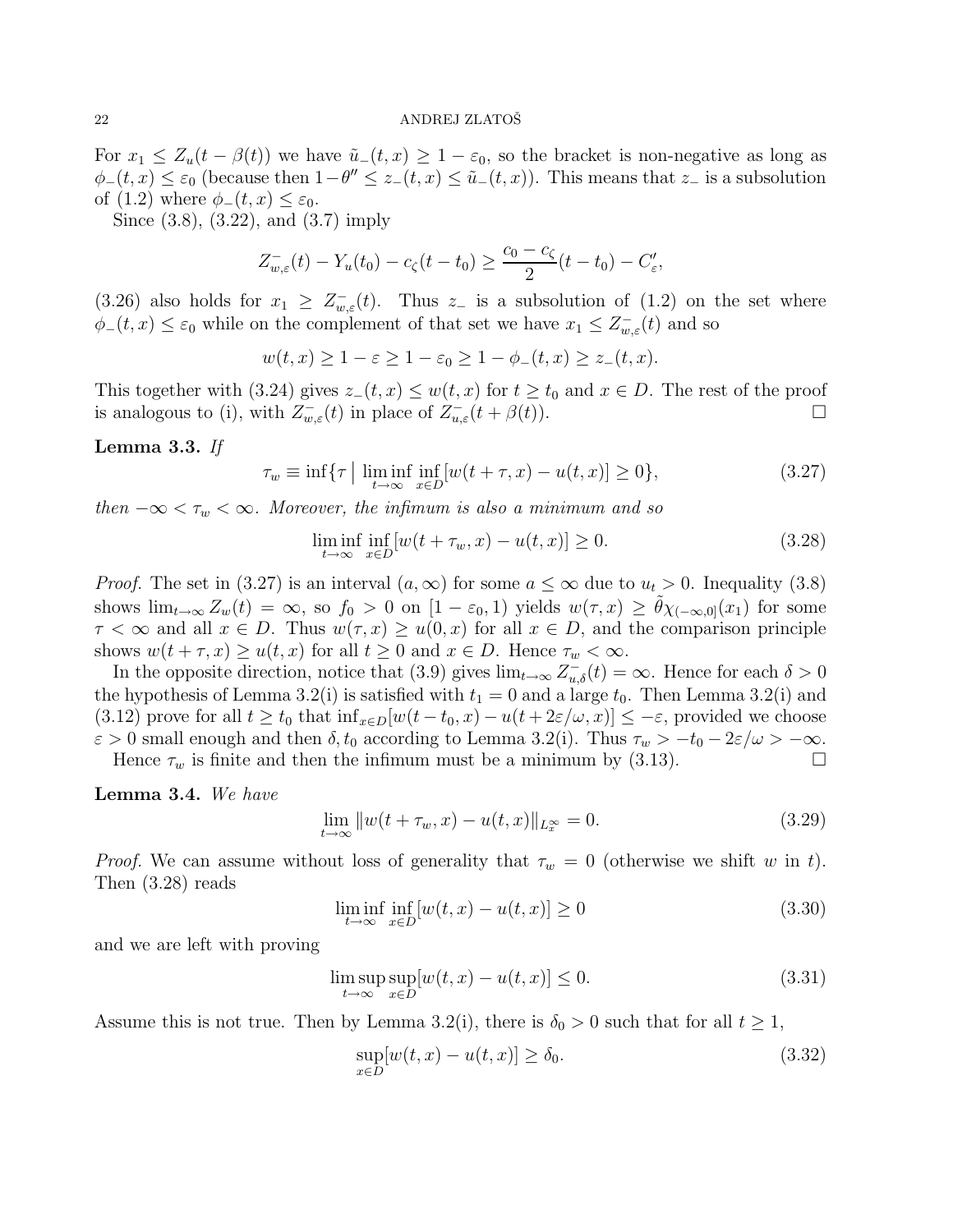Moreover, the definition of  $\tau_w = 0$  and Lemma 3.2(ii) show that for each  $\tau > 0$  there is  $\delta_{\tau} > 0$ such that for all  $t \geq 1$ ,

$$
\inf_{x \in D} [w(t - \tau, x) - u(t, x)] \leq -\delta_{\tau}.\tag{3.33}
$$

Finally, we claim that  $Z_w(t) - Z_u(t)$  stays bounded as  $t \to \infty$ . The lower bound follows from (3.30) and  $L_u, L_w < \infty$ . The upper bound follows from (3.33) for  $\tau = 1, L_{u, \delta_1}, L_{w, \delta_1} < \infty$ , and a uniform upper bound on  $Z_w(t) - Z_w(t-1)$  (due to (3.1) and (3.4)).

As before, there is a sequence  $t_n \to \infty$  such that the functions  $w(t + t_n, x + \lfloor Z_w(t_n) \rfloor e_1)$ and  $u(t + t_n, x + \lfloor Z_w(t_n) \rfloor e_1)$  converge in  $C^{1,2}_{loc}(\mathbb{R} \times D)$  to two solutions  $\tilde{w}, \tilde{u}$  of (1.2) with some reaction  $\tilde{f}$  which has all the properties of f. Moreover,  $\tilde{w}, \tilde{u}$  are both transition fronts because of the boundedness of  $Z_w(t) - Z_u(t)$  and the properties of w, u (namely, (3.1), (3.4),  $(3.8), (3.6), (3.7), \text{ and } (3.9)$ . We also have  $\tilde{u}_t \geq 0$  as well as

$$
\tilde{w}(t,x) \ge \tilde{u}(t,x) \quad \text{for all } (t,x) \in \mathbb{R} \times D,
$$
\n(3.34)

$$
\sup_{x \in D} [\tilde{w}(t, x) - \tilde{u}(t, x)] \ge \delta_0 \quad \text{for all } t \in \mathbb{R},
$$
\n(3.35)

$$
\inf_{x \in D} [\tilde{w}(t - \tau, x) - \tilde{u}(t, x)] \le -\delta_{\tau} \quad \text{for all } t \in \mathbb{R}, \, \tau > 0.
$$

This is thanks to (3.30), (3.32), (3.33),  $t_n \to \infty$ , and the uniform boundedness in t of  $\max\{Z_{w,\varepsilon}^+(t),Z_{u,\varepsilon}^+(t)\}-\min\{Z_{w,\varepsilon}^-(t),Z_{u,\varepsilon}^-(t)\}\$  (for any  $\varepsilon>0$ ).

We define  $Z_{\tilde{w}}^{\pm}$  $\psi_{\tilde{w},\varepsilon}^{\pm}(t),\ Z_{\tilde{u},\varepsilon}^{\pm}% (t)=0,\ \psi_{0}^{\pm}(t)=0,\ \psi_{0}^{\pm}(t)=0,\ \psi_{0}^{\pm}(t)=0,\ \psi_{0}^{\pm}(t)=0. \label{psi}%$  $\mu_{\tilde{u},\varepsilon}^{\pm}(t)$ ,  $L_{\tilde{w},\varepsilon}$ ,  $L_{\tilde{u},\varepsilon}$  analogously to  $Z_{w,\varepsilon}^{\pm}(t)$ ,  $L_{w,\varepsilon}$ . Then  $Z_{\tilde{w}}^{\pm}$  $\dot{\tilde{w}}_{,\varepsilon}(t)\geq Z_{\tilde{u},\varepsilon}^{\pm}$  $\ddot{\tilde{u}}_{,\varepsilon}(t)$ for any  $\varepsilon > 0$  by (3.34), and  $Z_{\tilde{w}}^+$  $\psi_{\tilde{w},\varepsilon}^+(t) - Z_{\tilde{u},\varepsilon}^ \bar{u}_{\tilde{u},\varepsilon}(t)$  is uniformly bounded in t because  $Z_w(t) - Z_u(t)$ stays bounded as  $t \to \infty$ . We let  $Z^+(t) \equiv \max\{Z_{\tilde{w}}^+\}$  $\{\tilde{u},\varepsilon_0(t), Z^+_{\tilde{u},\varepsilon_0}(t+1)\}\$  and  $Z^-(t) \equiv Z^-_{\tilde{u},\varepsilon_0}(t)$  $\bar{\tilde{u}},\varepsilon _{0}(t)$ so that  $Z^+(t) - Z^-(t)$  is also uniformly bounded in t. Inequality (3.35) shows that for each t there is  $x^t \in \left[ \mathcal{Z}_{\tilde{u}}^{-} \right]$  $\left[\bar{u}_{\tilde{u},\delta_0}(t), Z^+_{\tilde{w},\delta_0}(t)\right] \times \mathbb{T}^{d-1}$  such that

$$
\tilde{w}(t, x^t) - \tilde{u}(t, x^t) \ge \delta_0.
$$

Then (3.34) and Harnack inequality give the existence of  $\delta' > 0$  (which is *t*-independent by  $\sup_{\mathbb{R}}(Z^+(t) - Z^-(t)) < \infty$  such that

$$
\tilde{w}(t, x) - \tilde{u}(t, x) \ge \delta' \quad \text{whenever } x_1 \in [Z^+(t), Z^-(t)],
$$

and so (3.13) yields the existence of  $\tau \in (0,1)$  such that

$$
\tilde{w}(t, x) \ge \tilde{u}(t + \tau, x)
$$
 whenever  $x_1 \in [Z^+(t), Z^-(t)].$ 

We finish the proof with an argument similar to [13]. We define  $z(t, x) \equiv \tilde{w}(t, x) - \tilde{u}(t +$  $(\tau, x) \in C^{1,\eta;2,\eta}(\mathbb{R} \times D)$  and notice that z then satisfies

$$
z_t + q \cdot \nabla z - \text{div}(A\nabla z) = r(t, x)z
$$

with  $|r(t, x)| \leq K$ . We also have

$$
z(t, x) \ge 0 \quad \text{when } x_1 \in [Z^+(t), Z^-(t)],
$$
  
\n
$$
\inf_{x \in D} z(t, x) \le -\delta_\tau \quad \text{for each } t \in \mathbb{R},
$$
  
\n
$$
r(t, x) \le 0 \quad \text{when } x_1 \notin [Z^+(t), Z^-(t)],
$$
\n(3.37)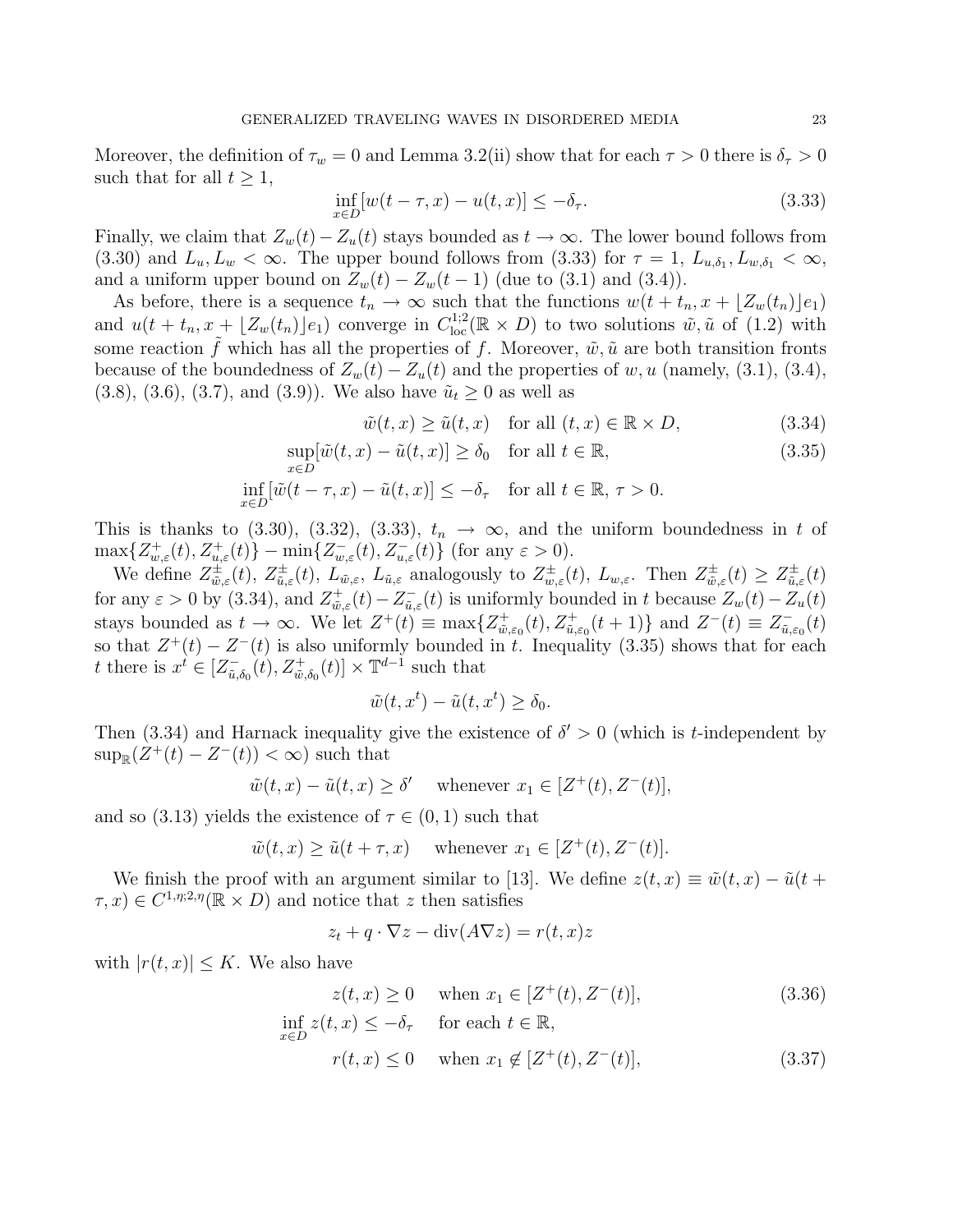the last inequality holding because  $\tilde{f}$  is non-increasing outside  $[\varepsilon_0, 1 - \varepsilon_0]$  and  $\tilde{u}_t \ge 0$ . Moreover,  $z(t, x) \to 0$  as  $dist(x_1, [Z^+(t), Z^-(t)]) \to \infty$  uniformly in t because  $\tilde{w}, \tilde{u}$  are transition fronts and hence have bounded width. Let  $(t_n, x^{t_n})$  be such that

$$
\lim_{n \to \infty} z(t_n, x^{t_n}) = \delta'' \equiv \inf_{(t,x) \in \mathbb{R} \times D} z(t, x) < 0.
$$

Notice that we then have a uniform bound on  $dist(x_1^{t_n}, [Z^+(t_n), Z^-(t_n)])$ . Again a subsequence of the sequence of functions  $z(t+t_n, x+\lfloor x_1^{t_n} \rfloor e_1)$  converges in  $C^{1,2}_{loc}(\mathbb{R} \times D)$  to a function  $\tilde{z}$ with

$$
\tilde{z}(0,\tilde{x}) = \delta'' = \inf_{(t,x)\in\mathbb{R}\times D} \tilde{z}(t,x) < 0
$$

for some  $\tilde{x} \in \mathbb{T}^{d-1}$ , and satisfying (due to (3.36) and (3.37))

$$
\tilde{z}_t + q \cdot \nabla \tilde{z} - \text{div}(A \nabla \tilde{z}) \ge 0
$$
 where  $\tilde{z}(t, x) \le 0$ .

The strong maximum principle then forces  $\tilde{z}(t, x) = \delta'' < 0$  for  $t < 0$ , a contradiction with uniform boundedness of dist $(x_1^{t_n}, [Z^+(t_n), Z^-(t_n)])$  and (3.36). This proves (3.31) and we are done.  $\square$ 

Our final ingredient is the claim that the convergence in  $(3.29)$  is uniform in f and w.

**Lemma 3.5.** *For any*  $C > 0$  *and fixed*  $q, A, f_0, f_1, \zeta, g, K, \theta''$ *, the convergence in Lemma 3.4 is uniform in all* f *as above and all fronts* w with  $L_w \leq C$ .

*Remark.* We will see at the end of this section that the hypothesis  $L_w \leq C$  is satisfied for some  $C < \infty$  and all f, w. Thus the convergence is uniform in all f, w as in Theorem 1.5(ii).

*Proof.* Assume the contrary. Thus for some  $C, \varepsilon > 0$  and each  $n \in \mathbb{N}$ , there are  $w_n, u_n$  as in Lemma 3.4 — solving (1.2) with reactions  $f_n$  (which satisfy the hypotheses of Theorem 1.5(ii) with uniform q, A,  $f_0$ ,  $f_1$ ,  $\zeta$ ,  $g$ ,  $K$ ,  $\theta'$ ) and with  $\tau_{w_n} = 0$  after a translation of  $w_n$  in  $t$ such that  $L_{w_n} \leq C$  and for some  $t_n \to \infty$ 

$$
||w_n(t_n, x) - u_n(t_n, x)||_{L_x^{\infty}} > \varepsilon.
$$
\n(3.38)

We will obtain a contradiction by finding a subsequence of  $\{(f_n, w_n, u_n)\}_n$  which converges locally uniformly to  $(f, w, u)$  such that  $L_w \leq C$  and  $(3.29)$  is violated.

By parabolic regularity, for some  $\eta > 0$ , the  $w_n$  are uniformly bounded in  $C^{1,\eta;2,\eta}(\mathbb{R} \times D)$ and the  $u_n$  in  $C^{1,\eta;2,\eta}([a,\infty)\times D)$  (for any  $a>0$ ). We can thus choose a subsequence (which we again index by n) such that  $f_n \to f$  in  $C_{\text{loc}}(D)$ ,  $w_n \to w$  in  $C_{\text{loc}}^{1,2}(\mathbb{R} \times D)$  and  $u_n \to u$  in  $C_{\text{loc}}^{1,2}((0,\infty) \times D)$ . Therefore w, u solve  $(1.2)$  on  $\mathbb{R} \times D$  and  $(0,\infty) \times D$ , respectively. Also,  $u(0, x) = u_n(0, x) = v(x)$  holds because the  $f_n$  are uniformly bounded and v is continuous, so  $||u_n(t, x) - v(x)||_{L^{\infty}} \to 0$  as  $t \downarrow 0$ , uniformly in n. We note that the limiting reaction f again satisfies all the hypotheses, including  $\zeta'$ -majorization of g for  $\zeta' > \zeta - \sigma$ .

Next we show that w is a front. The  $Z_{w_n}(0)$  must be uniformly bounded above because otherwise  $w_n(-1, x) \ge v(x)$  for large n and all  $x \in D$ , meaning that  $\tau_{w_n} \le -1$ , a contradiction. Similarly, the  $Y_{w_n}(0)$  are uniformly bounded below because of (3.4) for  $w_n$  and the fact that  $Y_{w_n}(t'_\delta)$  are uniformly bounded below for each  $\delta > 0$  (by the argument in the second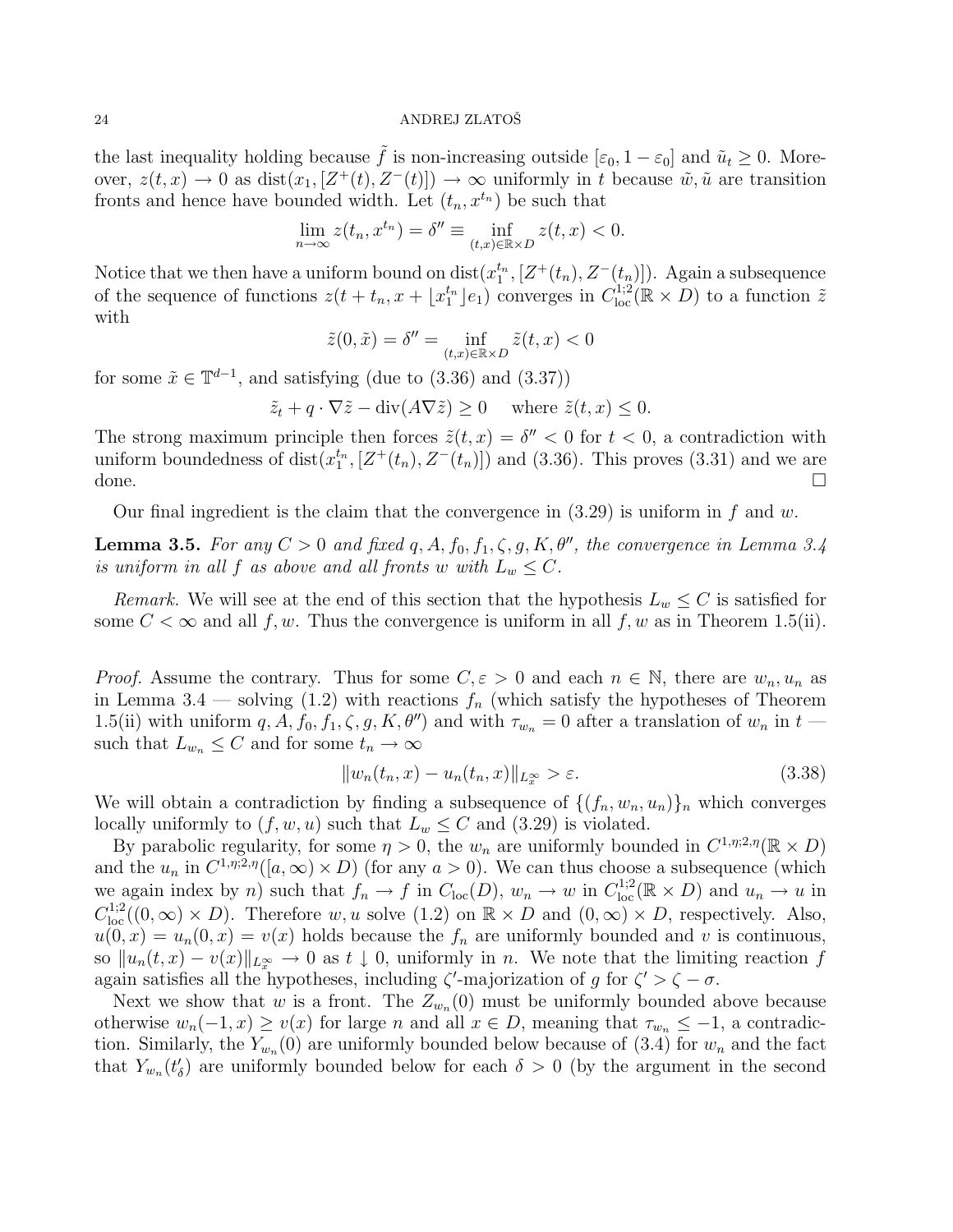part of the proof of Lemma 3.3 and  $\tau_{w_n} = 0$ . Then Lemma 3.1 and  $L_{w_n} \leq C$  show that  $Z_{w_n}(0)$  and  $Y_{w_n}(0)$  are uniformly bounded below and above, as are the average growth rates of  $Z_{w_n}(t)$  and  $Y_{w_n}(t)$  (due to (3.4), (3.8), and (3.1)). It follows from (3.8) and  $L_{w_n} \leq C$  that the locally uniform limit w is indeed a transition front with  $L_w \leq C$ .

Thus Lemma 3.4 applies to this w and we have (3.29) for some  $\tau_w$ . So for each  $\delta > 0$ there is  $s_{\delta} \geq t'_{\delta}$  such that  $||w(s_{\delta} + \tau_w, x) - u(s_{\delta}, x)||_{L_x^{\infty}} < \delta$ . Hence for each  $M, \delta > 0$  and all large enough n we have  $||w_n(s_\delta + \tau_w, x) - u_n(s_\delta, x)||_{L_x^{\infty}(-M,M)} < 2\delta$ . Since  $Z_{w_n,\delta}^-(s_\delta + \tau_w)$ ,  $Y_{w_n}(s_\delta + \tau_w)$ ,  $Y_{u_n}(s_\delta)$  are uniformly bounded in n by the argument above and  $s_\delta \geq t'_\delta$ , it follows that, in fact,  $||w_n(s_\delta + \tau_w, x) - u_n(s_\delta, x)||_{L^\infty} < 2\delta$  for all large enough n. Then  $\delta > 0$ being arbitrary and Lemma 3.2 show that for each  $\varepsilon' > 0$  there are  $N_{\varepsilon'}$ ,  $r_{\varepsilon'}$  such that for all  $n > N_{\varepsilon'}$  and  $t > r_{\varepsilon'}$ ,

$$
||w_n(t + \tau_w, x) - u_n(t, x)||_{L^\infty_x} < \varepsilon'.
$$
\n
$$
(3.39)
$$

Now (3.12) and  $\varepsilon_0 \leq \frac{1}{4}$  $\frac{1}{4}$  show for these  $n, t$ ,

$$
||w_n(t + \tau_w, x) - u_n(t + \tau_w, x)||_{L_x^{\infty}} \ge \min\left\{\tau_w \omega, \frac{1}{2}\right\} - \varepsilon'.
$$

If  $\tau_w \neq 0$ , then this contradicts  $\tau_{w_n} = 0$  and (3.29) when we take  $\varepsilon'$  small enough. Therefore  $\tau_w = 0$ . But then after taking  $\varepsilon' = \varepsilon$  and  $n > N_{\varepsilon}$  such that  $t_n > r_{\varepsilon}$ , we obtain a contradiction between (3.38) and (3.39) with  $t = t_n$ .

We can now proceed to prove Theorem 1.5(ii). Let w be a transition front for  $(1.2)$  and translate it in t so that  $w(0,0) = \theta$ . This is possible by (3.8) although such translation may not be unique. Define  $f_n(x, u) \equiv f(x - ne_1, u)$  and let  $u_n$  solve (1.2) with reaction  $f_n$  and  $u_n(0, x) \equiv v(x)$ . Pick  $t_n$  so that  $u_n(t_n, n_{e_1}) = \theta$  and consider the front  $w_n(t, x) \equiv$  $w(t - t_n, x - ne_1)$  for (1.2) with  $f_n$ .

We have  $t_n \to \infty$  by (3.4) as well as  $L_{w_n} = L_w$  for each n. Then Lemma 3.5 shows that for any  $T \in \mathbb{R}$ , uniformly in  $t \geq T$ ,

$$
||w(t+\tau_{w_n},x)-u_n(t+t_n,x+ne_1)||_{L_x^{\infty}} = ||w_n(t+t_n+\tau_{w_n},x+ne_1)-u_n(t+t_n,x+ne_1)||_{L_x^{\infty}} \to 0
$$
\n(3.40)

as  $n \to \infty$ . This and  $u_n(t_n, ne_1) = \theta$  show  $w(\tau_{w_n}, 0) \to \theta$  as  $n \to \infty$ . Then  $\tau_{w_n}$  must be bounded in n by  $w(0,0) = \theta$ , (3.8), and  $L_w < \infty$ . So there is a subsequence converging to some  $\tau \in \mathbb{R}$ . It follows from (3.13) and (3.40) that for each  $t \in \mathbb{R}$ ,

$$
||w(t + \tau, x) - u_n(t + t_n, x + ne_1)||_{L_x^{\infty}} \to 0
$$

along this subsequence.

If now  $w_1, w_2$  are two fronts for the same f, then we can choose the same subsequence for both, which gives the existence of  $\tau_1, \tau_2$  such that  $w_1(t + \tau_1, x) = w_2(t + \tau_2, x)$  for each t, x. Thus the two fronts are time shifts of each other, that is, each front for this  $f$  is a time shift of the front w constructed at the end of Section 2.

Since this front satisfies  $w_t > 0$ , the constants in this section do not depend on  $L_w$ . In particular,  $\tilde{C}_2$  in (3.1) does not, which in turn gives a uniform in f bound on  $L_w$ . This proves the remark after Lemma 3.5.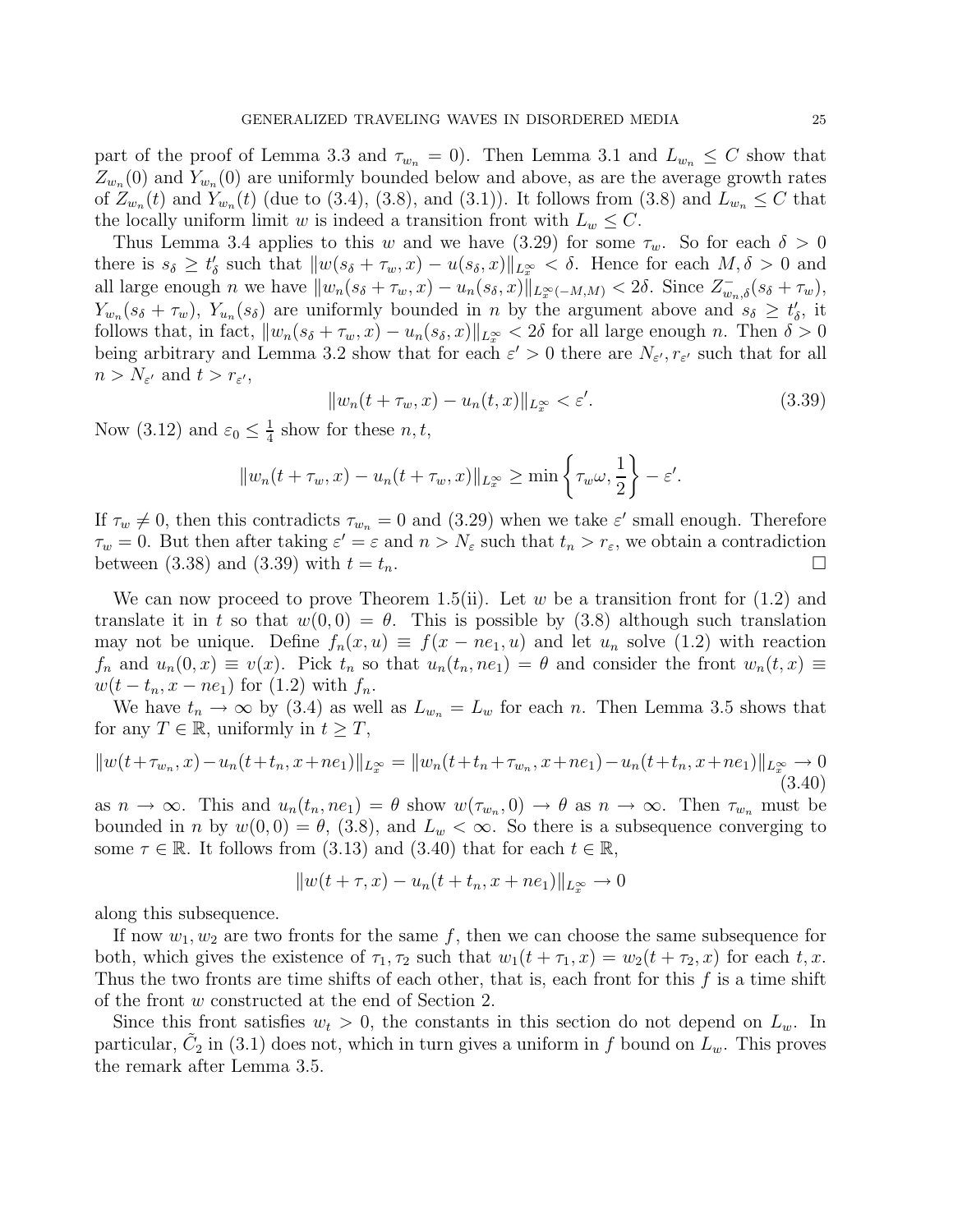### 4. Stability of Fronts for Ignition Reactions

We will now prove Theorem 1.5(iii). We make the same assumptions as at the beginning of the last section and all constants will again depend on  $q, A, f_0, f_1, \zeta, g, K, \theta''$  as well as on  $Y, \mu, \nu$ , *but not on* f. Let us denote by  $w_{\pm}$  the unique right- and left-moving fronts from the last section.

Without loss we will assume  $\mu \leq \lambda \zeta/2$  and (3.14). We can also assume  $a = 0$ , after possibly shifting the domain. It will be notationally convenient to let  $u$  be the solution of  $(1.2)$  with initial condition v (with  $\tilde{\theta} \equiv 1 - \varepsilon_0/2$  as in the last section), and w the solution of (1.2) in question, with initial condition  $w(0, x) \equiv w_0(x)$ .

Let us prove claim (a) in Theorem 1.5(iii) (i.e., Definition 1.4(a) with  $f, w_0$ -uniform constants). We have

$$
w_0(x) \le e^{-\mu(x_1 - Y)},\tag{4.1}
$$

$$
w_0(x) \ge \tilde{\theta} \chi_{(-\infty,0)}(x_1),\tag{4.2}
$$

where we have also assumed that  $\nu = \tilde{\theta} - \theta$ . This we can do without loss due to the following. Lemma 2.6(ii) in fact holds with  $\theta + \nu$  in place of  $(1 + \theta)/2$  for any  $\nu > 0$  (see [21] or Lemma 5.1) but with *ν*-dependent  $t'_{\varepsilon}$  and L'. So if (4.2) holds with  $\theta + \nu$  in place of  $\tilde{\theta}$ , then  $w(\tau', x) \ge \tilde{\theta} \chi_{(-\infty, 0)}(x_1)$  for  $\tau' \equiv t'_{1-\tilde{\theta}} + L'/(c_0 - \varepsilon_0)$ . We also have that if

$$
Y_w(t) \equiv \inf\{y \mid w(t,x) \le \Phi(x_1 - y, x) \text{ for all } x \in D\}
$$
\n
$$
(4.3)
$$

with

$$
\Phi(s,x) \equiv 2[\inf_D \gamma(x;\lambda_{\zeta}) \inf_D \gamma(x;\mu)]^{-1} e^{-\mu s} \gamma(x;\mu) > 0,
$$

corresponding to  $\lambda = \mu$  in (2.10), then (3.4) holds with  $c_{\xi} = (\xi + \kappa(\mu))/\mu$  (and  $\xi$  from Lemma 2.4). In particular,  $Y_w(t)$  is again finite because (4.1) and

$$
\Phi(s, x) \ge 2e^{-\mu s} \tag{4.4}
$$

imply  $Y_w(0) \leq Y$ . Thus  $w(\tau', x) \leq e^{-\mu(x_1 - Y - Y')}$  holds with the f, w-independent constant  $Y' \equiv c_{\xi} \tau' + \mu^{-1} \sup_D \log \Phi(0, x)$ . So (4.1) and (4.2) are satisfied for  $w(\tau', x)$  in place of  $w_0(x)$ and  $Y + Y'$  in place of Y, with  $\tau'$ , Y' independent of  $f, w$ .

We define  $X_w, Z_{w,\varepsilon}^{\pm}, L_{w,\varepsilon}, Z_w, L_w$  as before and  $Y_w(t)$  by (4.3). The proof of claim (a) in Theorem 1.5(iii) will be essentially identical to the argument in Lemmas 3.2–3.5, after we have established the basic properties  $(3.1)$ ,  $(3.4)$ ,  $(3.8)$  for w. We will then show uniform convergence of u to a time shift of w. Since u also uniformly converges to a time shift of  $w_+$ , claim (a) in Theorem 1.5(iii) will thus be proved. The proof of claim (b) at the end of this section will be a slight variation on the same theme.

Lemma 4.1. *The estimates* (3.1)*,* (3.4)*, and* (3.8) *hold with* f, u, w*-independent constants.*

*Proof.* We have already proved (3.4) and obviously we also have

$$
Y_w(t) \ge Z_w(t) - \tilde{C}_2 \tag{4.5}
$$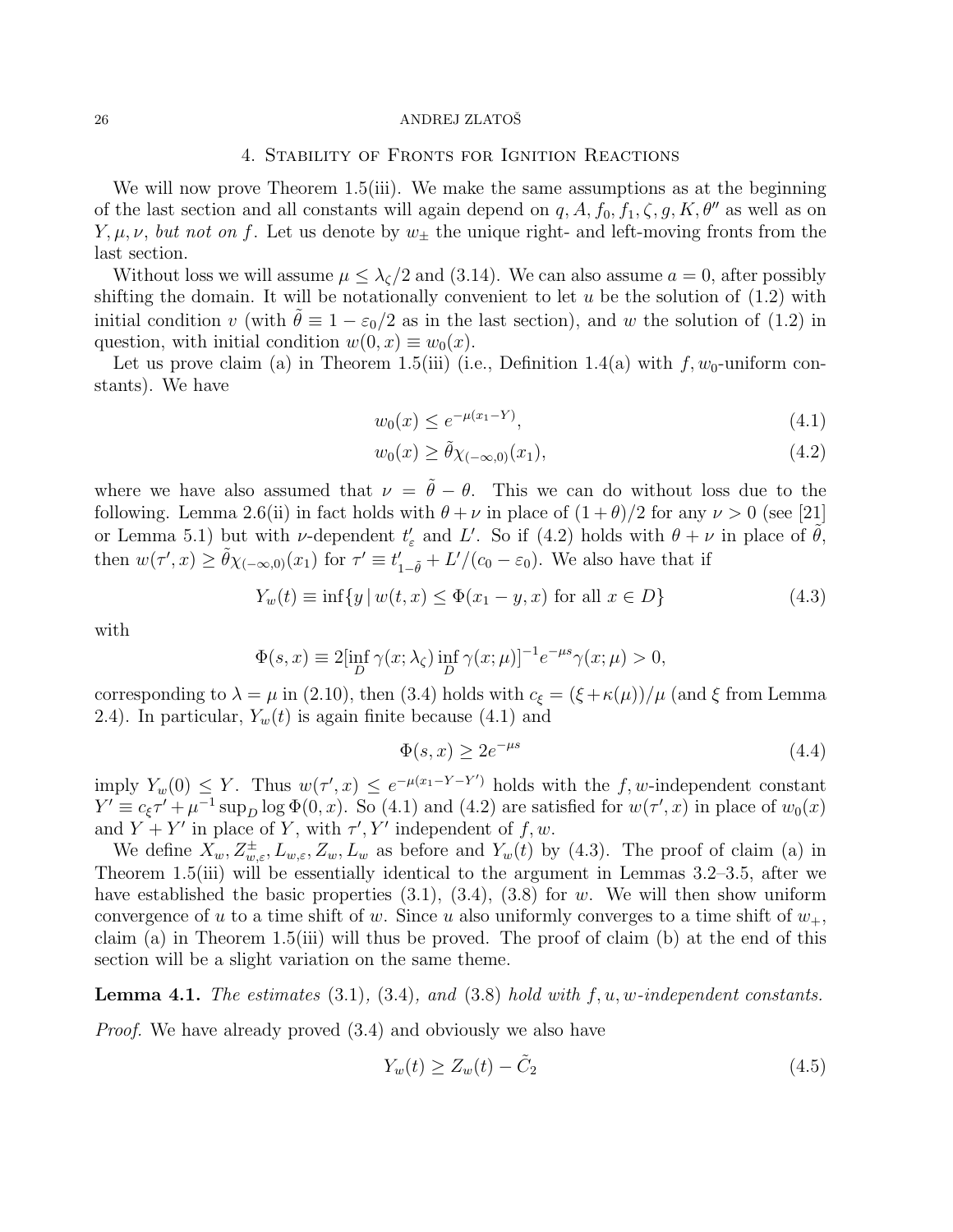for some f, w-independent  $\tilde{C}_2$ . We next notice that (4.2) gives  $w_0(x) \ge v(x)$ , thus  $w(t, x) \ge$  $u(t, x)$  and so

$$
Z_{w,\varepsilon}^{\pm}(t) \ge Z_{u,\varepsilon}^{\pm}(t) \quad \text{and} \quad Z_w(t) \ge Z_u(t) \tag{4.6}
$$

for all  $t \geq 0$ . It is therefore sufficient to show that there is a f, u, w-independent  $t_1$  such that

$$
Y_w(t) \le Y_u(t + t_1) \tag{4.7}
$$

for all  $t \geq 0$ , because then (3.1) and (3.8) (with new  $f, u, w$ -independent constants) follow from  $(4.5)$ ,  $(4.6)$  and  $(3.6)$ ,  $(3.7)$ ,  $(3.9)$ .

We prove this by bounding w above by a uniformly bounded time shift of  $u$  plus a small perturbation. The argument is very similar to that in the proof of Lemma 3.2(i), with  $\mu$  in place of  $\lambda$ <sub> $\zeta$ </sub>/2. We let

$$
b_0 \equiv \frac{\varepsilon_0 \mu (c_0 - c_\zeta)\omega}{2\Omega K \sup_D \Phi(0, x)}
$$
  $(\leq \varepsilon_0 \text{ due to (3.14) and } \mu \leq \lambda_\zeta/2),$   

$$
Y_0 \equiv Y + \frac{|\log b_0|}{\mu},
$$

and choose  $t_0$  so that

$$
Z_u(t_0) \ge Y_0 + C_{\varepsilon_0} + C_2. \tag{4.8}
$$

This can be done uniformly in  $f, u, w$  thanks to (3.9) and  $Z_u(0)$  depending only on v. Let

$$
\beta(t) \equiv \frac{\varepsilon_0}{\Omega} \left( 1 - e^{-\mu(c_0 - c_\zeta)(t - t_0)/2} \right),
$$
  
\n
$$
\phi(t, x) \equiv b_0 \Phi(x_1 - Y_0 - c_\zeta(t - t_0), x),
$$
  
\n
$$
z(t, x) \equiv \tilde{u}(t, x) + \phi(t, x) \equiv u(t + \beta(t), x) + \phi(t, x),
$$

so that  $(4.4)$  and  $(4.1)$  give

$$
z(t_0, x) \ge \phi(t_0, x) \ge w_0(x) \tag{4.9}
$$

for all  $x \in D$ . Convexity of  $\kappa(\lambda)$ ,  $\kappa(0) = 0$ , and  $\mu < \lambda_{\zeta}$  yield

$$
\kappa(\mu) \leq \frac{\mu}{\lambda_{\zeta}} \kappa(\lambda_{\zeta}) < c_{\zeta}\mu,
$$

so that again  $\phi_t + q \cdot \nabla \phi - \text{div}(A \nabla \phi) \geq 0$ .

It then follows, as in the proof of Lemma  $(3.2)(i)$ , that z is a supersolution of  $(1.2)$ . The argument is identical, with  $\varepsilon = \varepsilon_0$ ,  $\mu$  in place of  $\lambda_c/2$ , (3.20) replaced by

$$
Z_u(t + \beta(t)) - Y_0 - c_\zeta(t - t_0) \ge \frac{c_0 - c_\zeta}{2}(t - t_0) + C_2
$$
\n(4.10)

(which is immediate from  $(4.8)$  and  $(3.9)$ ), and  $(3.21)$  by

$$
\phi(t,x) \le b_0 e^{-\mu[(c_0 - c_\zeta)(t - t_0)/2 + C_2]} \sup_D \Phi(0,x) = \frac{\beta'(t)\omega}{K} e^{-\mu C_2} \le \varepsilon_0 \frac{\mu(c_0 - c_\zeta)}{2K} \le \varepsilon_0 \tag{4.11}
$$

for  $x_1 \geq Z_u(t + \beta(t)).$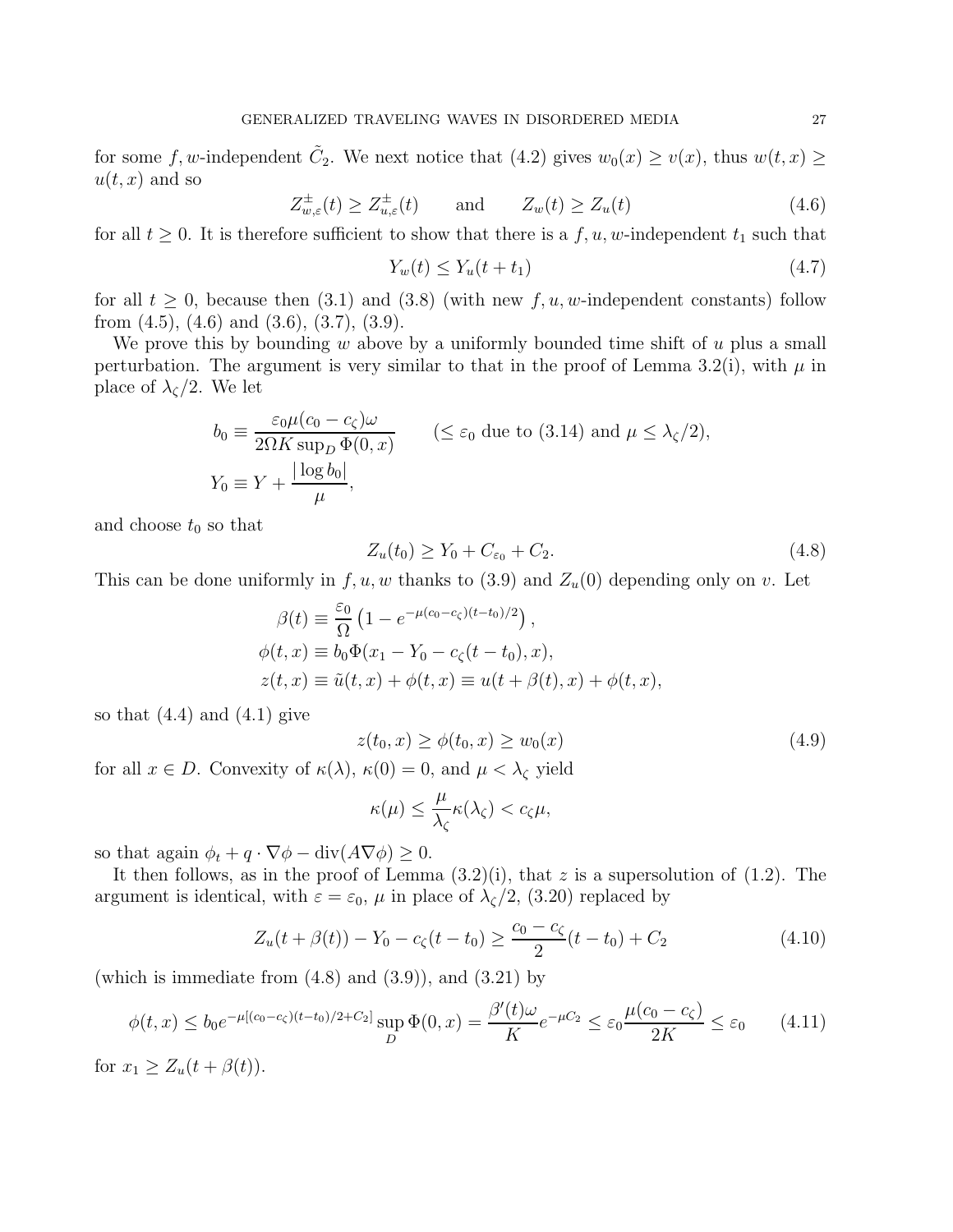Thus (4.9) yields  $z(t+t_0, x) \ge w(t, x)$  for all  $t \ge 0$  and  $x \in D$ . But then  $\Psi(s, x) \le \frac{1}{2}\Phi(s, x)$ for  $s \geq 0$  and  $b_0 \leq \frac{1}{2}$  $\frac{1}{2}$  give

$$
w(t,x) \le \tilde{u}(t+t_0,x) + \phi(t+t_0,x) \le \frac{1}{2}\Phi(x_1 - Y_u(t+t_0+\beta(t)),x) + \frac{1}{2}\Phi(x_1 - Y_0 - c_\zeta(t-t_0),x)
$$

for  $x_1 \ge Y_u(t + t_0 + \beta(t))$ . Since  $Y_u(t + t_0 + \beta(t)) \ge Y_0 + c_\zeta(t - t_0)$  (by (4.10) and (3.7)) and  $\Phi(s, x) \geq 1$  for  $s \leq 0$ , we obtain  $w(t, x) \leq \Phi(x_1 - Y_u(t + t_0 + \beta(t)), x)$  for  $t \geq 0$  (and all  $x_1$ ). This and  $\beta(t) \leq \varepsilon_0/\Omega$  now yield (4.7) with  $t_1 \equiv t_0 + \varepsilon_0/\Omega$ .

Lemma 4.2. *Lemmas 3.2, 3.3, 3.4 hold for* u, w *as above, and the convergence in Lemma 3.4 is uniform in all*  $f, u, w$  *as above (with fixed q, A, f<sub>0</sub>, f<sub>1</sub>,*  $\zeta$ *, g, K,*  $\theta''$ *, Y,*  $\mu$ *,*  $\nu$ *).* 

*Proof.* This is virtually identical to the proofs of Lemmas 3.2–3.5, with the following adjustments. In Lemma 3.2 one considers only  $t_1 \geq 1$  and  $\lambda_{\zeta}$  is replaced by  $\mu$  in the proof. In the proof of Lemma 3.4 we cannot assume  $\tau_w = 0$  but this causes no change to the argument. This is also the case in the proof of Lemma 3.5 but uniformity in  $f$  of the argument in Lemma 3.3 shows that the  $\tau_w$  are uniformly bounded (for fixed Y,  $\mu, \nu$ ). Thus in the proof of Lemma 3.5 we can simply consider a sequence  $w_n$  with convergent  $\tau_{w_n}$  and the proof is unchanged. The condition  $L_w \leq C$  can be omitted because it is automatic from Lemma 4.1. Finally, the limit w obtained in the proof of Lemma 3.5 along a subsequence of  $\{w_n\}_n$  is not a front but satisfies (4.1) and (4.2), and thus the just proved Lemma 3.4 holds for w, too.  $\Box$ 

This and f-uniform convergence of u to a time shift of  $w_+$  prove f, w-uniform convergence of w to a time shift of  $w_+$  in  $L^\infty_x$ , claim (a) in Theorem 1.5(iii).

The proof of claim (b) is virtually identical, with a separate treatment of the two reaction zones of w (one on either side of  $x_1 = a$ ) moving right and left. This requires the adjustment of the definition of  $Z_{w,\varepsilon}^{-}(t)$  (for the right-moving reaction zone) to

$$
Z_{w,\varepsilon}^-(t) \equiv \sup\{y \ge a \mid w(t,x) \ge 1 - \varepsilon \text{ when } x_1 \in [a,y]\},\
$$

and a restriction of all the estimates to  $x_1 \geq a$ . The rest of the proof is unchanged because our subsolution  $z_$  in Lemma 3.2(ii) is in fact negative for  $t \ge t_0$  and  $x_1 < a$ , as long as  $t_0$  is large enough (depending on  $\varepsilon$ ) so that  $\phi_-(t, x) \geq 1$  for these  $t, x_1$  (see (3.23)). Thus we still obtain  $z_-\leq w$  and ultimately prove f, w-uniform convergence in  $L^\infty_x(D^+_a)$  of w to a time shift of u (and hence of  $w_+$ ), with  $D_a^+ \equiv [a,\infty) \times \mathbb{T}^{d-1}$ . A similar treatment of the left-moving reaction zone of w gives a f, w-uniform convergence in  $L^\infty_x(D_a^-)$  of w to a time shift of w<sub>-</sub>, with  $D_a^- \equiv (-\infty, a] \times \mathbb{T}^{d-1}$ . Since  $w_{\pm}$  converge f-uniformly to 1 in  $L_x^{\infty}(D_a^{\mp})$  by Lemma 2.6, the claim follows.

## Appendix A. The Spreading Lemma and Transition Fronts for Homogeneous IGNITION REACTIONS

We will now show how one can use our arguments to obtain a proof of Lemma 2.6(ii), which is from [21], without the use of [21]. In fact, we will prove a slightly stronger result. In the course of its proof we will also prove Theorem 1.5 for  $f(x, u) = f_0(u)$ , showing that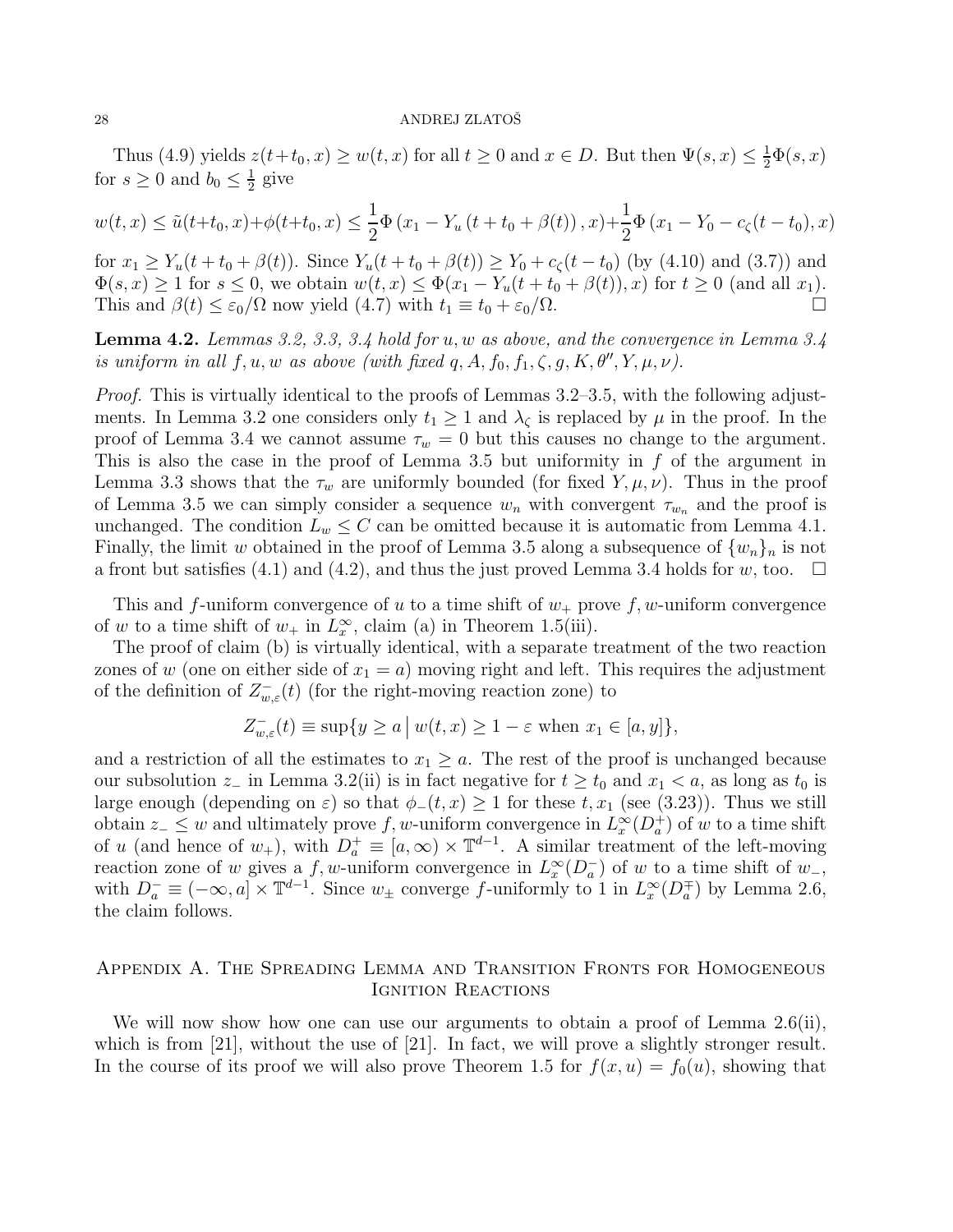$c_0$  in that theorem is well defined. Recall that  $c_0, c_0^- > 0$  are the speeds of the unique rightand left-moving fronts for (5.1) below.

**Lemma 5.1.** Let q, A,  $f_0$  be as in (H1), (H2). Then for each  $\nu > 0$  there is  $L_{\nu} > 0$  such that *for every*  $\varepsilon > 0$  *there is*  $t'_{\varepsilon} < \infty$  *satisfying the following.* If  $u : [0, \infty) \times D \to [0, 1]$  *solves* 

$$
u_t + q(x) \cdot \nabla u = \text{div}(A(x)\nabla u) + f_0(u), \tag{5.1}
$$

and  $\tilde{x} \in D$  is such that inf  $\{u(0, x) | |x_1 - \tilde{x}_1| \le L_\nu\} \ge \theta + \nu$ , then for each  $t \ge 0$  we have

$$
\inf \left\{ u(t + t'_{\varepsilon}, x) \, \middle| \, x_1 - \tilde{x}_1 \in [-c_0^-(t, c_0 t] \right\} \ge 1 - \varepsilon. \tag{5.2}
$$

*Remark.* The comparison principle then gives the same for solutions of (1.2) with  $f \ge f_0$ . This also gives Lemma 2.6(i) with  $c_0, c_0^-$  in place of  $c_0 - \varepsilon, c_0^- - \varepsilon$ . Thus  $(c_0 + c_\zeta)/2$  can be replaced by  $c_0$  in (3.8) and (3.9), proving the first claim in Remark 1 after Theorem 1.5.

*Proof.* Let  $f(x, u) \equiv f_0(u)$  and let us reprove Theorem 1.5 without relying on Lemma 2.6 as originally stated. We first let  $\tilde{\theta} = \theta + \nu$  and construct a compactly supported initial datum  $v(x) \leq \tilde{\theta}$  that satisfies (2.1). This is done as in Lemma 2.1 but cutting off v on both sides. We let  $\tilde{v}_+$  be as  $\tilde{v}$  in that lemma and  $\tilde{v}_-$  be a  $C^2$  solution of  $-$  div $(A\nabla \tilde{v}_-) + q$ .  $\nabla \tilde{v}_{-} = -q_1 + \text{div}(Ae_1)$  on  $\mathbb{T}^d$ , periodically continued to D. Let  $v_{\pm,\varepsilon}(x) \equiv \varepsilon(\tilde{v}_{\pm}(x) \mp x_1)$  and  $v(x) \equiv \rho(\min\{v_{+,\varepsilon}(x), v_{-,\varepsilon}(x) + 4\})$  for  $\varepsilon > 0$ . So v is compactly supported and if  $\varepsilon$  is small, then there is  $a \in \mathbb{R}$  and  $l > 0$  such that

$$
v(x) = \begin{cases} \tilde{\theta} & x_1 \in [a-l, a+l], \\ \rho(v_{+,\varepsilon}(x)) & x_1 \ge a, \\ \rho(v_{-,\varepsilon}(x)+4) & x_1 \le a \end{cases}
$$

(a is such that  $v_{\pm,\varepsilon}(x) \approx \pm 2$  when  $x_1 \approx a$ ). We also have  $-\text{div}(A\nabla v_{\pm,\varepsilon}) + q \cdot \nabla v_{\pm,\varepsilon} = 0$ , so for some distribution  $T \geq 0$  supported on the set  $D_{\varepsilon} \equiv \{x \in D \mid v_{+,\varepsilon}(x) = 0 \text{ or } v_{-,\varepsilon}(x) = 0\}$ and with  $\tilde{v}$  standing for  $\tilde{v}_{\pm}$  when  $\pm(x_1 - a) \geq 0$ ,

$$
-\operatorname{div}(A\nabla v) + q \cdot \nabla v = -\varepsilon^2 \chi_{D \setminus D_{\varepsilon}} \rho''(\min\{v_{+,\varepsilon}(x), v_{-,\varepsilon}(x) + 4\}) (\nabla \tilde{v} - e_1) \cdot A(\nabla \tilde{v} - e_1) - T,
$$

which is again less than or equal to  $f_0(v)$  if  $\varepsilon$  is small enough.

Next let  $L_{\nu} < \infty$  be such that v is supported in  $[-L_{\nu}, L_{\nu}] \times \mathbb{T}^{d-1}$ . Let u solve (5.1) with  $u(0, x) = v(x)$ , so that Lemma 2.2 holds for u and  $t > 0$ . Thus there is  $\tau_{\nu} < \infty$  such that

$$
u(\tau_{\nu}, x) \ge \tilde{\theta} \chi_{[-L_{\nu}-p, L_{\nu}+p]}(x_1) \ge \max\{v(x-pe_1), v(x), v(x+pe_1)\}.
$$

This, (2.3) for u, and the comparison principle then prove Lemma 5.1 with  $c'_0 \equiv p/\tau_{\nu} > 0$  in place of  $c_0, c_0^-$ . This in turn proves Lemma 2.6 with  $c'_0$  in place of  $c_0 - \varepsilon, c_0^- - \varepsilon$ .

We now notice that  $f_0$  being independent of x and positive on  $(\theta, 1)$  shows that  $f_0$   $\zeta$ majorizes some ( $\zeta$ -dependent) g as in Theorem 1.6 for each  $\zeta > 0$ . We therefore choose  $\zeta > 0$ small enough (and a corresponding g) so that  $c_{\zeta} < c'_{0}$  in (2.9) and  $f_{0} \zeta'$ -majorizes g for all  $\zeta' > \zeta - \sigma$  (with  $\sigma \equiv \zeta/2$ ). This can be done because  $\kappa(0) = \kappa'(0) = 0$  [1, Proposition 5.7(iii)]. Now we can perform the rest of the proof of Theorem 1.5 for  $(5.1)$  using  $c'_0$  in place of  $c_0, c_0^-$ (and, in particular,  $c_{\zeta} < c'_{0}$  in place of  $c_{\zeta} < c_{0}$ ). This yields the existence of a unique rightmoving transition front for (5.1) with some speed  $c_0 > 0$ , and similarly a left-moving one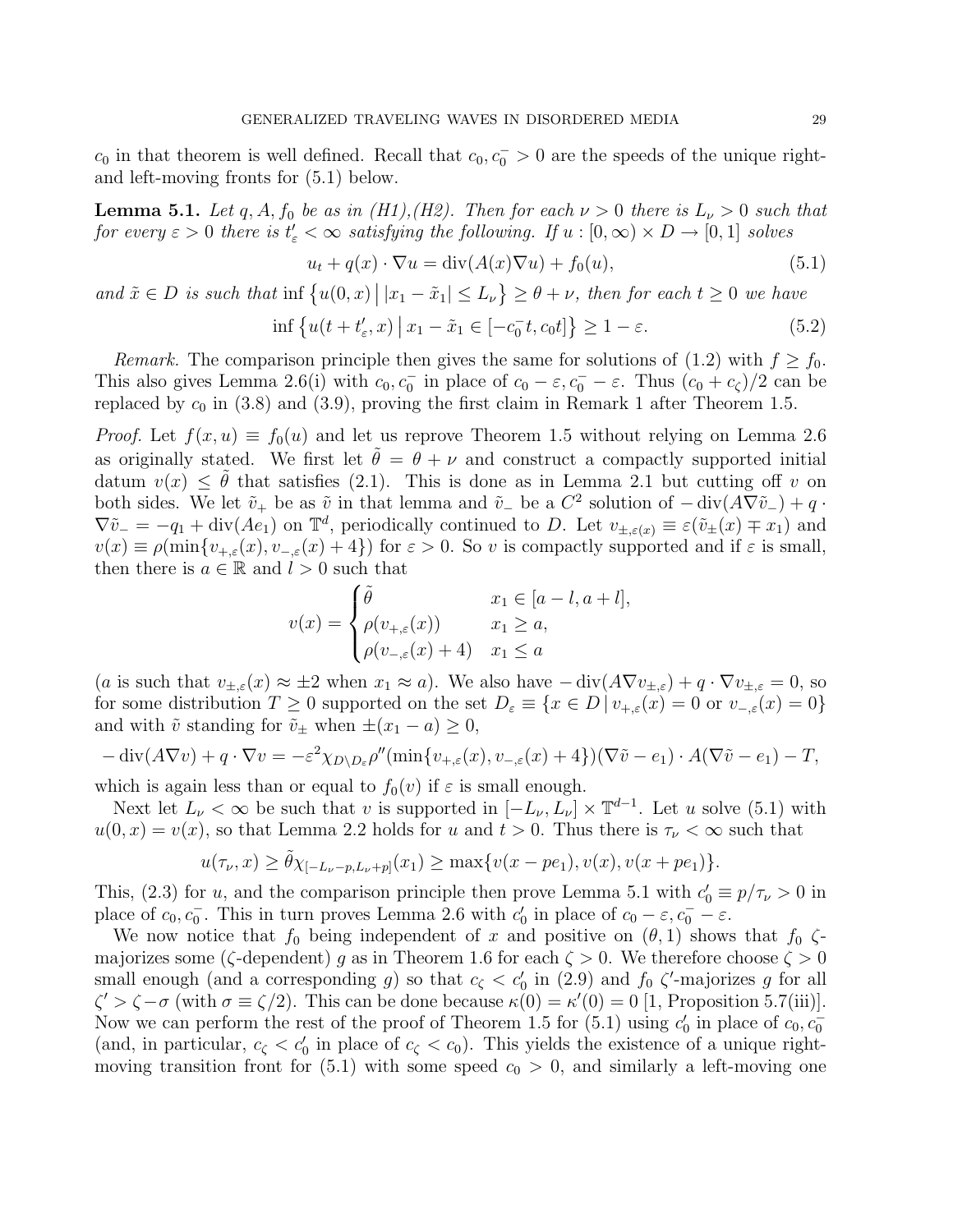with speed  $c_0^- > 0$ , as well as convergence of general solutions to them as in Theorem 1.5(iii). So the solution u above converges in  $L_x^{\infty}$  to some time shifts of these fronts in the sense of  $(1.6)$ . This and the comparison principle now proves  $(5.2)$ .

#### **REFERENCES**

- [1] H. Berestycki and F. Hamel, Front propagation in periodic excitable media, Comm. Pure and Appl. Math. 55 (2002), 949–1032.
- [2] H. Berestycki and F. Hamel, Generalized transition waves and their properties, Comm. Pure Appl. Math. 65 (2012), 592–648.
- [3] H. Berestycki, F. Hamel, and M. Matano, Bistable travelling waves around an obstacle, Comm. Pure Appl. Math. 62 (2009), 729–788.
- [4] H. Berestycki, F. Hamel, and N. Nadirashvili, The speed of propagation for KPP type problems, I Periodic framework, J. European Math. Soc. 7 (2005), 173-213.
- [5] H. Berestycki, B. Larrouturou and P.-L. Lions, Multi-dimensional travelling wave solutions of a flame propagation model, Arch. Rational Mech. Anal. 111 (1990), 33–49.
- [6] H. Berestycki and L. Nirenberg, Traveling fronts in cylinders, Ann. Inst. H. Poincar Anal. Non Linaire 9 (1992), 497–572.
- [7] G. Chapuisat and E. Grenier, Existence and nonexistence of traveling wave solutions for a bistable reaction-diffusion equation in an infinite cylinder whose diameter is suddenly increased, Comm. Partial Differential Equations 30 (2005), 1805–1816.
- [8] R. Fisher, The wave of advance of advantageous genes, Ann. Eugenics 7 (1937), 355–369.
- [9] D. Gilbarg and N. Trudinger, Elliptic Partial Differential Equations Equations of Second Order, Springer-Verlag, Berlin, 1998.
- [10] J.F.C. Kingman, The ergodic theory of subadditive stochastic processes, J. Roy. Statist. Soc. Sr. B 30 (1968), 499–510.
- [11] A.N. Kolmogorov, I.G. Petrovskii and N.S. Piskunov, Étude de l'équation de la chaleur de matière et son application à un problème biologique, Bull. Moskov. Gos. Univ. Mat. Mekh.  $1$  (1937), 1–25.
- [12] T.M. Liggett, An improved subadditive ergodic theorem, Ann. Probab. 13 (1985), 1279–1285.
- [13] A. Mellet, J. Nolen, J.-M. Roquejoffre and L. Ryzhik, Stability of generalized transition fronts, Commun. PDE 34 (2009), 521–552.
- [14] A. Mellet, J.-M. Roquejoffre and Y. Sire, Generalized fronts for one-dimensional reaction-diffusion equations, Discrete Contin. Dyn. Syst. 26 (2010), 303–312.
- [15] J. Nolen and L. Ryzhik, Traveling waves in a one-dimensional heterogeneous medium, Ann. Inst. H. Poincaré Anal. Non Linéaire 26 (2009), 1021–1047.
- [16] J. Nolen, J.-M. Roquejoffre, L. Ryzhik, and A. Zlatoš, Existence and non-existence of Fisher-KPP transition fronts, Arch. Ration. Mech. Anal., to appear.
- [17] L. Ryzhik and A. Zlatoš, KPP pulsating front speed-up by flows, Commun. Math. Sci. 5 (2007), 575–593.
- [18] W. Shen, *Traveling waves in diffusive random media*, J. Dynamics and Diff. Eqns. **16** (2004), 1011–1060.
- [19] S. Vakulenko and V. Volpert, Generalized travelling waves for perturbed monotone reaction-diffusion systems, Nonlinear Anal. 46 (2001), 757–776.
- [20] J. Xin, Existence of planar flame fronts in convective-diffusive media, Arch. Rational Mech. Anal. 121 (1992), 205–233.
- [21] J. Xin, Existence and nonexistence of travelling waves and reaction-diffusion front propagation in periodic media, J. Stat. Phys. 73 (1993), 893–926.
- [22] A. Zlatoš, *Transition fronts in inhomogeneous Fisher-KPP reaction-diffusion equations*, J. Math. Pures Appl., to appear.
- [23] A. Zlatoš, in preparation.